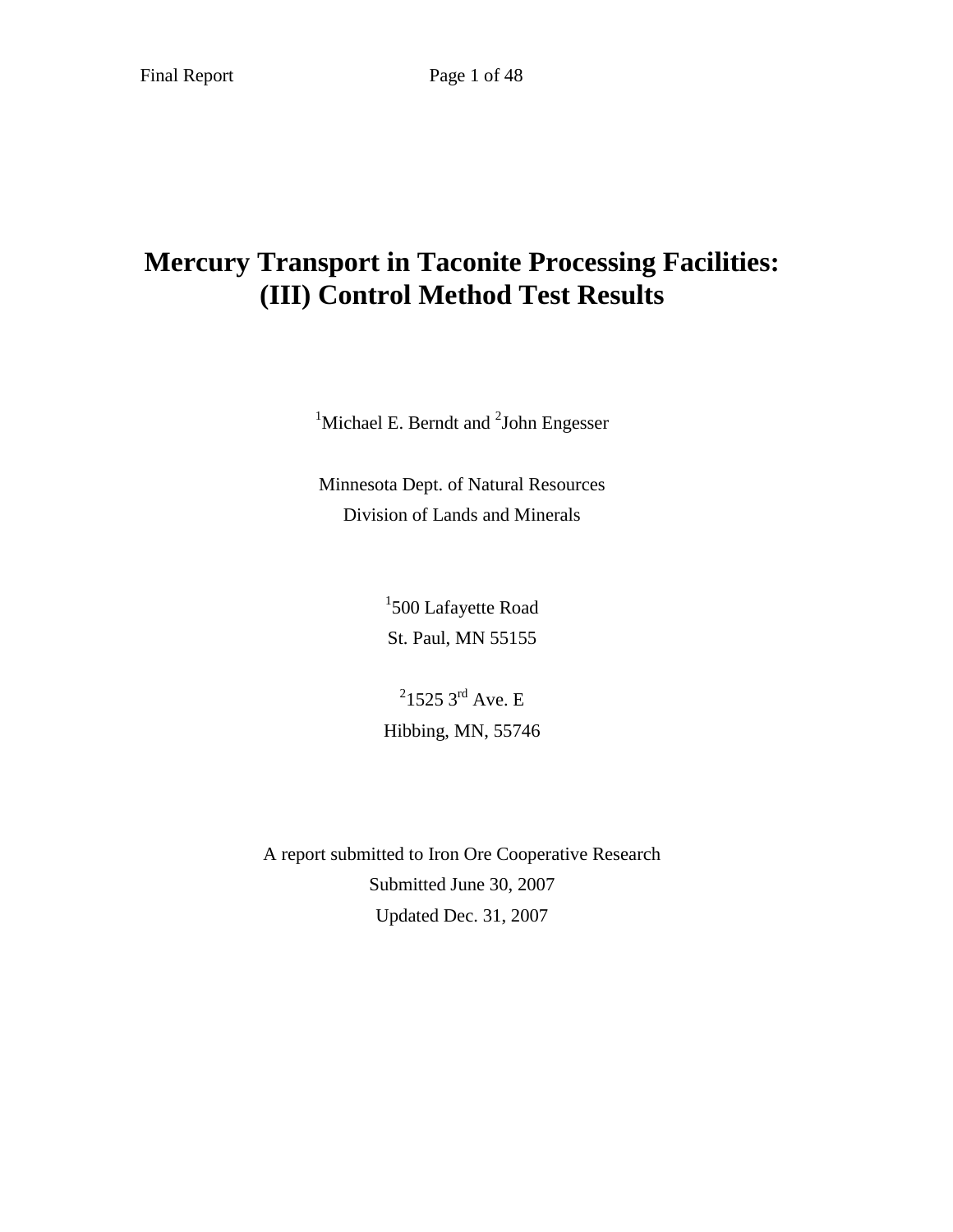# **Table of Contents**

| 1.<br>2.<br>3. |        |                                                                      |  |
|----------------|--------|----------------------------------------------------------------------|--|
|                | 3.1.   |                                                                      |  |
| 4.             | 3.2.   |                                                                      |  |
|                | 4.1.   | NaCl Addition to Greenball: Hibbing Taconite and United Taconite  9  |  |
|                | 4.1.1. |                                                                      |  |
|                | 4.1.2. |                                                                      |  |
|                | 4.2.   |                                                                      |  |
|                | 4.3.   | In-Scrubber Oxidation: Slip-Stream Test at Keewatin Taconite  11     |  |
|                | 4.4.   |                                                                      |  |
|                | 4.4.1. |                                                                      |  |
|                | 4.4.2. |                                                                      |  |
|                | 4.4.3. |                                                                      |  |
| 5.             | 4.5.   | Estimating Mercury Capture Efficiency For Wet Scrubbers 17           |  |
|                | 5.1.   | NaCl Addition to Greenball (Hibbing Taconite and United Taconite) 18 |  |
|                | 5.1.1. |                                                                      |  |
|                | 5.1.2. |                                                                      |  |
|                | 5.2.   |                                                                      |  |
| 6.             | 5.3.   | In-Scrubber Oxidation: Slip-Stream tests at Keewatin Taconite 26     |  |
| 7.<br>8.       |        |                                                                      |  |
| 9.<br>10.      |        |                                                                      |  |
|                | 10.1.  | Appendix I: Hibbing Taconite NaCl-Addition To Greenball  39          |  |
|                | 10.2.  | Appendix II: United Taconite NaCl-Addition to Greenball  43          |  |
|                | 10.3.  | Appendix III: Hibbing Taconite Focused Halide Injection Tests 47     |  |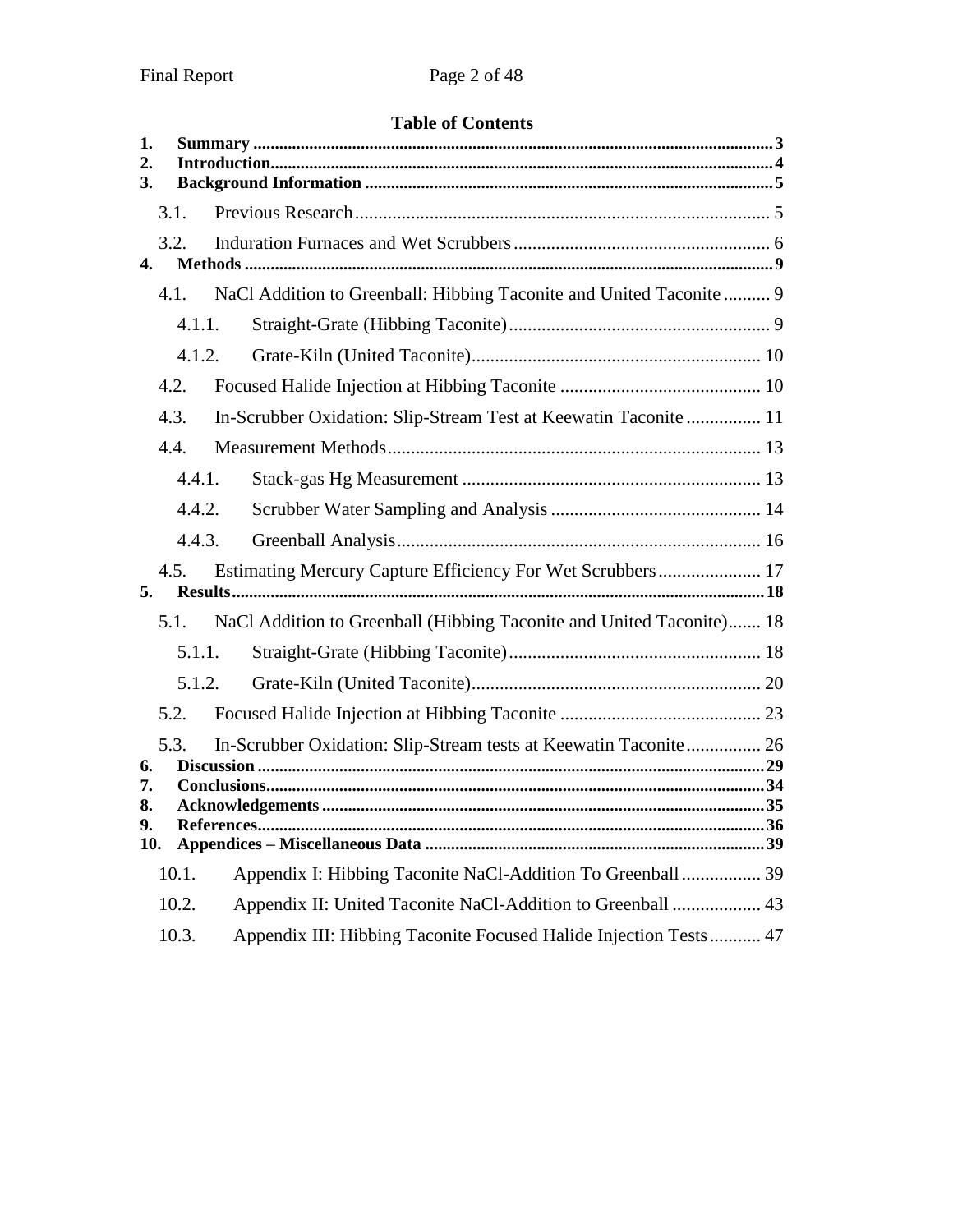# **1. Summary**

<span id="page-2-0"></span>Short-term tests were conducted at taconite processing facilities as part of a long-term Minnesota DNR study designed to identify potential means to decrease mercury in stack emissions. Three of these tests involved addition of chloride and bromide salts to operating induration furnaces in an attempt to convert elemental mercury (Hg<sup>0</sup>) to oxidized mercury (Hg<sup>+2</sup>), the latter form of which can be captured by existing wet scrubbers. A series of experiments was also performed on "slipstream" gases from an operating taconite processing plant to evaluate use of chemical oxidants added directly to water in wet scrubbers to enhance capture efficiency for elemental mercury.

NaCl addition to the greenball feed in a straight-grate facility decreased total mercury (Hg(T)) in stack-gases by 5 to 9%, depending on chloride application rate. Injection of NaCl and CaCl<sub>2</sub> salt solutions directly into the preheat zone of a straightgrate furnace decreased Hg(T) in stack-gas by 6 and 13%, respectively. In contrast, NaCl addition to the greenball feed at a grate-kiln facility at rates similar to those used in the straight-grate tests resulted in 18 to 32% decrease in stack-gas  $Hg(T)$ . Differences in results for the two types of furnaces can be attributed to differences in gas composition in the preheat zones. HCl is thermally generated from NaCl deep in either type of furnace, but bypasses the preheat zone in straight-grate furnaces and passes directly through the preheat zone in grate-kiln furnaces.

Bromide salts were much more effective than chloride salts at oxidizing mercury in straight-grate furnaces. Injection of NaBr and  $CaBr<sub>2</sub>$  salt solutions into the preheat zone of a straight-grate furnace resulted in 62 and 64% decreases in  $Hg(T)$ in stack-gas. In addition, mercury passing through the wet scrubber was almost fully oxidized, as measured by a continuous mercury monitor on the stack. These results suggest that at least a portion of the injected Br salts were converted rapidly to highly reactive Br<sub>2</sub>. This gas species effectively oxidized the majority of  $Hg^{0}$  to  $Hg^{2+}$  and enhanced capture of mercury in the wet scrubber. However,  $Br<sub>2</sub>$  generation may lead to other corrosion and environmental issues that will need to be studied before this method can be used to control mercury in taconite processing plants.

In slip-stream tests, it was found that hydrogen peroxide (1500 ppm  $H_2O_2$ ) solutions captured about 10-15% of the mercury in process gas, which was less than the baseline capture rates for weakly buffered  $\text{NaHCO}_3$  solutions (2.5 mmolal). However, solutions containing approximately 100 ppm of a proprietary EPA oxidant resulted in mercury capture rates in excess of 80%, pointing to the need for a plantscale test using this oxidant. A surprising result was that the fraction of mercury captured by  $NaHCO<sub>3</sub>$  solution in these tests was much greater than the fraction of mercury present in oxidized form in the raw waste gas. This suggests that an oxidizing component present in waste gas, possibly  $Cl_2$ , oxidizes  $Hg^0$  upon contact of the gas with water.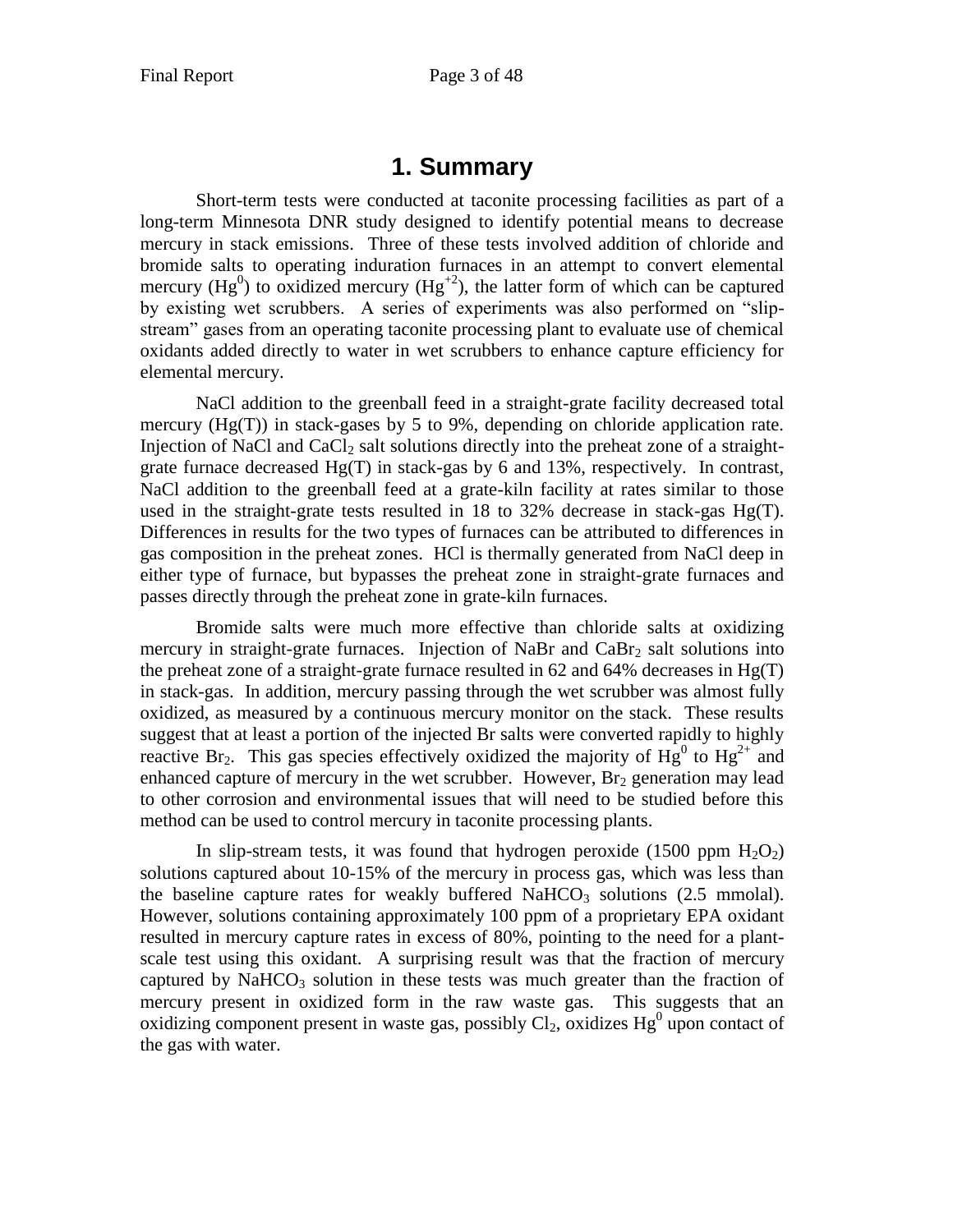# **2. Introduction**

<span id="page-3-0"></span>The taconite industry arose on Minnesota's Iron Range in the late 1940's and early 1950's as high grade "oxidized" ore declined and technologies to utilize the more extensive but lower grade "taconite" ore were developed. Today, Minnesota supplies approximately 40 to 50 million tons of taconite pellets to steel makers throughout the Great Lakes region each year. The primary iron source is magnetite  $(Fe<sub>3</sub>O<sub>4</sub>)$  which is concentrated from taconite ore by grinding and magnetic separation. This concentrate is combined with either bentonite or an organic binder, rolled into cm-sized balls (referred to as greenballs), and converted to hardened pellets of hematite (Fe<sub>2</sub>O<sub>3</sub>) by heating in air to high temperatures (2400F) in a process referred to as "induration". In some cases, a limestone fluxing agent, needed for steel making, is added to the greenball prior to induration.

All of Minnesota's existing taconite processing plants were built in the 1950's to 1970's, well before mercury was recognized as a global pollutant. It was only recently recognized that mercury present in taconite concentrate is released to process gases during induration and that the majority of this mercury is not captured by the plants' wet scrubbers, but released to the atmosphere. Collectively, taconite processing in Minnesota releases approximately 350 to 400 kg of mercury to the atmosphere each year (Engesser and Niles, 1997; Jiang et al., 2000; Berndt, 2003; MPCA, 2006). Although this amount is small compared to global emission rates, it represents Minnesota's second largest industrial source of mercury to the atmosphere. It appears, therefore, that reduction in this source will be needed for the state to reach future mercury reduction goals (MPCA, 2006).

This report is the third in a series of studies conducted by the Minnesota Department of Natural Resources in an attempt to find cost effective means to decrease mercury in taconite stack emissions. The first two reports evaluated the source and fate of mercury in taconite processing plants (Berndt and Engesser, 2005 a, b). This report provides results of short-term tests recently conducted at taconite processing facilities to evaluate potential mercury control methods. In addition, the Minnesota DNR commissioned a study by the University of North Dakota's Environment and Energy Research Center (EERC) to independently evaluate feasibility and cost of borrowing other technologies being developed for the coalfired power industry (Laudal, 2007a). A third study commissioned by the DNR during this biennium was conducted by the University of Minnesota, Coleraine Minerals Research Laboratory, and involves characterization of scrubber solids to determine how best to separate mercury from recoverable iron oxides. The final results from that study were not available at the time this document was being prepared.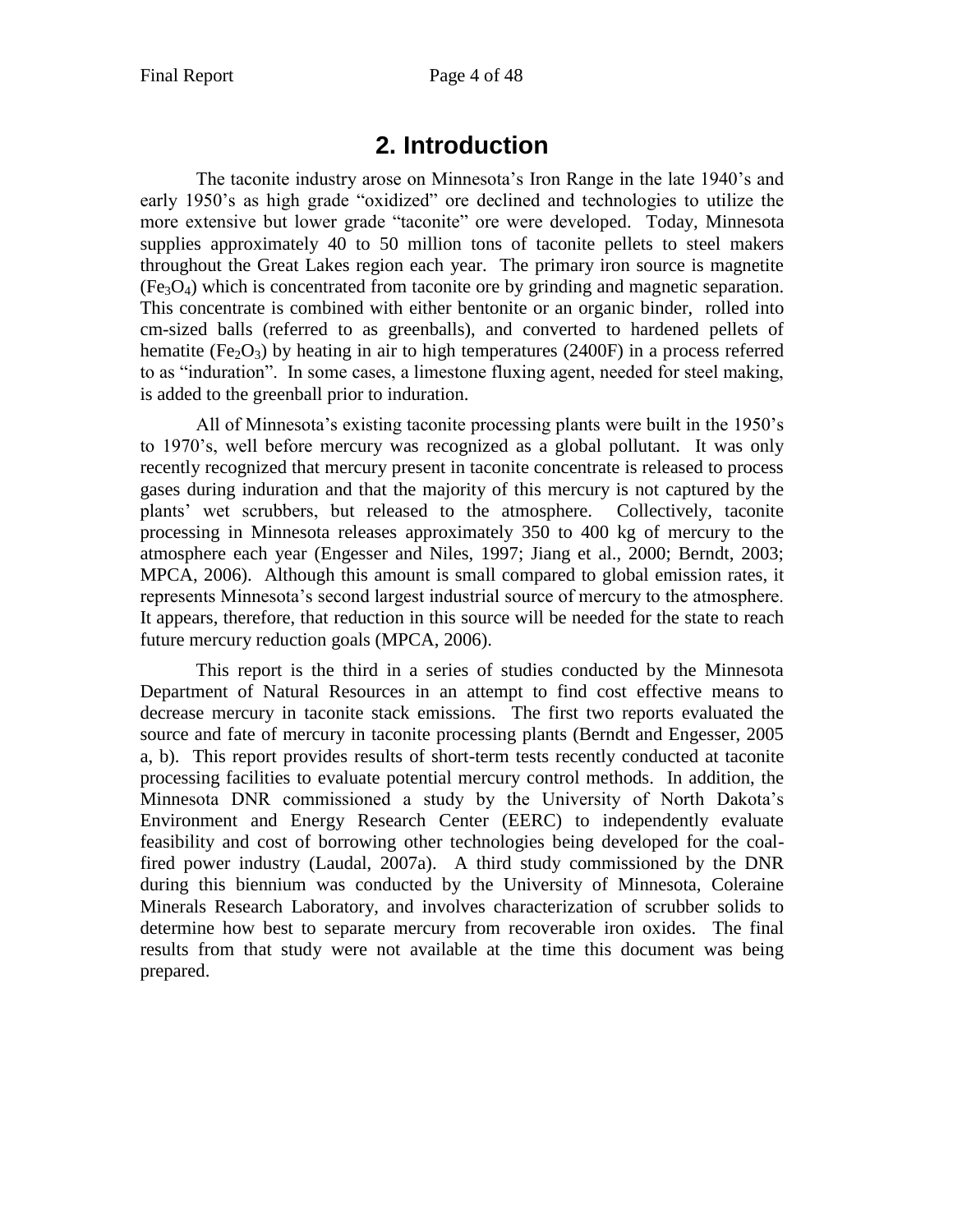# **3. Background Information**

### <span id="page-4-1"></span><span id="page-4-0"></span>**3.1. Previous Research**

The DNR conducted its initial study summarizing past data, research, and reports on mercury releases and distribution related to taconite mining in 2003 (Berndt, 2003). Berndt et al. (2003) also conducted a study of scrubber waters in taconite induration plants, showing that large amounts of mercury are captured by existing equipment, and that this mercury is present in both dissolved and particlebound forms. Following capture from process gas, dissolved mercury decreases while particulate-bound mercury increases in scrubber water on a time scale of minutes to hours.

This study, and an earlier study by Benner (2001), indicated that some control of mercury at taconite plants might be achieved by eliminating the mercury-enriched scrubber solids from processing loops that can recycle solids (and adsorbed mercury) back to the furnace. Based on estimates of Berndt and Engesser (2005a), eliminating mercury recycle loops in taconite companies would remove from 0 to 30% of the mercury currently being emitted. Berndt and Engesser (2005b) and Benner (2007) have worked to identify cost effective means to separate mercury from recyclable iron units. For emission reductions above the 30% level, however, these mercury-recycle loops must be eliminated *and* scrubber capture efficiencies for mercury must be improved.

Berndt and Engesser (2005a) studied the release of mercury in taconite induration plants and found a correlation between capture rate in wet scrubbers and the rates at which HCl and scrubber dust were generated during induration. This study, along with thermal mercury release experiments conducted by Benner (2005) and Galbreath (2005), Mössbauer spectroscopic measurements for heated taconite pellets (Berquó, 2005), and experimental data on adsorption of mercury to maghemite (Galbreath et al., 2005), suggested mercury release during taconite induration is a relatively complex process. Mineralogic conversion of magnetite to maghemite and hematite is closely tied to release of mercury as either  $Hg^0$  or  $HgCl_2$ , depending on availability of HCl in the process gas. This affects scrubber efficiency for mercury capture, since  $HgCl<sub>2</sub>$  and other oxidized mercury species are more easily captured by existing wet scrubbers than  $Hg^0$ . Mass balance estimates suggested approximately 10-15% capture of mercury was typical for straight-grates while approximately 30% capture was found at grate-kilns.

Berndt and Engesser (2005b) studied the fate of mercury captured by wet scrubbers in taconite processing plants. They determined that most of the mercury in scrubber waters adsorbs to non-magnetic particles, presumably hematite, and avoids the magnetic particles, maghemite and magnetite. This means that one manner to permanently reduce mercury emissions from taconite processing plants is to increase the fraction of mercury captured by the wet scrubbers and then use mercury adsorption and magnetic separation to focus the captured mercury into tailings basins where the tailings sequester the mercury.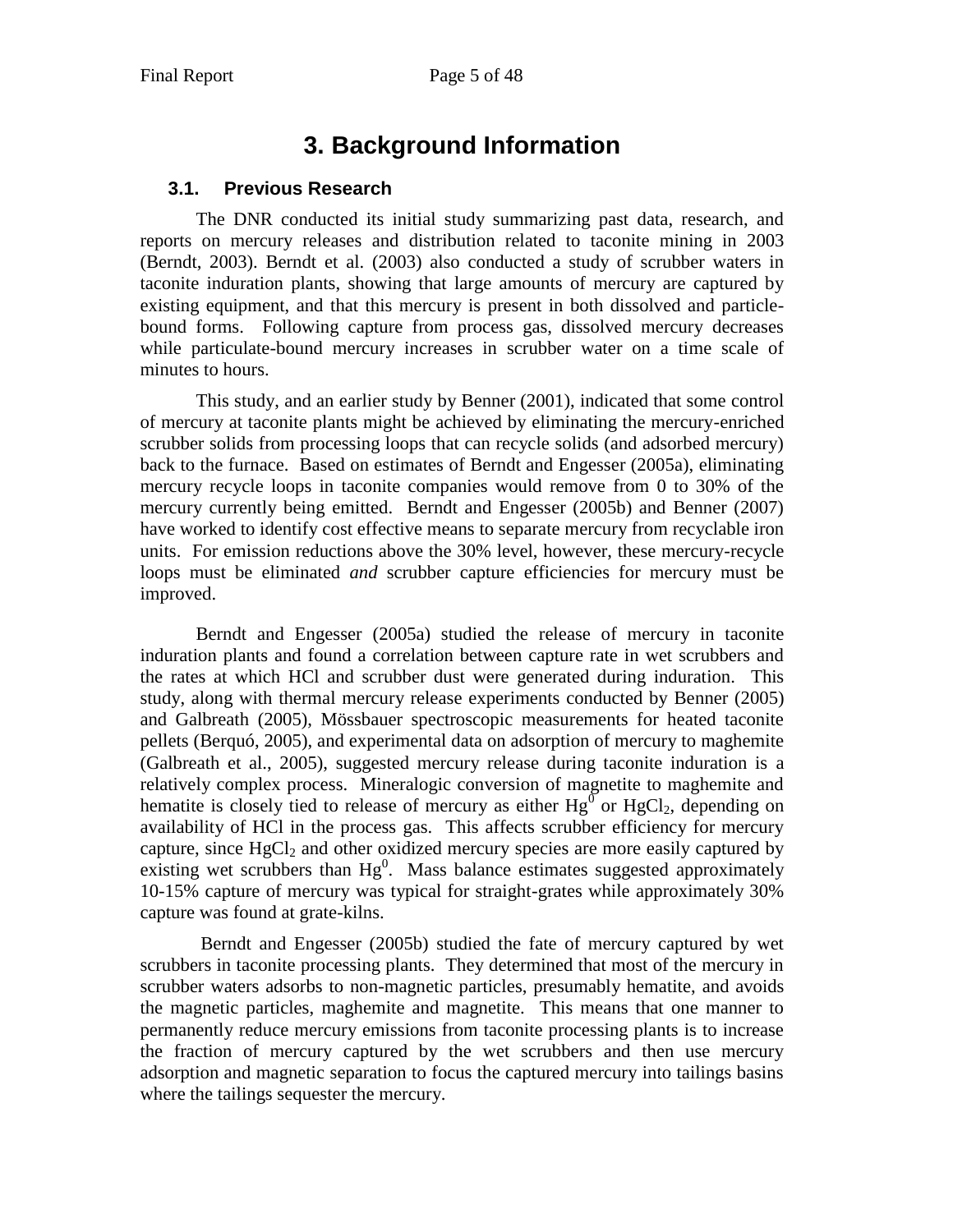Two primary means to increase oxidation of mercury that were suggested by bench-top exeriments included addition of HCl to process gas (Galbreath et al., 2005; Berndt and Engesser, 2005b) and addition of oxidizing compounds to scrubber water (Hutson and Srivistava, 2006). Other methods, such as ozone or activated carbon injection to process gas may also have application to the taconite industry (Laudal, 2007a), however, these methods appear to be more costly to test and implement and have, thus far, not been studied. In addition to HCl, other halide species in gases have been known to oxidize mercury in power plant applications. These include Cl,  $Cl<sub>2</sub>$ and especially  $Br_2$  (Liu et el, 2007). Although these gas species are likely expensive and dangerous to inject, they are known to form by thermal decomposition of halide salts during coal combustion (Edwards et al, 2001; Benson, 2006; Liu et al, 2007; Agarwal et al, 2007).

Although similar and more extensive studies have been conducted at other types of facilities (e.g., coal-fired power plants, waste incinerators, gold mining facilities), the taconite industry is intrinsically unique from each of these industries, owing to the widespread occurrence of relatively reactive iron-oxides which have not only been shown to participate in reactions involving mercury transport but can also impact mercury measurement (Laudal, 2007b). The experiments detailed in this report are the first of their kind conducted specifically for the taconite industry, and were, thus, designed to test mercury control methods more on a conceptual level than on a specific practical level.

## <span id="page-5-0"></span>**3.2. Induration Furnaces and Wet Scrubbers**

Although all taconite companies use heat and air to oxidize greenballs in induration furnaces, there are two very different types of furnaces used on the Iron Range to accomplish this task: straight-grate and grate-kiln.

Hibbing Taconite, located near Hibbing, MN, and Mittal Steel, located near Virginia, MN, fire greenballs in straight-grate furnaces (Figure 3.2.1). Large combustion chambers located in the center of the furnace provide heat to pellets that move past the firing zone on a large grate. Outside air, heated as it cools the fired pellets in the second cooling zone, dries and heats fresh greenball in the up-draft drying zone. Meanwhile, air introduced in the combustion chambers and/or in the first cooling zone passes through the pellet bed in the firing and preheat zones, and then again in the down-draft drying zone. Northshore Mining, located in Silver Bay, MN, also has straight-grate furnaces, which were the first of their type to be built in Minnesota. These furnaces have a slightly different air flow pattern than do the Hibtac or Mittal straight-grate furnaces.

Keewatin Taconite, near Keewatin, MN, Minntac, near Mountain Iron, MN, and United Taconite, close to Eveleth, MN all operate grate-kiln furnaces (Figure 3.2.2). Most heating in this type of system is provided by a large burner that projects a flame up a large rotating kiln as greenballs, fed from a moving grate, spill through the kiln. Air used to cool pellets in the cooler is cycled into the drying zone, while hot gas from the kiln is passed through the pellet bed in the preheat zone and used ultimately to dry pellets in the down-draft drying zone.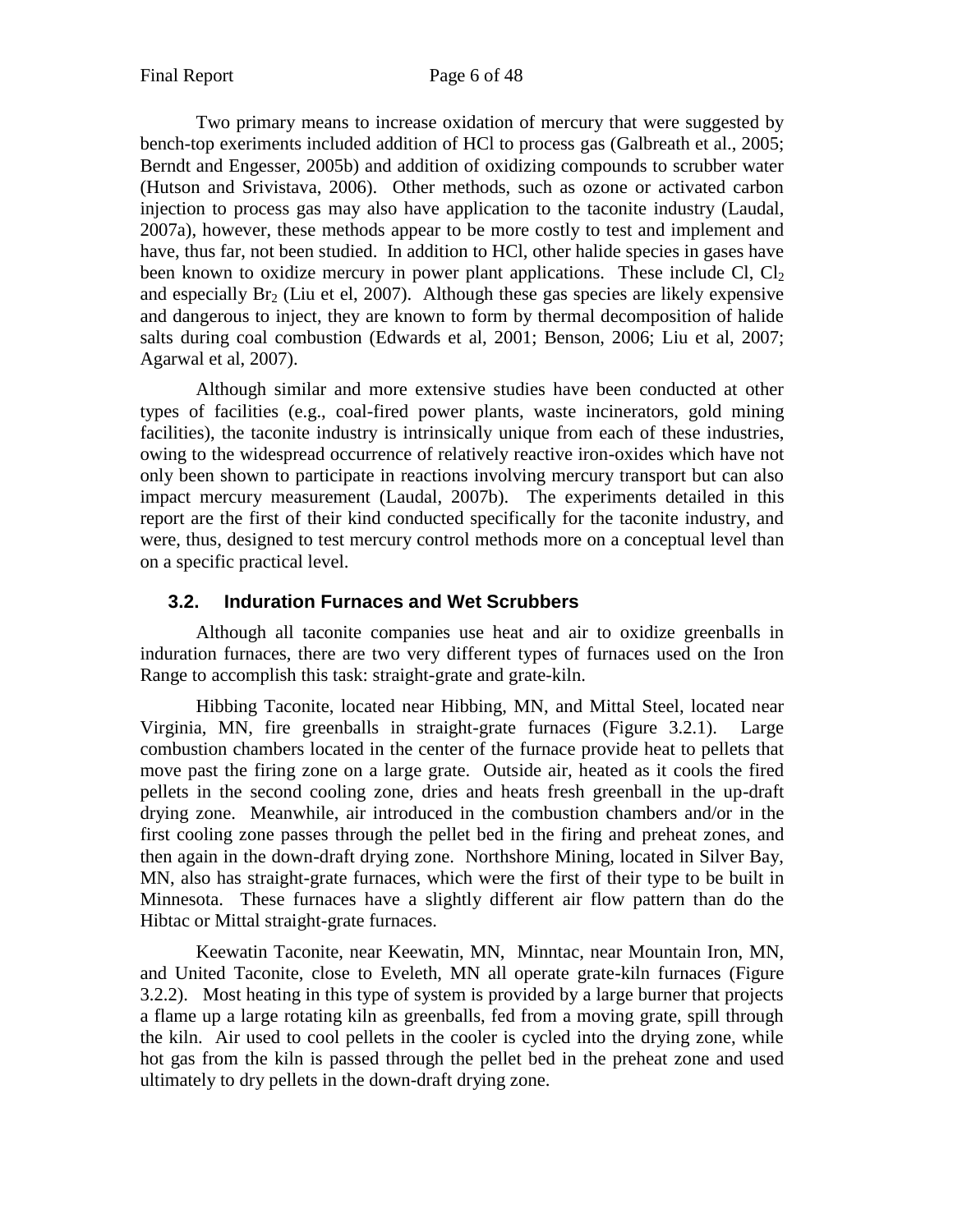Plants that produce fluxed pellets (Minntac and Mittal) find it necessary to add additional heat to convert the limestone flux to lime. This heat is added through burners located in the preheat zone. United Taconite and Hibtac add small amounts of limestone to the pellets in order to increase pellet strength but at rates much less than used in production of Minntac and Mittal fluxed pellets. Keewatin Taconite does not add limestone to its pellets.



**Figure 3.2.2:** Diagram of a straight-grate induration furnace. Gases are passed numerous times through the pellet bed in order to dry, heat, and cool the pellets as they pass along a large grate. "Windbox exhaust" gases are derived from the down draft and preheat zones and passed through multiclone dust collectors before entering the wet scrubber/ exhaust system. "Hood exhaust" gases from the updraft drying zone originate from the second cooling zone and pass directly into the wet scrubber/ exhaust system.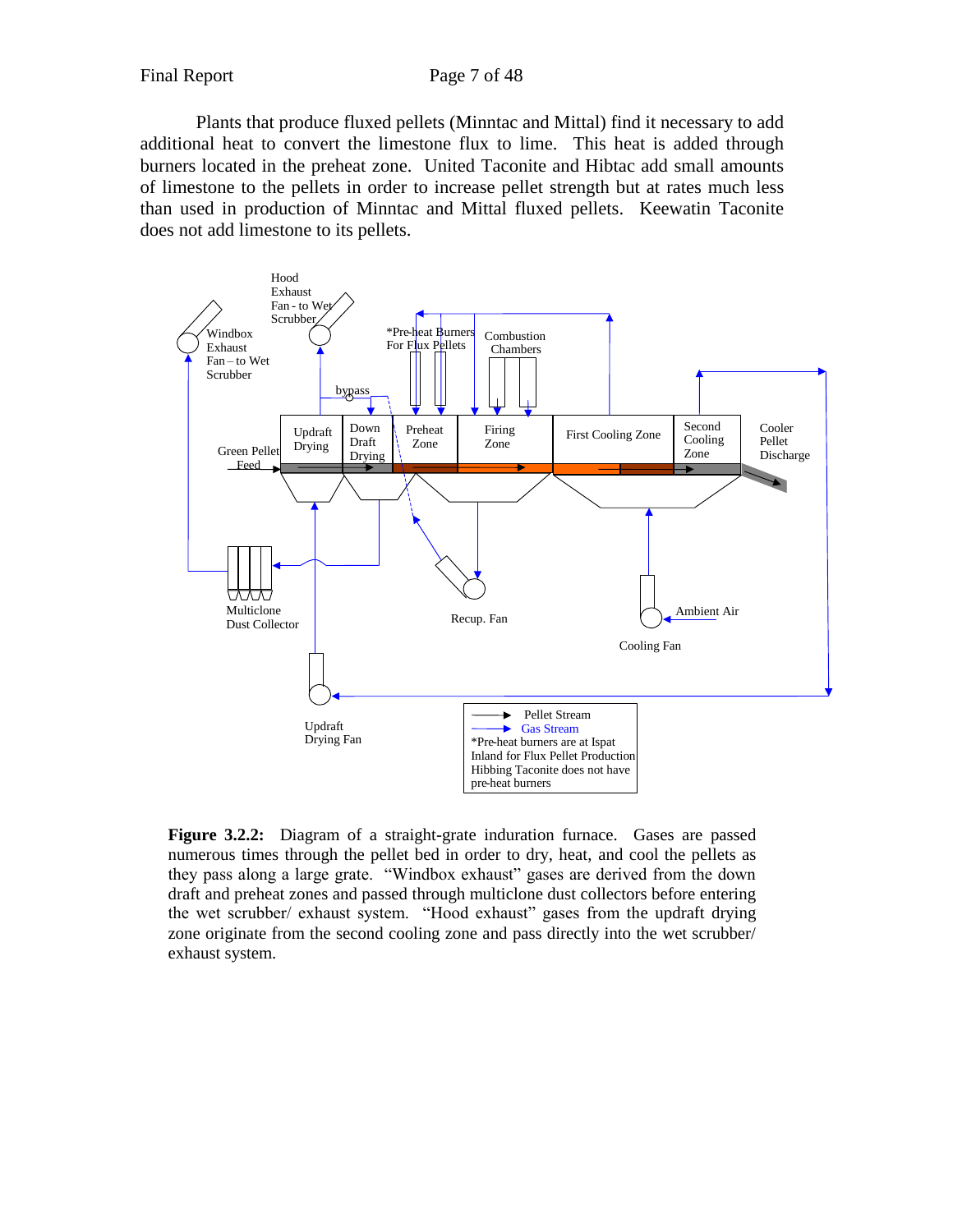

**Figure 3.2.2:** Diagram of a grate-kiln induration furnace. Combustion gases for heating the pellets are directed up a large rotating kiln and then down through the pellet bed in the preheat zone. The gases are then used for initial heating and drying of the greenball (or pellet) feed. Gases used for cooling the hot pellets are also used to dry and heat the pellets. Depending on the operation, the waste gases are passed through either one or two wet scrubbers and vented through one or two separate stacks.

In addition to differences in furnace types and pellets produced, the facilities use somewhat different methods for removing particles and pollutants from process gas (Table 3.2.1). Keewatin Taconite, United Taconite, and Mittal Steel all have recirculating scrubbers, while Hibbing Taconite has a single-pass scrubber. Minntac has four single-pass scrubbers and one recently built recirculating scrubber. Keewatin Taconite adds lime to control pH in its recirculating scrubber as does Minntac in its new recirculating scrubber. Northshore Mining Co uses wet-wall electrostatic precipitators (WWESPs) and does not use wet scrubbers.

| Plant                       | ັ<br>Lines | Furnace type   | Pellets   | Scrubber type    |
|-----------------------------|------------|----------------|-----------|------------------|
| US Steel, Keewatin Taconite |            | Grate-Kiln     | Standard  | Recirculating,   |
|                             |            |                |           | Lime added       |
| <b>Hibbing Taconite</b>     | 3          | Straight-Grate | Standard  | Single Pass      |
| US Steel, Minntac           | 5          | Grate-Kiln     | Standard/ | 4 Single Pass    |
|                             |            |                | Fluxed    | 1 Recirculating, |
|                             |            |                |           | Lime added       |
| <b>United Taconite</b>      | 2          | Grate-Kiln     | Standard  | Recirculating    |
| <b>Mittal Steel</b>         |            | Straight-Grate | Fluxed    | Recirculating    |
| Northshore Mining Co.       | 3          | Straight-Grate | Standard  | Wet Wall ESP     |

**Table 3.2.1:** Taconite processing facilities on Minnesota's Iron Range.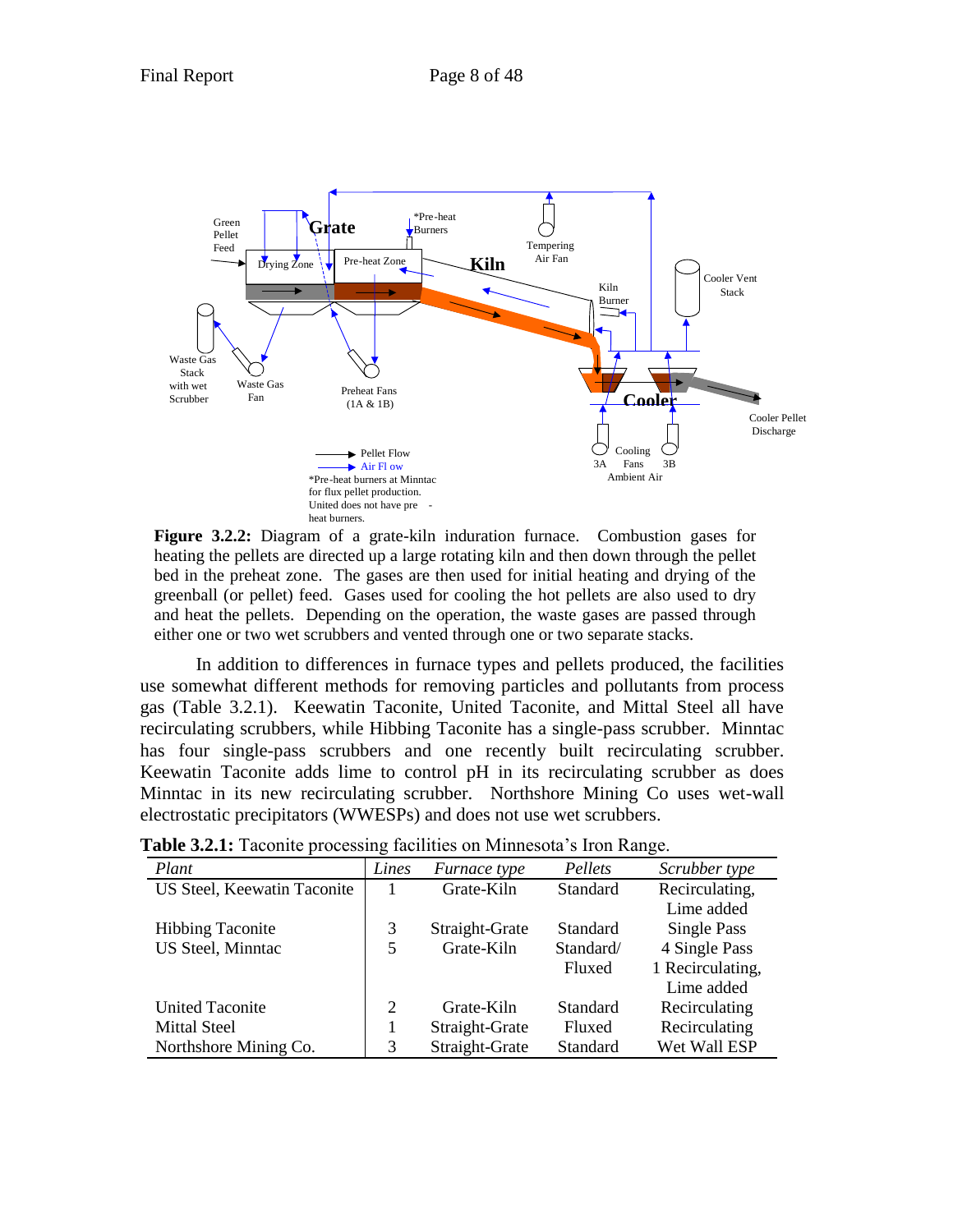# **4. Methods**

## <span id="page-8-1"></span><span id="page-8-0"></span>**4.1. NaCl Addition to Greenball: Hibbing Taconite and United Taconite**

Galbreath (2005) achieved approximately 90% oxidation of  $Hg^0$  released from greenball in bench scale tests by adding 100 ppmv HCl to the carrier gases. Although direct addition of HCl to taconite process gas is probably an unreasonable approach, these results suggest that one means to limit mercury emissions during taconite processing is to add components to greenball that can decompose to form HCl during taconite processing. Berndt and Engesser (2005a) showed that Cl salts present in greenball (dissolved in pore fluid) are volatilized quantitatively during induration, most likely as HCl, and carried to the wet scrubber where it is captured along with particles and other water-soluble gases. These results suggested that addition of NaCl to greenball should generate HCl and potentially lead to decreased mercury in stack emissions.

This method was tested at two plants: one (Hibtac) a straight-grate and the other (United Taconite) a grate-kiln plant. These plants were selected specifically because the background Cl in their processing waters and greenball is lower than at either Mittal or Minntac, and because, at the time these studies were being conducted, Keewatin Taconite's wet scrubber was relatively new and untested. The NaCl addition method may be limited by the potential for corrosive effects of alkali chloride salts on grate bars (Mohanty and Shores, 1993). If the tests for NaCl addition yielded positive results for mercury control, then corrosion studies would be required before mercury control by this method would be considered a viable alternative.

# *4.1.1. Straight-Grate (Hibbing Taconite)*

<span id="page-8-2"></span>In this test, NaCl was added to the filtered concentrate (filter-cake) at Hibbing Taconite's Line 3. The advantage of adding NaCl by this method is that the NaCl would be reliably mixed throughout the pellet bed as greenballs enter the induration furnace. It was estimated that between one and two hours would be required for NaCl added to filter cake to reach steady-state concentration in the greenball feed to furnaces. This is because filter cake is stored in day-bins, and because considerable cycling takes place in the balling drum circuit owing to transfer inefficiencies associated with greenball sizing. Thus, each test was conducted for a period of three hours: two hours for steady-state NaCl concentration to be achieved in greenballs, and one hour to allow for samples to be collected.

Two tests were conducted, the first adding NaCl at a rate of 25 lbs per hour and the second adding NaCl at a rate of 50 lbs per hour. The greenball feed rate was 500 long tons per hour during these tests and, thus, the application rates were equal to approximately 0.5 and 1.0 lbs of NaCl for every 10 long tons of greenball. Baseline samples for evaluating background concentrations of mercury, chloride, and other elements were collected before the tests were started and following completion of the tests after the added NaCl was cleared from the system.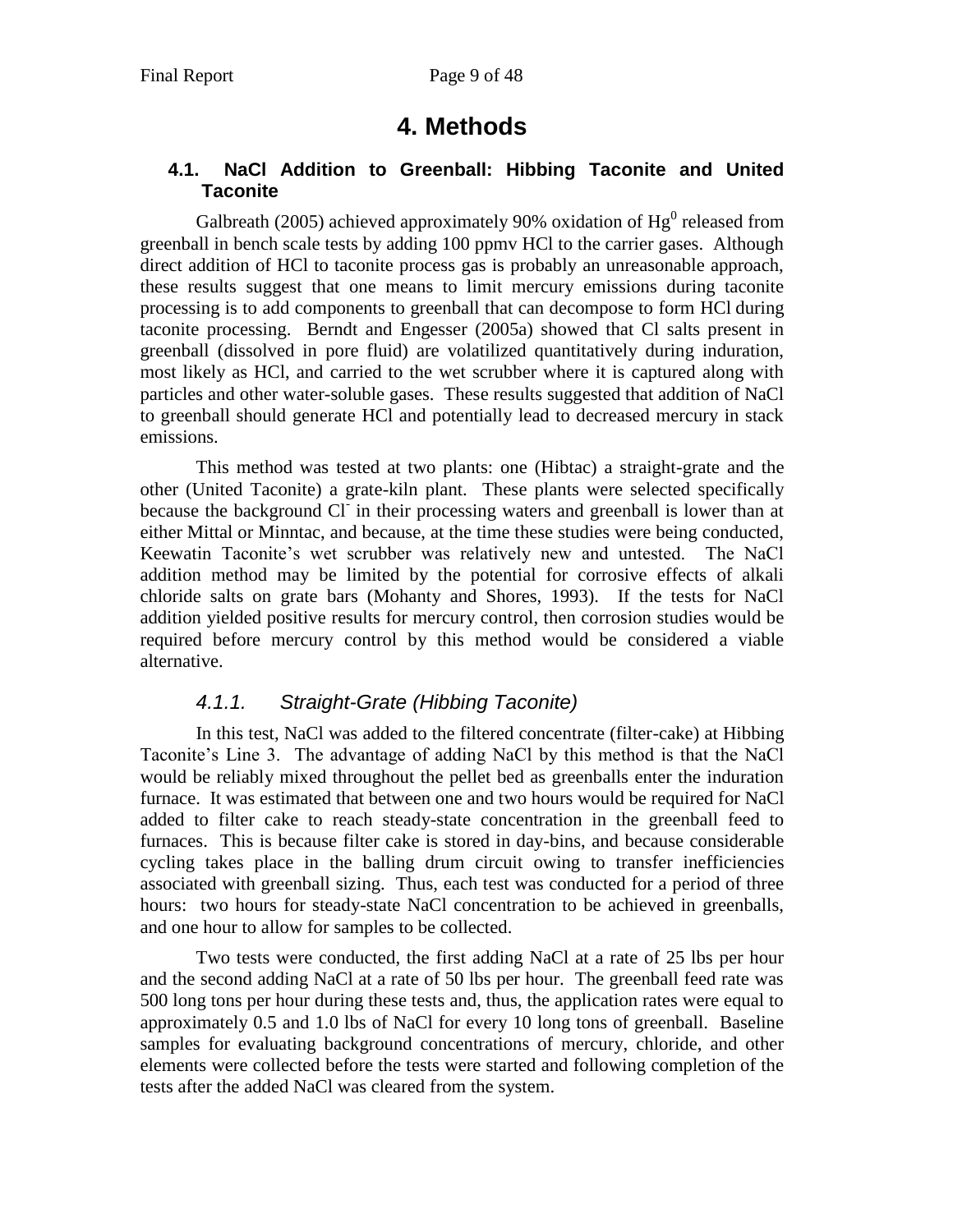This plant vents gas through four stacks (Stacks A, B, C, and D) for each production line. Because it was cost prohibitive to measure mercury using continuous mercury monitors (CMMs) (see section 4.4.1) on all four stacks, continuous monitoring was only performed in the stack with the highest mercury concentration. Non-continuous stack-gas mercury measurements were also made using Flue-gas Absorbent-trap Mercury Speciation traps (FAMS; see section 4.4.1) on both stacks A and B during the tests and on all four stacks when the plant was operating under baseline conditions on the day following the Cl-addition tests.

## *4.1.2. Grate-Kiln (United Taconite)*

<span id="page-9-0"></span>Owing to much longer residence time for filter cake in the large "day bins" at United Taconite (compared to Hibbing Taconite), NaCl was added at this plant directly to the top of greenballs that had already been formed, rather than to the filter cake feeding the balling drums. The NaCl was added before the balls were tumbled onto the grate, however, to permit as least some distribution of NaCl throughout the pellet bed. All testing at this plant was performed on "Line Two".

NaCl was added at rates of 30 and 60 lbs per hour. The greenball feed rate was approximately 600 long tons per hour so, as was the case at Hibbing Taconite, application rates were approximately 0.5 and 1.0 lbs of NaCl per 10 long tons of greenball. Baseline samples of scrubber water and greenball were collected to monitor mercury and chloride both shortly before NaCl addition began and again in the morning following completion of the tests. Similar to the straight-grate tests at Hibbing Taconite, each NaCl addition test was run for a period of three hours: two hours for steady-state to be achieved and one hour for measurements to be conducted.

Unlike Hibbing Taconite, which has four stacks releasing gas from one large wet scrubber, United Taconite's Line Two has two independent scrubbers each venting through its own stack. Beneath each stack is a thickener which helps eliminate particulates in water that recirculates to the scrubber. A sampling port located at the base of each thickener allows sampling of water and scrubber solids from these sites (the "underflow").

Scrubber thickener underflow water was sampled for both stacks during the tests and analyzed for mercury, cations, and anions. However, gases were monitored by CMM (See section 4.4.1) for only one of the two stacks (2B). This stack was found to have higher Hg concentration than the other stack (2A) during previous visits to the plant. FAMS (See Section 4.4.1) measurements were made on both stacks throughout the tests for comparison purposes.

## <span id="page-9-1"></span>**4.2. Focused Halide Injection at Hibbing Taconite**

Halide salts exposed to elevated temperatures in coal-fired utitilities generate other gases (HCl, Cl<sub>2</sub>, HBr, and Br<sub>2</sub>) that can help to oxidize elemental mercury (Edwards et al, 2001; Benson, 2006; Liu et al, 2007; Agarwal et al, 2007). Because little experience exists on the subject of halide behavior in taconite furnaces, a third set of tests was conducted whereby NaCl, NaBr,  $CaCl<sub>2</sub>$ , and  $CaBr<sub>2</sub>$  salts were added directly into the preheat zone at a straight-grate (Hibbing Taconite's line three). The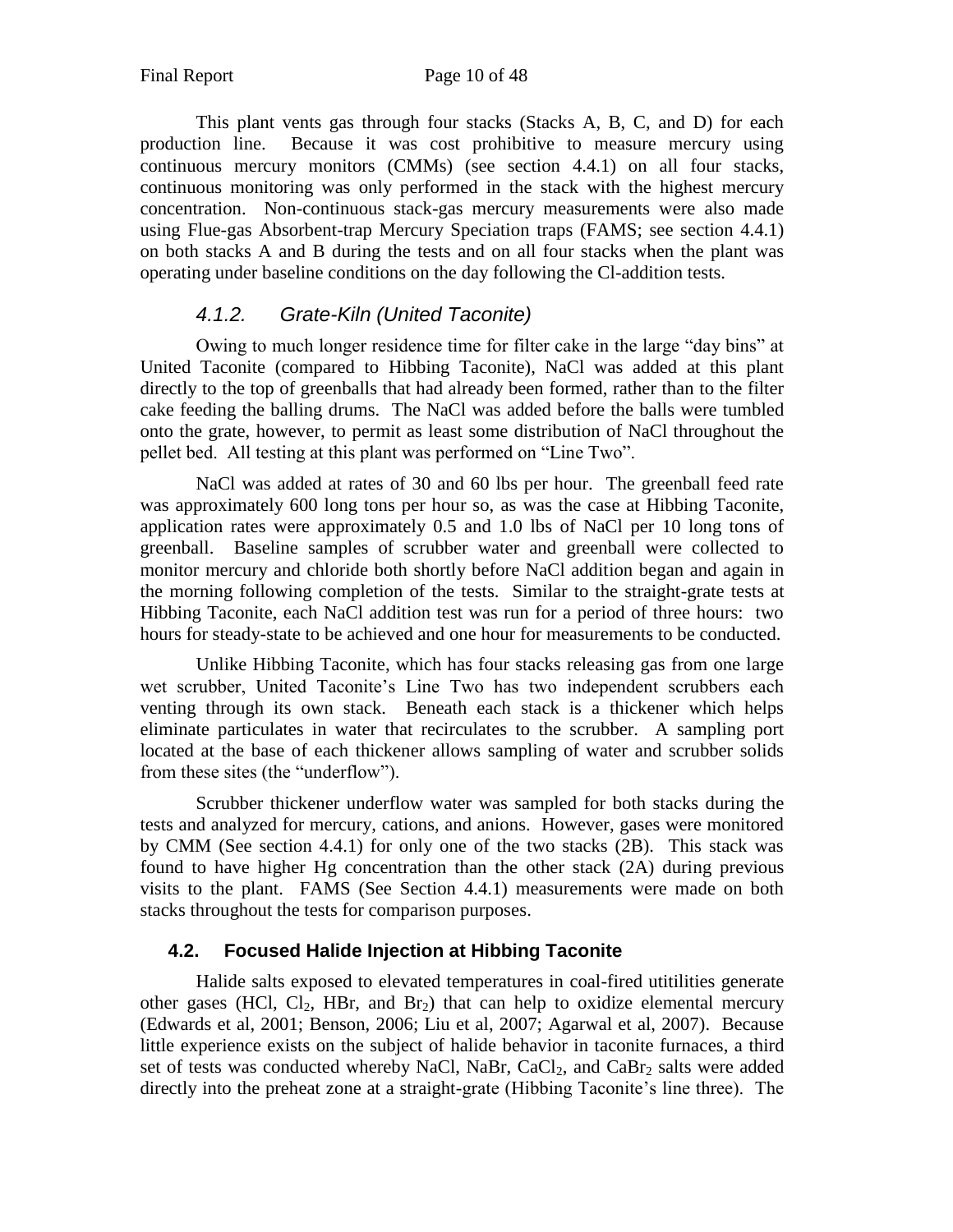chemical and physical behavior of salt solutions sprayed into a taconite furnace is virtually unpredictable, owing to rapid heat transfer and changes in temperature, unknown gas-flow patterns, high vaporization and thermal expansion rates of the resulting steam, and unknown rates for key chemical reactions. Rather than attempt to test or model all of these parameters, it was decided to directly test the method in an operating induration furnace using "best guesses" on flow and spray parameters.

Each of the four salts was sprayed into the furnace at approximately 50 lbs per hour, all dissolved in water as 10 wt% solutions. Because these salts were added directly to the furnace, response was expected to be nearly immediate and so testperiods were shortened to one hour. Following an initial baseline period during which no salt was sprayed, NaCl was first added for a period of one hour. Greenball and scrubber water samples were collected 30 minutes into the test to monitor the behavior of Hg, Cl, Br, and other anions and cations such as Ca and Na in the scrubber water. Following NaCl addition, the other salts were tested sequentially in the order: NaBr, CaCl<sub>2</sub>, CaBr<sub>2</sub>. Each test followed a one hour period of time during which no salt was sprayed into the furnace. Scrubber water and greenball samples were collected beginning 30 minutes after addition of the salt had begun.

As was the case for NaCl addition to greenball at Hibbing taconite, the CMM was employed on Stack A. This stack was found to have the highest mercury during previous testing at this plant. FAMS was not used to measure mercury in this case because the CMM was considered a more reliable means to assess mercury for this specific application.

It is important to note that halide addition method may be limited by the potential for corrosive effects of alkali chloride salts on grate bars (Mohanty and Shores, 1993). If the tests for halide addition yielded positive results for mercury control, corrosion studies and cost analysis would be required before mercury control by this method would be considered a viable alternative.

#### <span id="page-10-0"></span>**4.3. In-Scrubber Oxidation: Slip-Stream Test at Keewatin Taconite**

A number of studies have suggested that adding oxidizing chemicals directly to scrubber water (rather than to process gas) may provide an alternative means to control mercury in stack emissions for coal-fired power plants that have wet scrubbers (Overcamp, 1999; Korrell et al, 2003; Hutson and Srivistava, 2006). A preliminary assessment of potential control methods was made based on likely cost, effectiveness, and environmental impact of the oxidants.  $H_2O_2$  was selected as one potential oxidant based on its low cost, widespread availability, its known ability to oxidize mercury at high concentrations, and reported success when using  $H_2O_2$  to control mercury along with other additives in relatively specialized applications (Laudal, 2007a). In addition,  $H_2O_2$  and ferric iron are known, in some cases, to have a synergistic effect on oxidation processes by generating highly oxidizing hydroxyl radicals (e.g., Fenton's reagent). Another chemical, referred to here as  $EPA<sub>OX</sub>$  was selected following consultation with Nick Hutson, (e.g., Hutson and Srivistava, 2006) after it was determined that this proprietary reagent is also inexpensive, widely available, and likely to decompose to harmless chemicals in the environment.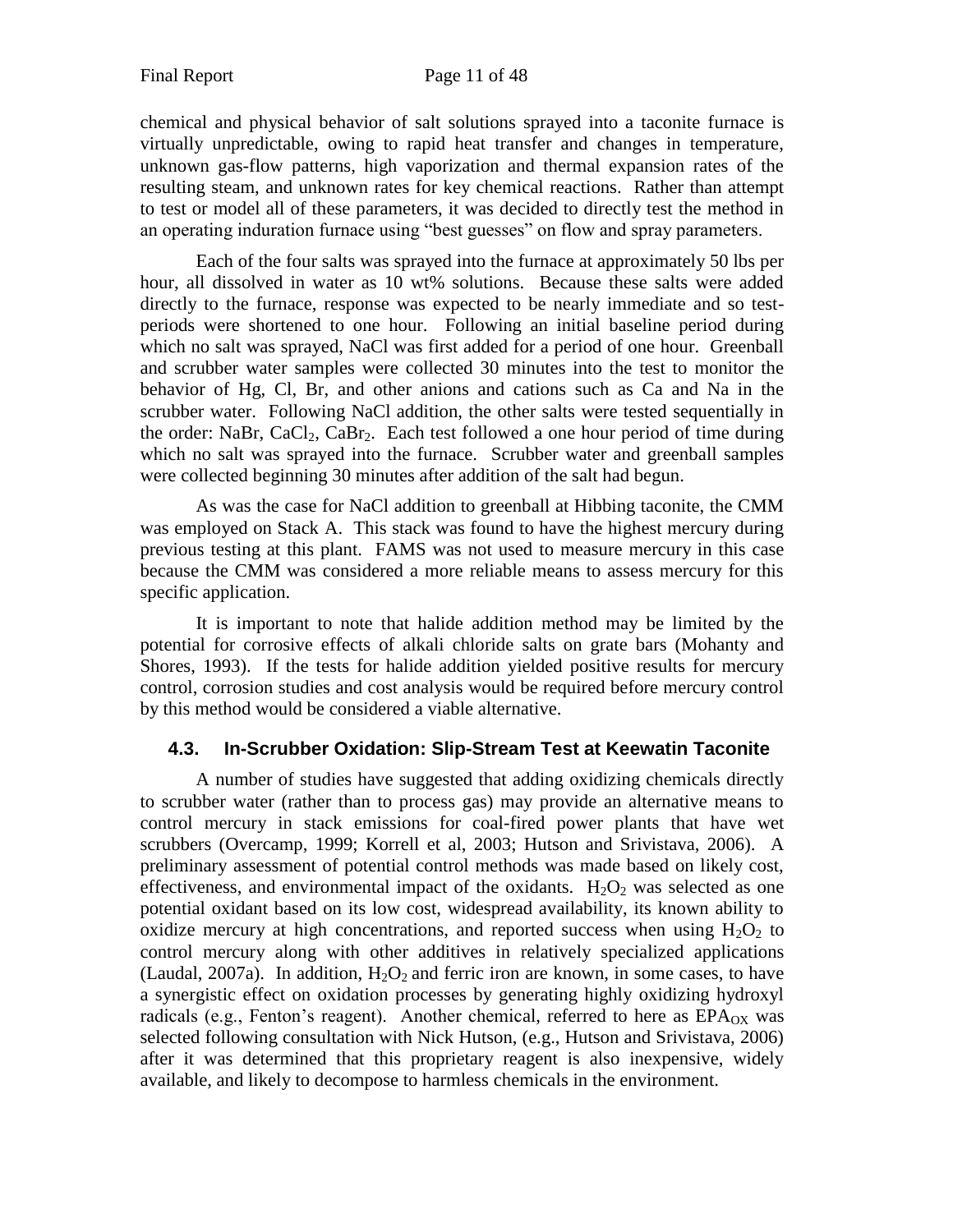A special system was designed to screen oxidants for their effectiveness in capturing mercury from taconite process gases (Fig. 4.3.1). This system, referred to here as the Quench Liquid Injection Probe (QLIP) was configured specifically to prevent clogging and interference from accumulating particulates in a frit and to maximize contact between slip-stream gas and the liquids being tested. During a test, the scrubbing solution (with or without oxidant) is continuously circulated to the tip of the sampling probe using a peristaltic pump, and then sucked along with the process gas back into the liquid reservoir. Oxidized mercury and particulates are captured by the liquid, while insoluble gases pass through the system. Any mercury not collected by the "scrubber" solution is collected and speciated by a series of separate dry sorbent traps in the FAMS system (see section 4.4.1).



**Figure 4.3.1** Quick Liquid Injection Probe (QLIP) designed for use in a slip-stream study. A peristaltic pump injects the scrubber solution containing oxidants into a sampling probe that is inserted into the ductwork at an operating processing facility. This liquid returns to the sampling jar with gases being pumped from the duct. Oxidized mercury is captured in the scrubber while any mercury remaining in the process gas is captured and speciated by the FAMS traps (see section 4.4.1).

Tests were conducted sequentially and side-by-side in the order shown in Table 4.3.1. All scrubber solutions tested were weakly buffered at near-neutral pH conditions using  $2.5$  mmolal NaHCO<sub>3</sub>. Baseline conditions were assessed both by using NaHCO<sub>3</sub> solutions with no oxidant added and also by conducting tests with no "scrubber" solution added to the QLIP. In between baseline evaluations, solutions containing the same concentration of NaHCO<sub>3</sub> and either 1500 ppm  $H_2O_2$  or approximately 100 ppm  $EPA_{OX}$  were tested in the apparatus. Following each test, a five ml aliquot of the reactant solution was collected and sent to the University of Minnesota Geochemistry laboratory for analysis by anion chromatography (Cl, Br,  $NO<sub>2</sub>$ ,  $NO<sub>3</sub>$ ,  $SO<sub>4</sub>$ ). Following a final measurement of pH, the remaining solution was preserved with BrCl and shipped to Cebam, Inc., Seattle, WA, for measurement of total captured mercury. The University of Minnesota, NRRI, supplied the constant temperature water bath and FAMS apparatus, including the gas pump. This group also performed mercury analysis on sorbents in the FAMS traps.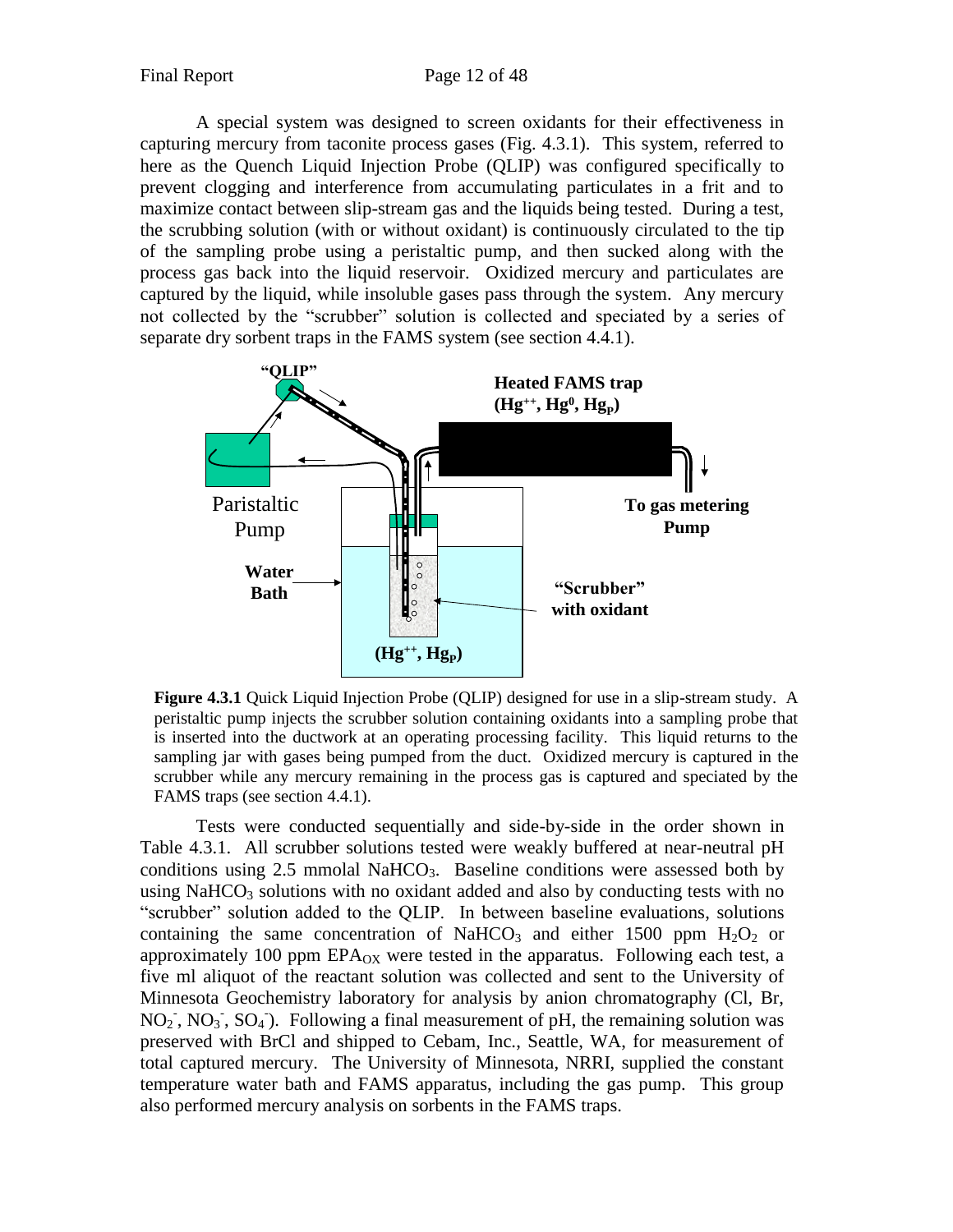| uit QLII apparatus. |                                                         |                           |  |  |  |  |  |
|---------------------|---------------------------------------------------------|---------------------------|--|--|--|--|--|
| ID                  | "Scrubber" Solution                                     | <b>Parallel FAMS</b> test |  |  |  |  |  |
|                     |                                                         | $w/o$ <i>QLIP?</i>        |  |  |  |  |  |
| Baseline-1          | $0.0025$ M NaHCO <sub>3</sub>                           | Yes                       |  |  |  |  |  |
| $H_2O_2-1$          | 0.0025 M NaHCO <sub>3</sub> +1500 ppm H2O2              | N <sub>0</sub>            |  |  |  |  |  |
| $EPAOX$ -1          | 0.0025 M NaHCO <sub>3</sub> + 100 ppm EPA <sub>ox</sub> | No                        |  |  |  |  |  |
| Baseline-2          | $0.0025$ M NaHCO <sub>3</sub>                           | <b>Yes</b>                |  |  |  |  |  |
| $H_2O_2 - 2$        | 0.0025 M NaHCO <sub>3</sub> +1500 ppm H2O2              | N <sub>0</sub>            |  |  |  |  |  |
| $EPAOX - 2$         | 0.0025 M NaHCO <sub>3</sub> + 100 ppm EPA <sub>ox</sub> | N <sub>0</sub>            |  |  |  |  |  |
| Baseline-3          | $0.0025$ M NaHCO <sub>3</sub>                           | Yes                       |  |  |  |  |  |

Table 4.3.1: Additives used for slip-stream tests at Keewatin Taconite. Baseline tests (NaHCO<sub>3</sub> with QLIP) were conducted in parallel with tests conducted without the OLIP apparatus.

### <span id="page-12-0"></span>**4.4. Measurement Methods**

Extensive sampling and analysis of solids, liquids, and gases was performed prior to and during these tests to evaluate the best means to measure and monitor mercury in various components of the taconite process. However, chemical analysis is a non-trivial issue for mercury measurement in taconite process gases and scrubber waters owing to its relatively low concentrations, the presence of reactive gaseous species in taconite processing streams (such as  $Br_2$ ,  $Cl_2$ ,  $SO_2$ ), and the ubiquitous occurrence of iron-oxide particles that can react with mercury in several ways (Berndt and Engesser, 2005a, 2005b; Laudal, 2007b). These issues will be discussed briefly in this report but are also the subject of continued research in other on-going studies.

## *4.4.1. Stack-gas Hg Measurement*

<span id="page-12-1"></span>Two primary methods were used to analyze the composition of stack-gases in this study: CMMs (continuous mercury monitors) and FAMS (flue gas absorbenttrap mercury speciation). CMMs systematically collect and automatically analyze either gaseous elemental mercury, referred to as  $Hg(0)$  or  $Hg^{0}$ , or total mercury, Hg(T), every few minutes. CMMs are the preferred method for gas analysis during plant tests because they provide virtually instantaneous feed-back that is needed when relating changes in process to change in stack-gas chemistry. However, FAMS analysis is a much less expensive method that provides an average value for gas concentration over a period of time and additionally reports values for three forms of gaseous mercury: particulate Hg(P), oxidized gaseous (Hg<sup>2+</sup>), and elemental (Hg<sup>°</sup>). If FAMS could be proven reliable for measuring mercury in taconite stack-gases, it could be used to assess gas composition for plant balance and monitoring applications and to assess mercury speciation in applications where speciation is important.

Several CMM methods were tested and/or used to analyze gases during these tests. The first method, involved filtering the stack-gas at the sampling duct followed by transport to the analytical shed for processing and analysis. This method was used for analyzing mercury in gases during NaCl addition to greenball at Hibbing Taconite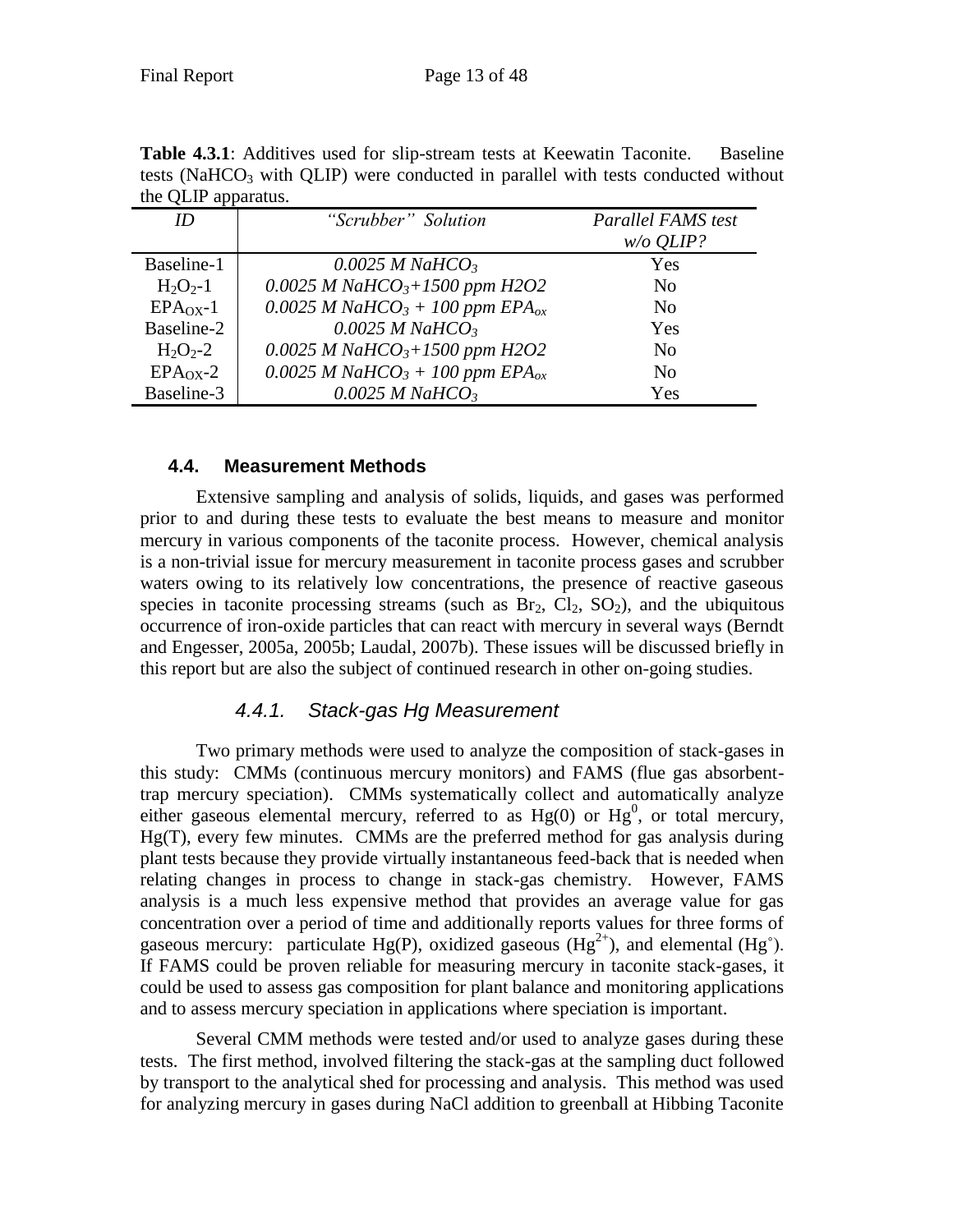and United Taconite. A second method that was considered involved sampling gases through an ISP (Inertial Separation Probe) that effectively eliminates particles from entering the tubing by increasing the velocity of the gas at the sampling point. This method was tested at a taconite processing facility, but appeared to provide inferior results and so was not used in this study (Laudal, 2007b). A third method involved injecting a conditioning liquid into the duct at the gas sampling site and transporting the resulting gas/liquid mixture through heated tubing to the analytical shed. This method was also tested at a taconite processing facility by Laudal (2007b), and then subsequently used at Hibbing Taconite during the focused halide injection tests.

Collection of samples for FAMS analysis was performed using three different methods. The normal method involved inserting a heated vessel containing the FAMS sorbent train directly into the duct. This method eliminates condensation effects and allows any particulates in the gas phase to collect in a dry filter in the front end of the FAMS trap. This method was used to sample stack-gases when NaCl was added to greenball at the straight-grate and grate-kiln facilities.

The second FAMS method is depicted in Figure 4.3.1. This method involves placing a heated FAMS trap at the end of a liquid injection/trap system (QLIP  $=$ Quench Liquid Injection Probe) that removes particulate and oxidized mercury from the process gas during transport to the FAMS device. This system was developed to minimize sampling artifacts related to oxidation and capture of mercury by taconite dust in the sampling tubes. The FAMS method, in this case, only quantifies and speciates mercury that remains in the gas after passing through the QLIP. This method was only used for the slip-stream tests at Keewatin Taconite, although limited testing was also performed under baseline conditions at Hibbing Taconite prior to the focused halide injection tests.

In the third FAMS method, the system was connected to the sampling port by a one-meter long unheated Teflon tube. No effort was made to prevent condensation from occurring in the tube connecting the port to the FAMS. However, the FAMS was kept at high temperature to prevent condensing water from interfering with the material in the dry sorbent traps. This method was only used to provide results to compare to tests conducted when the QLIP system was used.

In all cases, the FAMS sorbent train contains three individual compartments for isolating different forms of mercury. Particulate mercury is isolated using a quartz fiber filter, oxidized mercury is trapped on a solid KCl sorbent material, and elemental mercury is collected with a chemically impregnated solid carbon sorbent. The solids from each compartment are digested and analyzed separately to provide the speciation. All FAMS testing in the study was performed by the University of Minnesota, Coleraine Minerals Research Laboratory.

# *4.4.2. Scrubber Water Sampling and Analysis*

<span id="page-13-0"></span>In all cases, scrubber water sampling ports were chosen at locations that provided the freshest sample of scrubber water possible. Hibbing Taconite, for example, combines scrubber water effluent from three lines into one stream flow that leads back to the concentrator. The line tested in this case, Line 3, has its own valved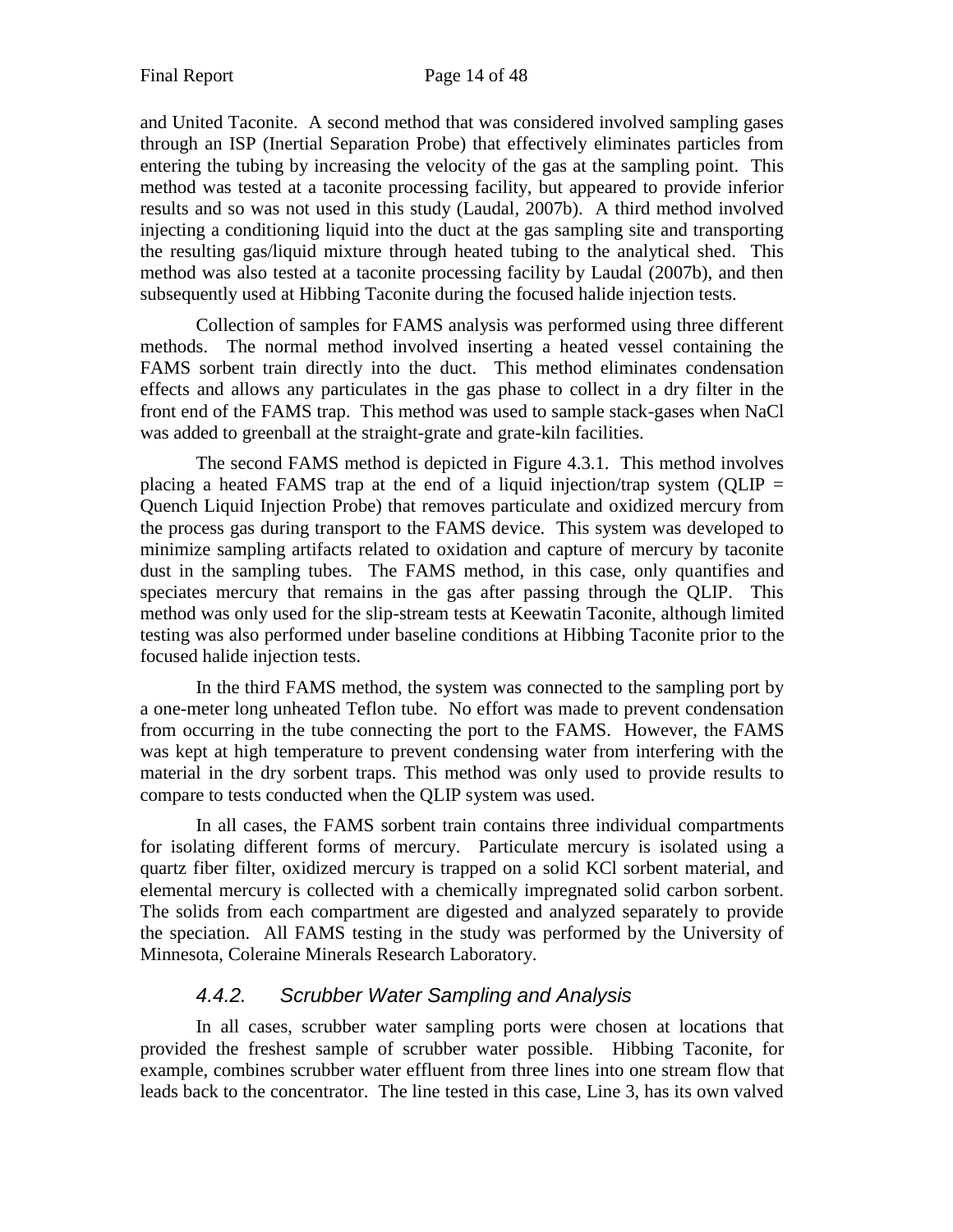outlet for sampling of the blow-down water before it is added to the larger single stream.

United Taconite recirculates scrubber water using thickeners located beneath the wet scrubbers. The sample ports for scrubber water at United Taconite permit collection of the underflow water from each of its scrubber thickeners. Water from the top of the thickeners is pumped back to the scrubber and reused. This recirculation and thickening of scrubber water results in a much larger amount of suspended solids in United Taconite scrubber water compared to Hibbing Taconite blow-down water. Moreover, the contact time between water and particles prior to sampling is greater at United Taconite compared to single-pass scrubbers such as at Hibbing Taconite.

Scrubber water sampling at Keewatin Taconite is similar to that at United Taconite. There are valves located beneath the scrubber water thickener permitting sampling of the underflow, whereas water from the top of the scrubber is reused by the wet scrubber.

All water samples for mercury analyses were collected using "clean-hands, dirty-hands" procedures, whereby the clean bottles were placed into sealed plastic bags prior to leaving the laboratory and not opened except during sampling, and then again later when the analysis was being conducted. Only the designated clean-hands person, wearing clean plastic gloves (powder-free), handled the sample bottles when they were outside of the plastic bag. All other sample processing was conducted quickly and efficiently by the so-called "dirty-hands" person. These procedures were implemented to minimize the risk of contamination from plant dust and of crosscontamination between samples.

In addition to these special precautions, procedures were consistently evaluated using blanks to assess the degree of mercury contamination associated with filtration and sampling. Procedural blanks were collected at each site during each visit. One bottle was filled at the sampling site with deionized water brought from the laboratory. In addition, deionized water was filtered at the sampling location and both the water and the filter were saved for analysis. The level of contamination introduced by our procedures was insignificant relative to the concentration of mercury found in samples analyzed in this study.

Samples were analyzed by Cebam Analytical, Inc., located in Seattle, Washington. Filtered water samples were digested with BrCl over night, and then analyzed by SnCl<sub>2</sub> reduction, gold trap collection, and CVAFS detection (modified EPA1631). This laboratory participates in many round-robin blind sampling programs and routinely ran duplicates and standards to ensure accuracy.

Mercury concentration of the suspended solids,  $Hg(P)$  (in ng/g on a dry particle basis), was determined by analyzing the scrubber solids filtered from the water. Filters containing scrubber solids from the above procedures were dried at  $104^{\circ}$ C for analysis, weighed, and digested in hot acid (HCl/HNO<sub>3</sub>, 3/1). Mercury was analyzed using  $SnCl<sub>2</sub>$  reduction and gold trap collection, followed by CVAFS detection (modified EPA1631). Certified reference materials WS-68, NIST2709, and GSR-2 were used to assess recovery and analytical accuracy. As was the case for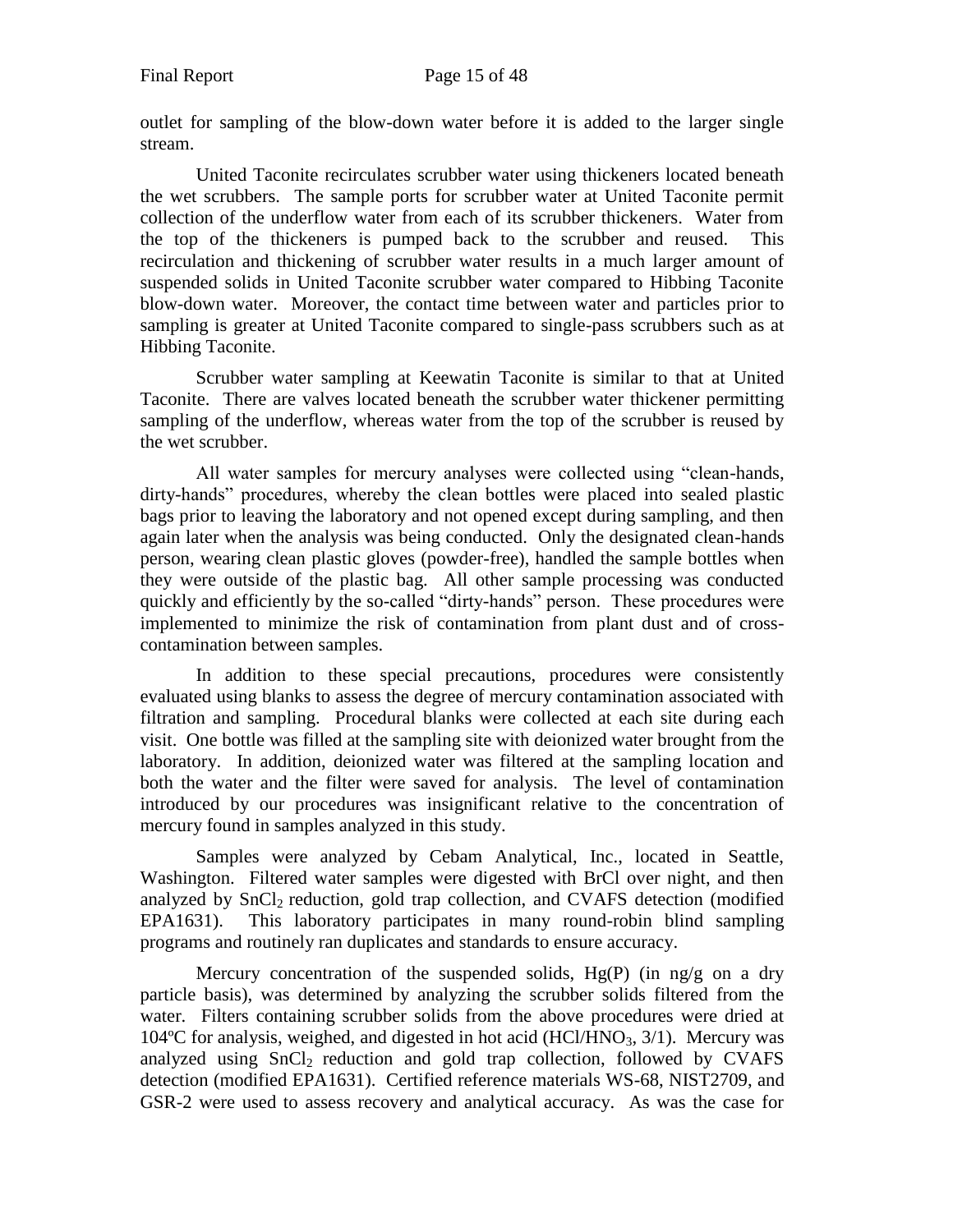water samples, solids were digested and analyzed by Cebam Analytical, Inc., located in Seattle, Washington.

A new method was developed for analysis of total mercury in unfiltered waters containing suspended solids. This method was developed by Cebam, Inc., when lab personnel noticed that emptied sampling bottles left to dry over a period of time took on a reddish color. This reddish color was believed to be due to adherence of fine iron-oxide dust particles to the glass. The new method was developed to allow all of the mercury in a sample, including that on particles adhering to the surface of the bottle, to be analyzed with a single mercury analysis.

By this method, the visible suspended solids were allowed to settle from solution and the bulk of the water containing only the smallest particles was then decanted and treated with BrCl to oxidize the mercury. The remaining slurry was then digested in hot acid (HCl/HNO<sub>3</sub>,  $3/1$ ) added directly to the sampling jar where it could dissolve mercury from both the visible solids as well as from any mercury on solids adhering to the surface of the sampling bottle. The contents of the jar were then added to the decanted portion and total mercury in the mixture was analyzed by SnCl<sub>2</sub> reduction, gold trap collection, and CVAFS detection (modified EPA 1631).

Importantly, it was found during the study that some scrubber waters contain components that are capable of reducing oxidized mercury to elemental mercury during sample storage. Elemental mercury is lost from the solution when this occurs and will be missed in the analysis. BrCl was routinely added to fix the samples prior to shipment, but not until after it was found that some of the samples in this study had potentially lost mercury due to this reduction process. This will be discussed further in relation to specific tests where it was thought mercury loss occurred (NaCl addition to a straight-grate at United Taconite).

#### *4.4.3. Greenball Analysis*

<span id="page-15-0"></span>Greenball samples were commonly collected as a means to assess mass balance with respect to components entering and leaving the furnace (Cl and Hg, in particular). The sample collection point, in all cases, was at the front end of the induration furnace, just prior to the point where the greenball is fed onto the grate. The samples were collected using a spatula and placed into clean, acid-washed 20 ml bottles with Teflon-lined lids. The damp greenball samples, which contain approximately 9 to 10% moisture by weight, were shipped to Cebam, Inc., for drying and analysis of mercury. Greenball Hg concentrations were determined on a dryweight basis by Cebam, Inc., using the same technique described above (Section 4.4.2) for solids filtered from scrubber water.

For Cl addition to straight-grates, the effectiveness of Cl addition to greenball was tested by leaching fresh greenballs with water and analyzing the water by Ion Chromatography. For these tests, 100 grams of dry greenball material was leached for approximately one week in 100 grams of deionized water. The water was then filtered and analyzed by ion-chromatography at the University of Minnesota, Department of Geology and Geophysics. The resulting concentrations were reported as water-leachable salts on a dry weight basis for the pellets.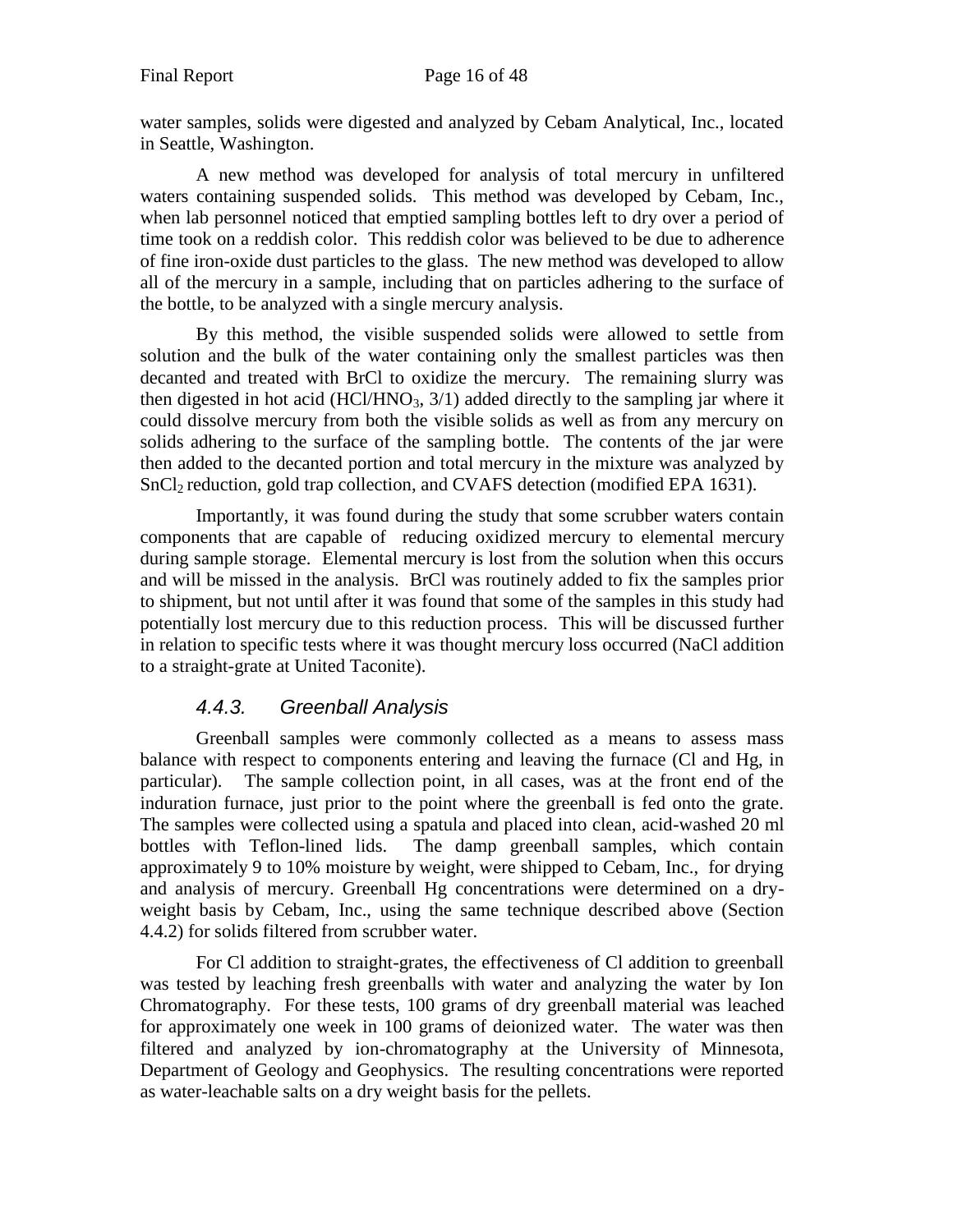### <span id="page-16-0"></span>**4.5. Estimating Mercury Capture Efficiency For Wet Scrubbers**

Ideally, estimating mercury capture efficiency for wet scrubbers would involve comparing simultaneously measured mercury concentrations in process gas at the scrubber inlet and outlet. The change in mercury concentration across the scrubber could be divided by the mercury concentration in gas entering the scrubber to obtain the capture efficiency. Unfortunately, this straight-forward method is not possible at Hibbing Taconite or United Taconite where the plants tests were performed. United Taconite does not have a suitable gas sampling port in the ducts leading to its wet scrubber. Hibbing Taconite has two ducts with sampling ports leading to the wet scrubber from different parts of the furnace, but the gases from these ducts mix into a common manifold from which four stacks vent waste gas. Gas flow rates and mercury concentrations from both scrubber-inlet ducts and all four stacks would be required to accurately measure scrubber efficiency for mercury at this plant.

An alternative approach that might be considered to measure capture efficiency at taconite processing plants is the mass balance approach used by Engesser and Niles (1997) and Berndt and Engesser (2005a, b), whereby Hg entering the furnace with greenball is compared to mercury exiting the furnace in scrubber water. However, data provided by Berndt and Engesser (2005a) indicate that mercury has a relatively long residence time in furnaces during taconite induration owing to adsorption and desorption of mercury on the surfaces of pellets, dust particles, and ductwork. Owing to this effect, the mercury entering the furnace may be temporarily out of sync with mercury concentrations in gases and scrubber water exiting the furnace. Thus, the mass balance approach is insufficient for estimating scrubber efficiency for short-term tests such as those conducted here, and likely requires the averaging of fluxes of mercury in major components for inputs and outputs to the furnace over a long term to accurately represent an averaged scrubber efficiency.

For the present case, the goal of the experiments was not to estimate scrubber efficiency, but rather to evaluate changes in mercury emission that occurred as a response to addition of a chemical. For this purpose, we relied on changes in the CMM-measured mercury concentrations in a single stack to evaluate cause/effect relations for the tests. For example, if mercury concentration measured in stack-gases is 6.0  $\mu$ g/m<sup>3</sup> before a control method is applied and 4.0  $\mu$ g/m<sup>3</sup> during activation of the control method, and then subsequently returns to 6.0  $\mu$ g/m<sup>3</sup> following the test period, this suggests that the technique decreased the existing emissions by 33% compared to baseline emissions. However, the true efficiency of the wet scrubber could be significantly higher than this, since monitoring only a change in emission does not take into account the fact that some mercury is already removed by the wet scrubber under baseline conditions. Furthermore, true capture efficiency for the scrubber could be lower than this, owing to possible unaccounted for processes, such as increased adsorption to duct walls taking place during the test period. Non-scrubber related adsorption can temporarily remove mercury at locations upstream from the scrubber and, thus, cause the method used in this study to over-estimate long-term scrubber efficiency in short-term tests. In effect, the results from these short-term plant-scale tests represent an intermediate step in a long-term research process;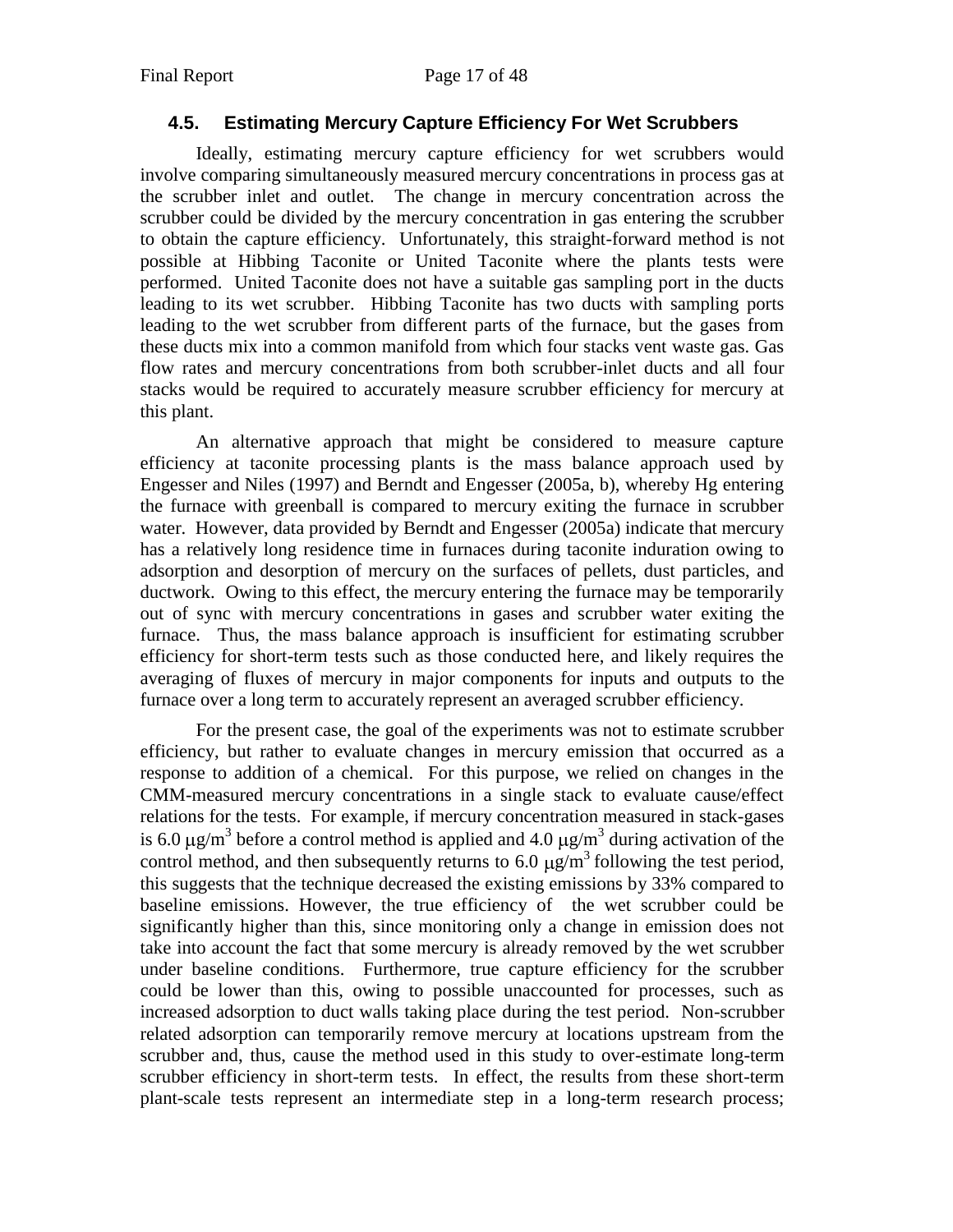<span id="page-17-0"></span>control method potential must be evaluated in the presence of process parameters not easily simulated in bench –scale tests before longer-termed tests can be designed.

# **5. Results**

# <span id="page-17-1"></span>**5.1. NaCl Addition to Greenball (Hibbing Taconite and United Taconite)**

# *5.1.1. Straight-Grate (Hibbing Taconite)*

<span id="page-17-2"></span>Baseline mercury concentration in Stack A before and after NaCl was added to greenball at Hibbing Taconite was approximately 4.3  $\mu$ g/m<sup>3</sup> total mercury (Figure 5.1.1.1), although a plant upset shortly before the test resulted in considerable scatter just prior to testing. This concentration dropped to about 4.1 and 3.9  $\mu$ g/m<sup>3</sup> after addition of 25 and 50 lbs/hr of NaCl to greenball, respectively, indicating 5% and 9% reduction in mercury emission compared to baseline mercury removal from gases in Stack A.

FAMS measurements for Stacks A and B were also made before, during, and following the NaCl addition test (Table 5.1.1.1) while Stacks C and D were only monitored for comparison purposes after all testing was completed. Although the FAMS results for total mercury in Stack A are similar to those indicated by the CMM, all of the values were approximately 10% lower. Furthermore, the FAMS Hg(T) measurements for Stack B showed an increase from 2.00 before NaCl addition was started to 2.74 and 2.79 ng/l during the NaCl injection tests. When NaCl addition to greenball ceased, the FAMS Hg(T) in Stack B increased to 3.57  $\mu$ g/m<sup>3</sup>. These data do not follow the Hg trend for Stack A. Because of this, and because there are known interferences for FAMS measurements made in taconite processing gases (Laudal, 2007b), these FAMS data are not considered sufficiently reliable for purposes of drawing conclusions in this report. Full FAMS results for this test, including speciation, are provided in the appendix.

A potential complication for interpretation of these data is that the mercury concentration in the greenball feed to the furnace decreased unexpectedly during the testing period (Table 5.1.1.2). Total mercury in greenball averaged 20.4 ng/g for five samples collected just before NaCl addition began, decreased to 15.8 for the first test period, and finally dropped again to 12.0 ng/g for five samples collected during the second testing period. The average mercury concentration in greenball was 11.9 for five samples collected in the morning on the day following the NaCl addition tests. If stack emissions responded directly and immediately to the mass of mercury entering the furnace, a 40% decrease in mercury concentration would have been expected during the testing period even without NaCl addition. These data provide strong evidence that mercury concentrations in gases exiting the furnace responded much more quickly to changes in the chemistry and conditions of the process gas than they did to changing concentration of mercury in the greenball feed.

The total mercury concentration in scrubber water from Line 3 increased during the tests from 738 ng/l before Cl addition began, up to a maximum of 880 ng/l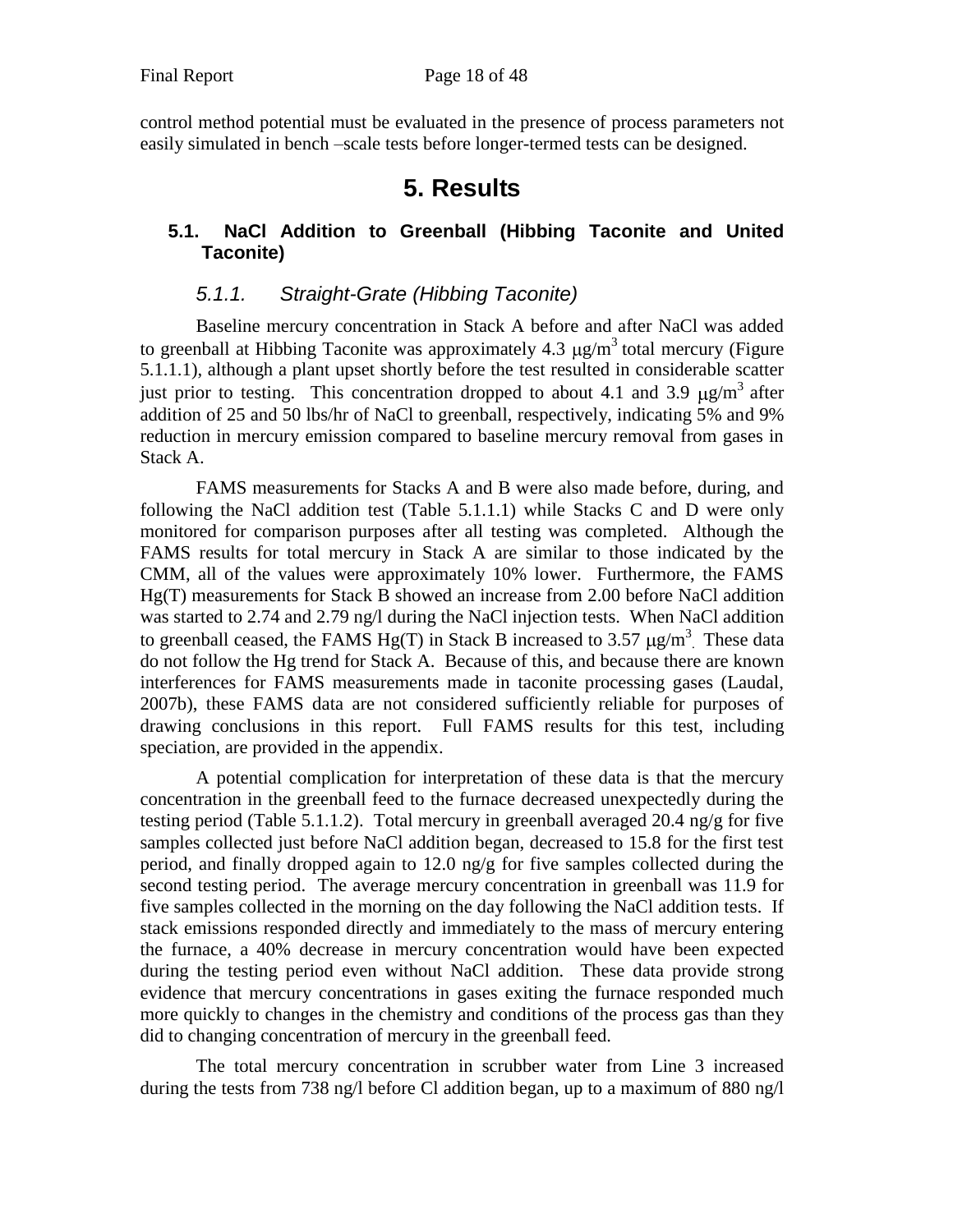during the second testing period, and then returned back to 827 ng/l on the day following the tests (Table 5.1.1.2). This small increase in the concentration of mercury in scrubber water during testing provides confirmation that NaCl addition to greenball in a straight-grate slightly improves the mercury capture efficiency of wet scrubbers.

Na and Cl concentrations in scrubber water are reported along with greenball Cl concentration in Table 5.1.1.3. The increase in dissolved Cl, but not Na, in scrubber water during these tests indicates that the Cl from NaCl is volatilized, most likely as HCl and/or  $Cl_2$ , in the furnace and carried to the wet scrubber and captured. Na, meanwhile, is not volatilized to a significant degree, but stays with the pellet product. Full chemical data on anions, cations, and pH in scrubber waters during these tests are provided in the appendix.

**Table 5.1.1.1** FAMS measurements for total mercury in Hibbing Taconite stacks A through D ( $\mu$ g/m<sup>3</sup>). Each value represents the average of three separate measurements. The complete data set for individual samples is available in Appendix I.

| Hq(T)           | Stack A | Stack B | Stack C | Stack D |
|-----------------|---------|---------|---------|---------|
| <b>Baseline</b> | 3.90    | 2.00    |         |         |
| CI Test 1       | 3.49    | 2.74    |         |         |
| CI Test 2       | 3.55    | 2.79    |         |         |
| <b>Baseline</b> | 3.83    | 3.57    | 1.54    | 1.19    |



**Figure. 5.1.1.1** Total and elemental mercury concentrations as a function of time during addition of NaCl to greenball at a straight-grate (Hibbing Taconite). There was a plant upset (blue) just before the tests were conducted but conditions were stable after that.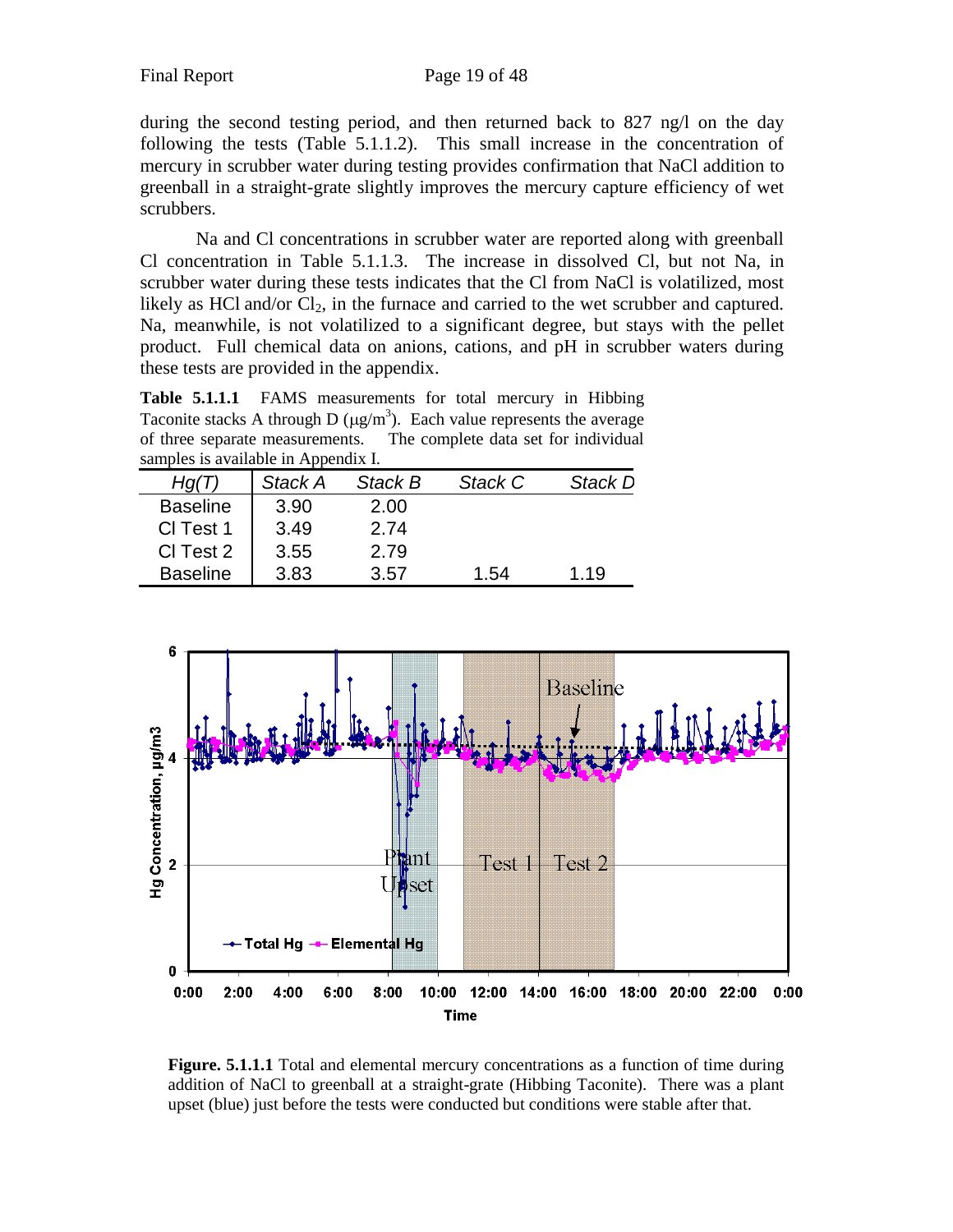|                 | Greenball Hg | Hg(T)  | Hg(D)  | Hg(P)  |
|-----------------|--------------|--------|--------|--------|
| Sample ID       | (ng/g)       | (ng/l) | (ng/l) | (ng/g) |
| <b>Baseline</b> | 20.4         | 738    | 439    | 1209   |
| NaCl Add 1      | 15.8         | 742    | 499    | 1266   |
| NaCl Add 2      | 12.0         | 880    | 587    | 1394   |
| <b>Baseline</b> | 11.9         | 827    | 561    | 1553   |

**Table 5.1.1.2:** Mercury concentration in greenballs and scrubber water during the NaCl addition tests performed at Hibbing Taconite. The full data set is provided in Appendix I.

Table 5.1.1.3. Greenball Cl concentrations during Cl addition tests at Hibbing Taconite and resulting concentrations for Na and Cl in scrubber water. All concentrations are in units of ppm.

|                    | Greenball CI<br>( $H_2O$<br>leachable) | Sodium                   | Chloride |
|--------------------|----------------------------------------|--------------------------|----------|
| Make-up            |                                        | $\overline{\phantom{0}}$ | 66.0     |
| <b>Baseline</b>    | 6.2                                    | 60.3                     | 70.4     |
| Cl Addition Test 1 | 21.0                                   | 60.0                     | 75.4     |
| Cl Addition Test 2 | 42.3                                   | 60.2                     | 81.3     |
| <b>Baseline</b>    | 6.2                                    | 60.3                     | 70.7     |

## *5.1.2. Grate-Kiln (United Taconite)*

<span id="page-19-0"></span>As was the case for NaCl addition to Greenball at Hibbing Taconite, there was a plant upset shortly before the NaCl addition test began at United Taconite (Figure 5.1.2.1). There was considerable scatter in the CMM data for Stack 2B, following this time period, but based on concentrations measured shortly before the plant upset and soon after completion of the tests, baseline total mercury concentration in the stack-gas was estimated to be 5.7  $\mu$ g/m<sup>3</sup>. This concentration dropped to about 4.7 and 3.9  $\mu$ g/m<sup>3</sup>, respectively, during the two test periods, suggesting that the Cl-addition to the grate-kiln led to a reduction in mercury emissions from this stack of 18 and 32%, respectively. These changes are significantly higher than those observed for similar levels of NaCl addition to greenball at Hibtac's straight-grate (5 and 9%).

FAMS measurements were collected for both Stacks 2A and 2B during these tests (Table 5.1.2.1). The concentrations measured by FAMS for Stack 2B did not agree well with those reported for the same stack by the CMM. The first baseline FAMS set of samples had an average total mercury concentration of 2.9  $\mu$ g/m<sup>3</sup>, which is about half the value reported by the CMM. Subsequent samples agreed more closely with the CMM data, although total concentrations were generally lower and the oxidized fraction reported by the FAMS is higher than would be expected based on the CMM measurements.

As was the case for the tests at Hibbing Taconite, a close look at the accompanying greenball and scrubber water data present difficulties for data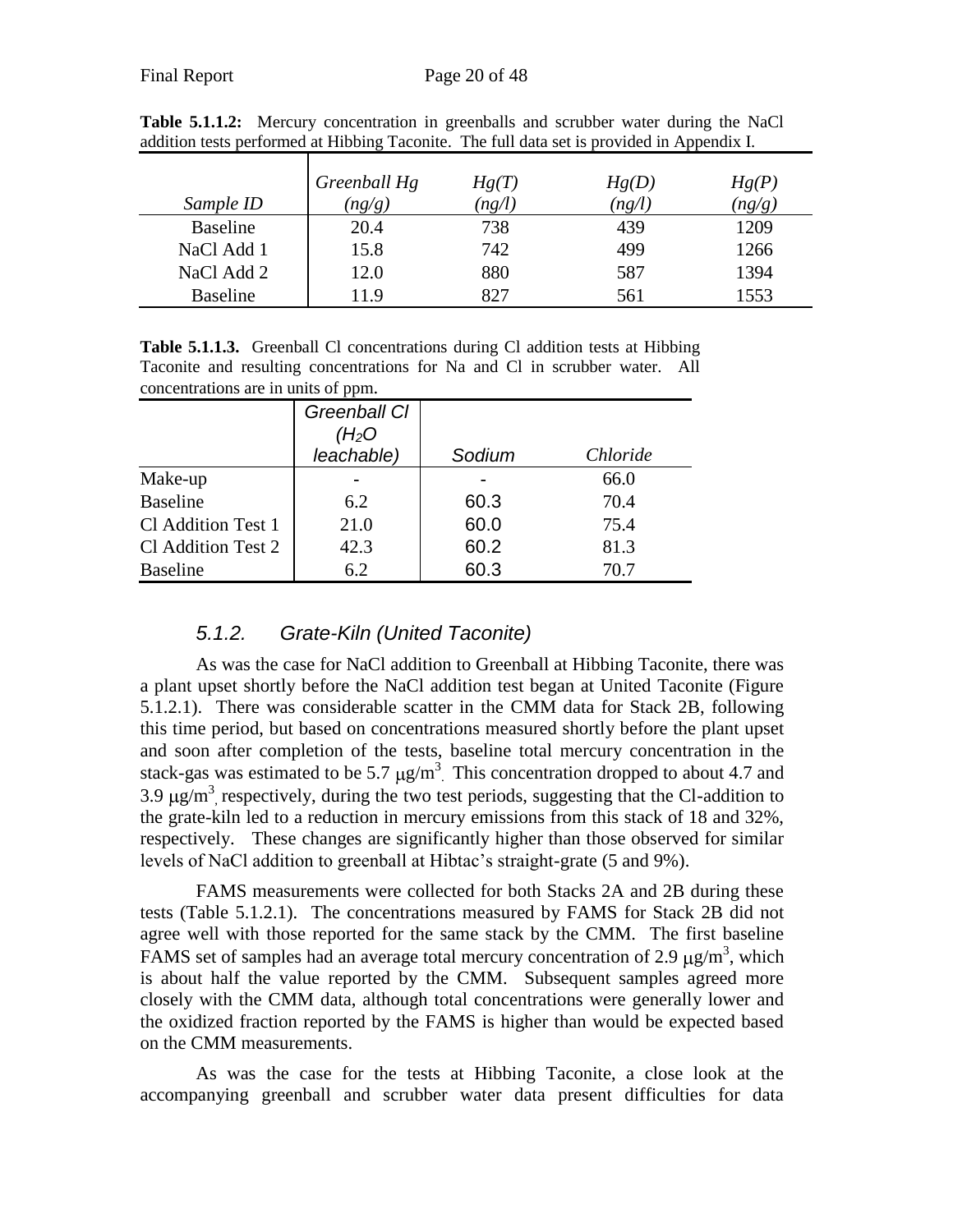interpretation (Table 5.1.2.2). First, the greenball mercury concentration appeared to increase from 14.5 ng/g before the tests began up to 18.8 by the end of the second test period. It is unknown whether this effect was due to recycling of excess mercury captured during the test period or if it was due to a change in the concentration of mercury in the concentrate. However, it was also found that the concentration of mercury in the particulates that were being captured by the scrubber for Stack 2B increased from 465 ng/g before the tests began up to 823 ng/g during the first test period and, finally, up to 1165 ng/g by the end of the second test period, before decreasing again to 330 ng/g on the following day. Solids in thickener underflow water for Stack A showed similar increases in the Hg(P) from an initial value of 341 ng/g up to 578 ng/g and 625 ng/g during NaCl addition, and then decreased again to  $246$  ng/g in the morning of the day after testing was completed. These data suggest that there must have been a relatively large increase in mercury capture rate associated with NaCl addition to greenball at this site.

Unfortunately, mercury concentration in unfiltered scrubber water (Hg(T)) collected during times when mercury should be the highest (since more mercury was being removed from the process gases), turned out to be lower than in unfiltered scrubber water collected under baseline conditions. It is suspected that this was a sampling artifact because most of the mercury in United Taconite's scrubber waters is adsorbed to suspended particles and, thus, the decrease in  $Hg(T)$  is inconsistent with the simultaneously measured large increase in  $Hg(P)$  values. The conditions for these samples are consistent with those reported previously to cause reemission of Hg from wet scrubbers in the power industry (Currie, 2006): low pH and high  $SO_2$ .  $SO_2$ dissolves in water as  $H_2SO_3$ , which reacts with dissolved  $Hg^{2+}$  by converting it to  $Hg<sup>0</sup>$ .  $Hg<sup>0</sup>$  has low solubility in water and volatilizes. If this process affects United Taconite scrubber water samples collected during the tests and shipped to Cebam, then dissolved and particle-adsorbed mercury  $Hg^{2+}$  in unfiltered samples and dissolved mercury in filtered samples could be lost during shipping as  $Hg^0$ . The only samples that reflect the true mercury concentration in the scrubber water during the tests would be Hg(P) because filtration and drying of the suspended solids separates the  $Hg^{2+}$  from the  $H_2SO_3$  before the two species can react with each other. Thus, the increases in Hg(P) observed during these tests are strong indicators that NaCl addition to greenball resulted in enhanced mercury capture by the wet scrubbers, consistent with the large decrease in Hg(T) in stack-gases reported by the CMMs.

Following this test, BrCl preservative was added to samples right after sampling, rather than after shipment to the analytical laboratory. Addition of BrCl insures that all mercury present in a sample remains oxidized during shipping.

Na and Cl concentrations in scrubber water are reported for both scrubbers in Table 5.1.2.3, along with pH and concentrations of other selected cations and anions  $(Ca, Fe, and SO<sub>4</sub>)$ . More complete data for cations and anions for these experiments are provided in the appendix.

As expected, Cl concentrations in the waters from both scrubbers increased during the experiments, while Na concentrations did not. Sodium concentration, in fact, appeared to decrease with increasing Cl. Interestingly, Ca in scrubber water increased with Cl during NaCl addition to greenball, while Fe concentrations, which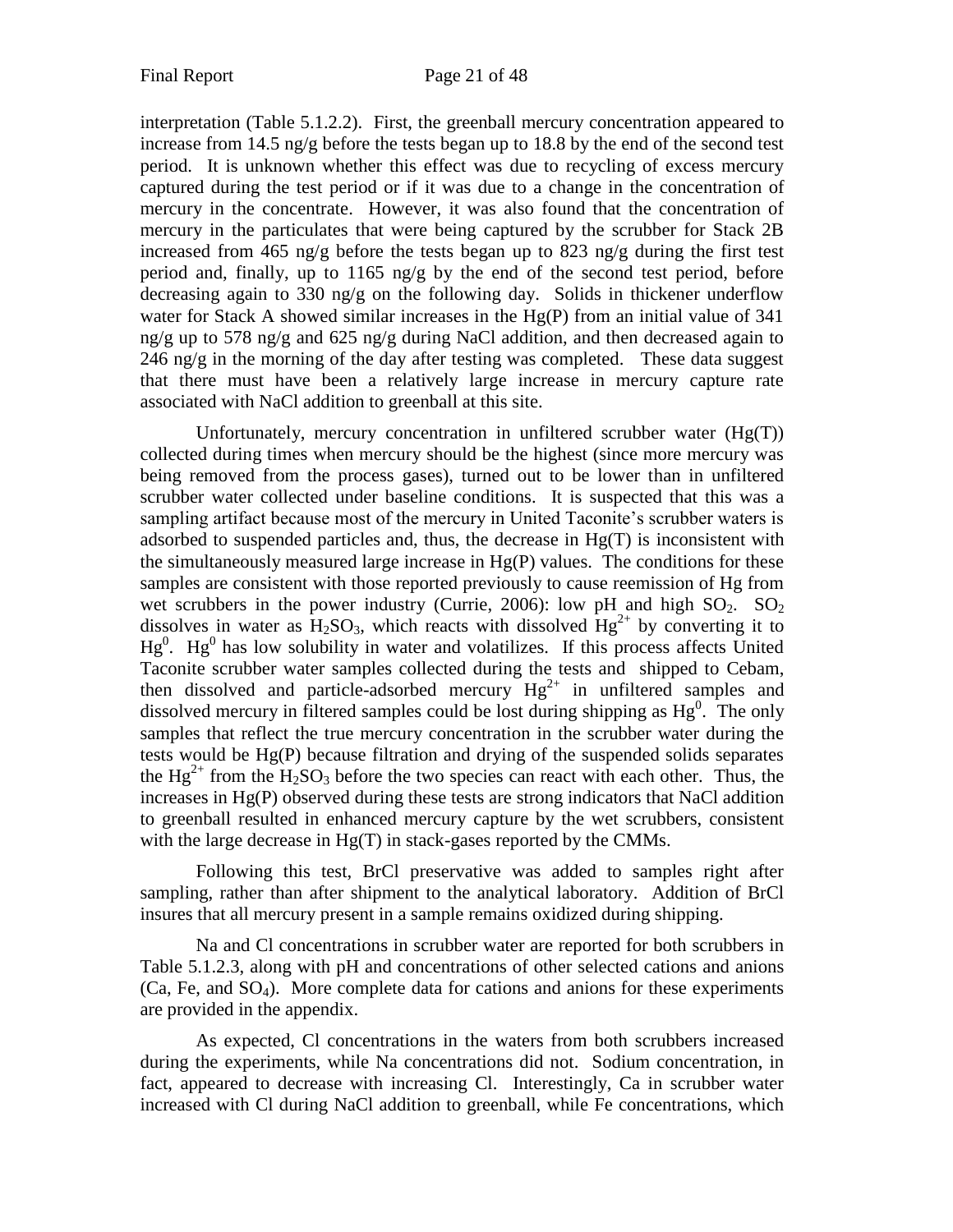are elevated at the low pH values for these scrubbers, decreased with increasing Cl. These data suggest that addition of NaCl to grate-kilns results in generation of HCl which, in turn, either changes the transport of other elements to the wet scrubber or affects the adsorption and precipitation equilibria among the other compounds within the scrubber.



Figure 5.1.2.1 CMM mercury data collected during Cl addition to greenballs at United Taconite's grate-kiln furnace. The measurements were made on Stack 2B. A plant upset (indicated by blue) occurred just prior to conduction of the tests.

**Table 5.1.2.1** FAMS mercury data for Stacks 2B and 2A the United Taconite. CMM data are provided for comparison purposes.

| Stack-gas concentrations<br>$(\mu g/m^3)$ | Hg(P) | $Hg^{+2}$ | Hg`  | FAMS FAMS CMM<br>Hg(T) | $Hg^{\circ}$ | <i>CMM</i><br>Hg(T) |
|-------------------------------------------|-------|-----------|------|------------------------|--------------|---------------------|
| Stack 2B                                  |       |           |      |                        |              |                     |
| <b>Baseline</b>                           | 0.18  | 0.70      | 2.02 | 2.90                   | 5.5          | 5.7                 |
| CI-Test-1                                 | 0.20  | 0.79      | 2.87 | 3.86                   | 4.6          | 4.7                 |
| CI-Test-2                                 | 0.15  | 0.50      | 3.11 | 3.75                   | 3.9          | 3.9                 |
| <b>Baseline</b>                           | 0.09  | 0.88      | 3.94 | 4.90                   | 4.8          | 5.7                 |
|                                           |       |           |      |                        |              |                     |
| Stack 2A                                  |       |           |      |                        |              |                     |
| <b>Baseline</b>                           | 0.21  | 0.52      | 4.42 | 5.15                   |              |                     |
| CI-Test-1                                 | 0.28  | 0.25      | 4.19 | 4.71                   |              |                     |
| CI-Test-2                                 | 0.16  | 0.13      | 3.61 | 3.90                   |              |                     |
| <b>Baseline</b>                           | 0.10  | 0.19      | 4.98 | 5.27                   |              |                     |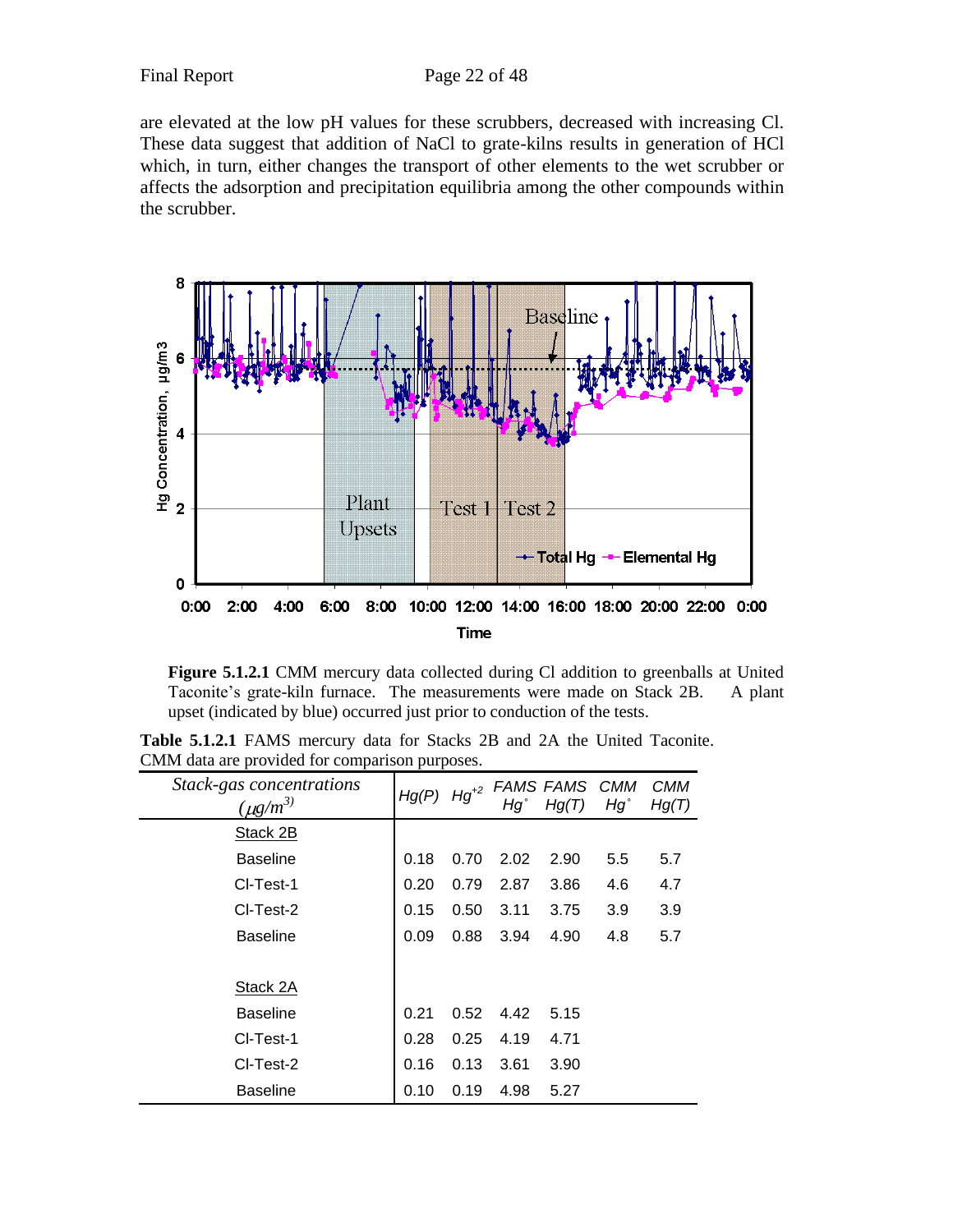| addition to greenban at United Tacomite. |      |      |                                         |      |  |  |  |
|------------------------------------------|------|------|-----------------------------------------|------|--|--|--|
|                                          |      |      | $Hg$ GB $\hat{H}g(T)$ * $Hg(D)$ $Hg(P)$ |      |  |  |  |
|                                          | ng/g | ng/l | ng/l                                    | Ng/g |  |  |  |
| Stack 2B                                 |      |      |                                         |      |  |  |  |
| <b>Baseline</b>                          | 14.7 | 7790 | 32                                      | 465  |  |  |  |
| Cl-Add I                                 | 14.5 | 7916 | 38                                      | 823  |  |  |  |
| Cl-Add 2                                 | 18.8 | 5451 | 56                                      | 1165 |  |  |  |
| <b>Baseline</b>                          | 18.5 | 7678 | 144                                     | 330  |  |  |  |
| Stack 2A                                 |      |      |                                         |      |  |  |  |
| <b>Baseline</b>                          | 14.7 | 4954 | 187                                     | 341  |  |  |  |
| Cl-Add I                                 | 14.5 | 5237 | 125                                     | 578  |  |  |  |
| $Cl-Add 2$                               | 18.8 | 3356 | 99                                      | 625  |  |  |  |
| <b>Baseline</b>                          | 18.5 | 5985 | 763                                     | 246  |  |  |  |

**Table 5.1.2.2** Mercury concentration in greenball and scrubber water during NaCl addition to greenball at United Taconite.

\* Suspect that these samples lost mercury during shipping of samples to the analytical laboratory.

**Table 5.1.2.3** Concentration of selected elements in scrubber waters collected during NaCl addition to greenball at United Taconite.

|                 |      | Nа    | Сa    | Fe    | Сl    | SO4   |
|-----------------|------|-------|-------|-------|-------|-------|
|                 | рH   | (ppm) | (ppm) | (ppm) | (ppm) | (ppm) |
| Stack 2B        |      |       |       |       |       |       |
| <b>Baseline</b> | 3.19 | 113   | 62    | 25    | 85    | 614   |
| CI addition-1   | 3.12 |       |       |       | 106   | 589   |
| CI addition-2   | 3.13 | 110   | 76    | 17    | 113   | 580   |
| <b>Baseline</b> | 3.37 |       |       |       | 88    | 726   |
| Stack 2A        |      |       |       |       |       |       |
| <b>Baseline</b> | 3.75 | 116   | 56    | 21    | 84    | 497   |
| CI addition-1   | 3.73 |       |       | -     | 106   | 479   |
| CI addition-2   | 3.88 | 112   | 69    | 10    | 112   | 451   |
| <b>Baseline</b> | 4.43 |       |       |       | 91    | 577   |

## <span id="page-22-0"></span>**5.2. Focused Halide Injection at Hibbing Taconite**

The focused halide injection test at Hibbing Taconite (a straight-grate facility) delivered 10 wt% halide salt solutions directly into the preheat zone as a mist. Stackgas mercury concentrations during each period of injection decreased within minutes of salt injection and increased rapidly right after injection was stopped (Figure 5.2.1). However, the stack-gas mercury concentration did not always return to the original baseline level when the salt addition was stopped. This created a need to adjust the baseline for latter experiments; particularly following injection of the bromide salts.

Initial injection of NaCl resulted in a 6% decrease in stack-gas mercury concentration from baseline conditions. This decrease is similar to that found when NaCl was added to greenball at this plant, but small compared to the 62% decrease in stack-gas Hg(T) that occurred within minutes of injecting the NaBr solution into the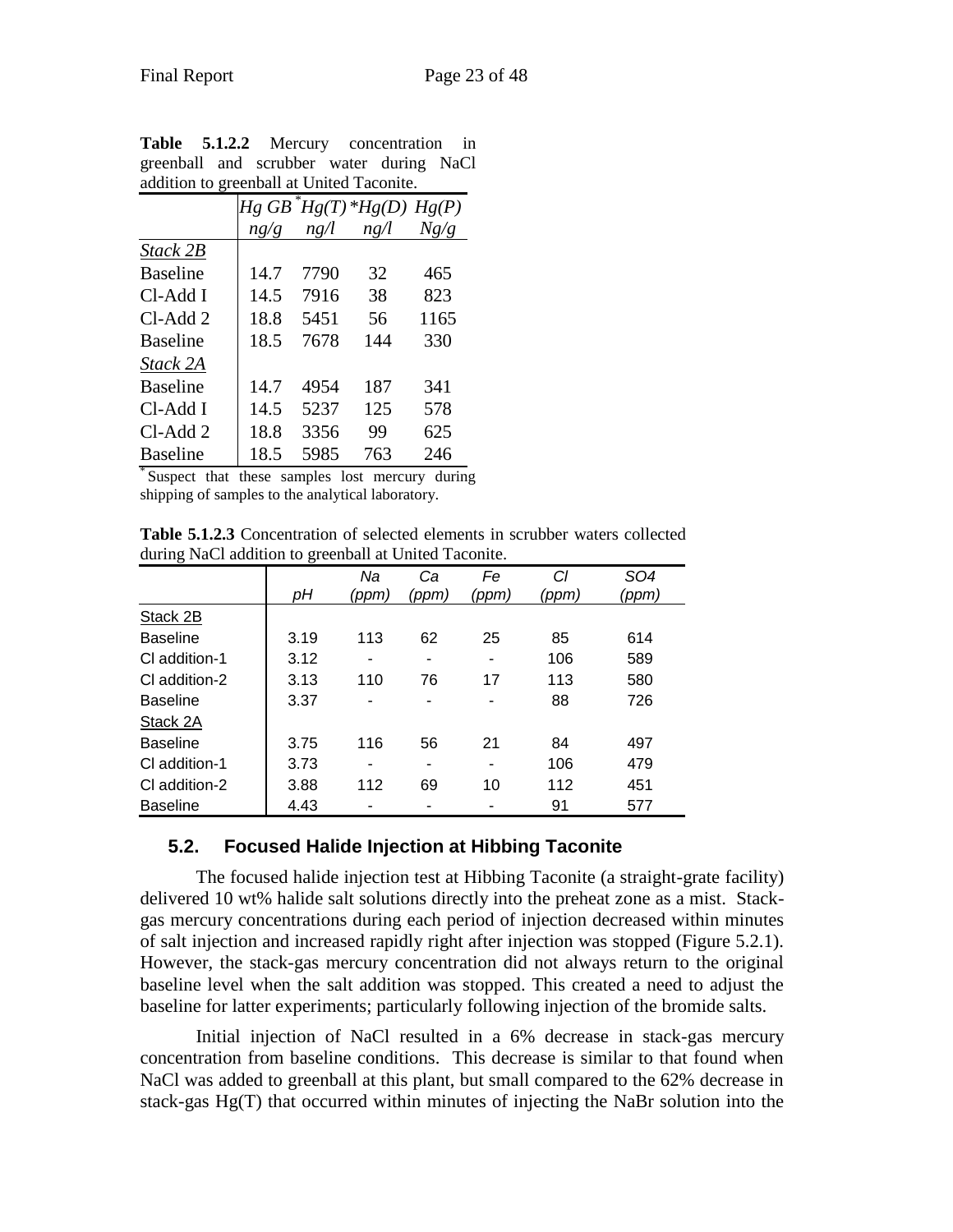preheat zone. In fact,  $Hg^0$  reported by the CMM all but disappeared from the emissions during NaBr injection, suggesting the nearly all mercury reaching the detector was oxidized to  $Hg^{2+}$ . This suggests either that (1) essentially all mercury passing through the wet scrubber did so as an oxidized species or (2) elemental mercury became oxidized some time after passing through the wet scrubber but before it could be analyzed by the detector. The importance of this distinction will be discussed in greater detail in Section 6.1 of this report.

Once NaBr injection stopped, the concentrations of both elemental and total mercury in stack-gases (Stack A) rapidly increased, though not to the original baseline levels. Thus, a new baseline pattern was assumed for  $CaCl<sub>2</sub>$  injection and the total mercury in stack-gas declined by approximately 13% from the adjusted baseline. Stack-gas mercury rapidly returned to the projected baseline levels when  $CaCl<sub>2</sub>$  salt injection was stopped.

Subsequently, stack-gas  $Hg(T)$  and  $Hg^{0}$  response to CaBr<sub>2</sub> injection was equally impressive to that observed when NaBr was injected. For  $CaBr<sub>2</sub>$  there was an estimated 64% decrease in stack-gas total mercury concentration compared to the adjusted baseline conditions (Fig. 5.2.1). When  $CaBr<sub>2</sub>$  addition was stopped, there was a rapid rebound in mercury concentration, but, as was noted following injection of NaBr, the concentration did not reach the pre-injection level. Moreover,  $Hg(T)$ continued to increase gradually to values above the original baseline, and not decreasing to the original baseline values until after approximately a 12 hour period (not shown) of slightly increased emission. Interestingly, stack-gas  $Hg^0$ concentration, as reported by the CMM, decreased to low levels during injection, but, unlike  $Hg(T)$ , never exceeded the original baseline level once bromide injection stopped. This component increased gradually before leveling off at the original baseline value about six hours after the last halide injection test was completed.

Mercury concentration in greenball stayed relatively constant throughout the tests, but the concentrations were generally higher than they were for most of the previous test period when NaCl was added to greenball at this plant. Scrubber water mercury concentrations, meanwhile, increased in approximate proportion to the sequential mercury decreases observed during the series tests (Table 5.2.1). This is consistent with greater capture in the scrubber water leading to reduced mercury emissions in the stack-gases, especially during bromide salt injection.

Na, Ca, Cl, and Br concentrations for scrubber water before, during, and after the test periods are shown in Table 5.2.2. As expected, Na and Ca concentrations changed little during the injection periods, while Br and Cl increased when their respective salts were injected into the preheat zone. This indicates that the cations (Na,Ca) dissociated from Br and Cl during the tests, and combined with solids in the pellets. Only the Cl and Br were volatilized and transported to the wet scrubber. Full chemical data for the scrubber waters in these tests are presented in Appendix 3.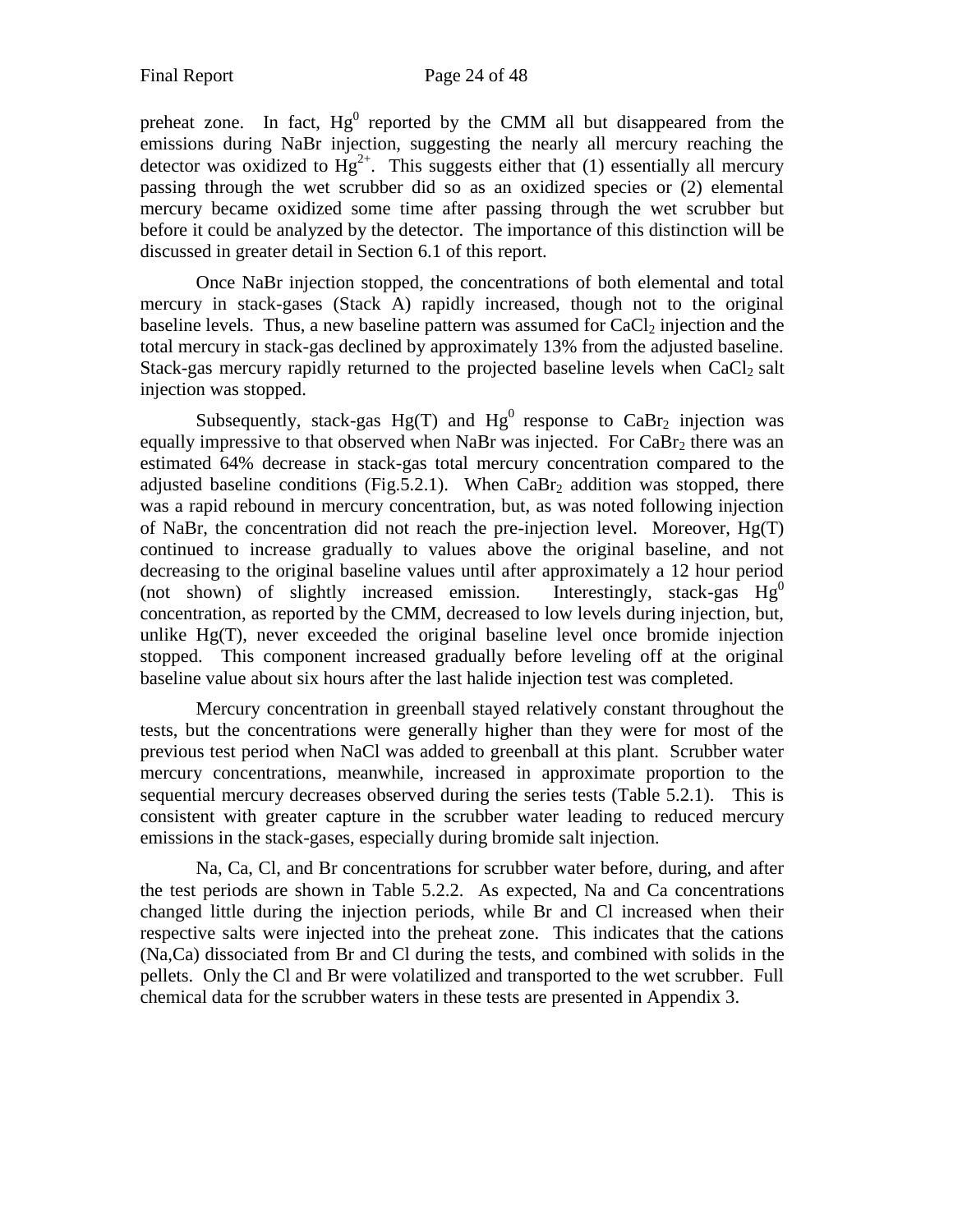

**Figure 5.2.1** CMM mercury concentrations reported during halide injection tests at a straight-grate facility (Hibbing Taconite).

**Table 5.2.1** Reported mercury concentrations for samples collected during halide injection experiments at Hibbing Taconite.

|                   | $Hg$ $GB$ | Hg(T) | Hg(D) | Hg(P) |  |  |  |
|-------------------|-----------|-------|-------|-------|--|--|--|
|                   | ng/g      | ng/l  | ng/l  | ng/g  |  |  |  |
| Base1             | 19.0      | 1288  | 1127  | 162   |  |  |  |
| <b>NaCl</b>       | 23.9      | 1453  | 1210  | 244   |  |  |  |
| NaBr              | 19.4      | 2950  | 2630  | 319   |  |  |  |
| CaCl <sub>2</sub> | 18.7      | 1665  | 1484  | 181   |  |  |  |
| CaBr2             | 18.7      | 3072  | 2799  | 273   |  |  |  |
| Base2             | 17.6      | 1528  | 1316  | 212   |  |  |  |

Table 5.2.2 Concentrations of selected elements in scrubber waters observed during baseline conditions and during injection of halide salts at Hibbing Taconite.

|                             |      | Na   | Ca   | Cl           | Br    |
|-----------------------------|------|------|------|--------------|-------|
|                             | vН   | (ppm | (ppm | <i>ppm</i> ) | (ppm) |
| <b>Baseline</b>             | 6.74 | 49.1 | 35.9 | 67.6         | 0.24  |
| NaCl Injection              | 6.75 | 49.8 | 36.1 | 78.3         | 0.24  |
| NaBr Injection              | 6.77 | 49.3 | 36.0 | 67.1         | 12.4  |
| CaCl <sub>2</sub> Injection | 6.64 | 49.2 | 36.1 | 79.6         | 0.42  |
| CaBr <sub>2</sub> Injection | 6.71 | 49.2 | 36.0 | 68.4         | 13.8  |
| <b>Baseline</b>             | 6.79 | 49.2 | 36.0 | 67.8         | 0.61  |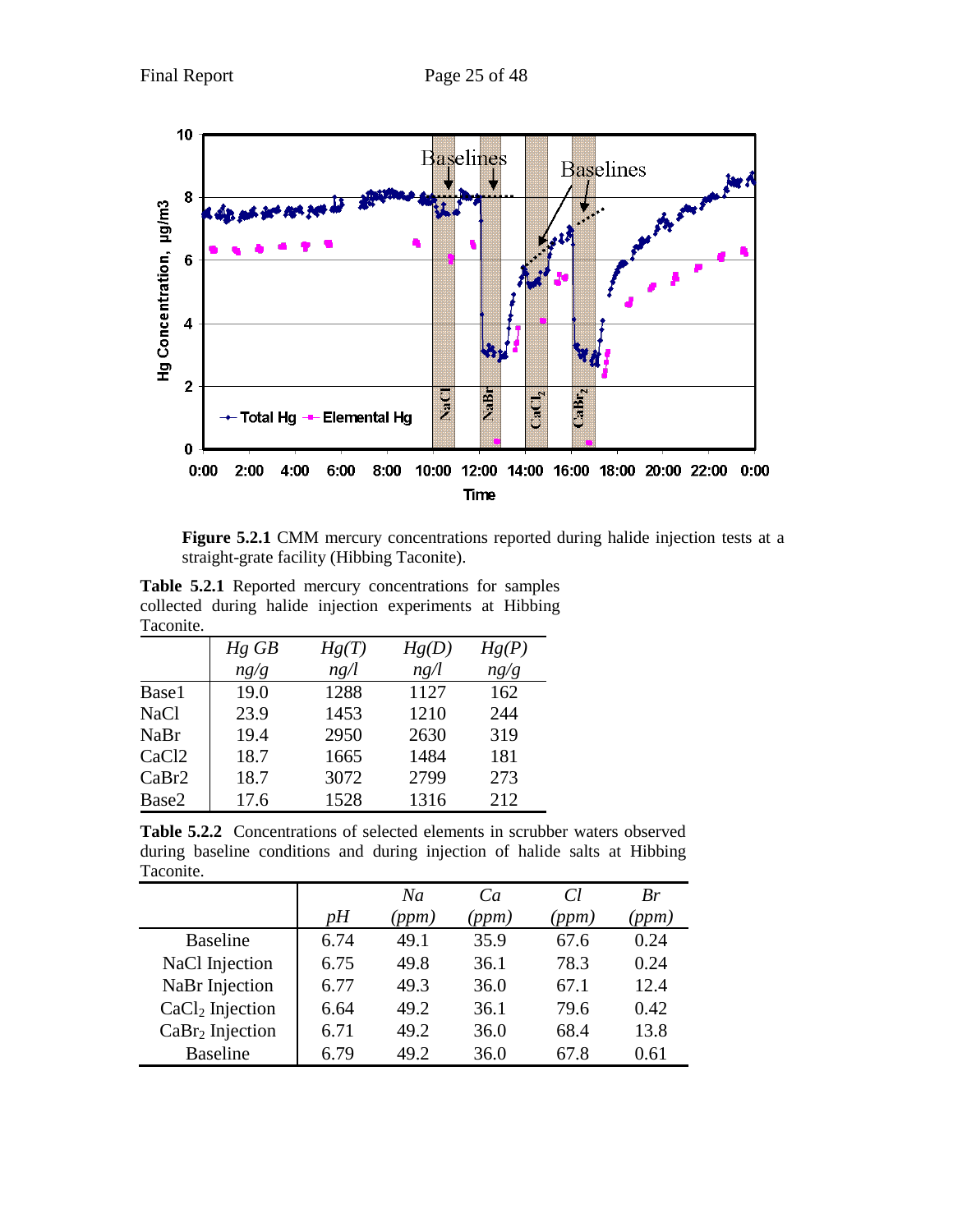**Table 5.2.3** Concentrations of potential oxidation products for  $NO<sub>x</sub>$  and  $SO<sub>x</sub>$  in scrubber waters that were observed under baseline conditions and during injection of halide salts at Hibbing Taconite.

| Concentrations (ppm)        | $NO2-N$ | $NO3-N$ | SO4 |
|-----------------------------|---------|---------|-----|
| <b>Baseline</b>             | 0.21    | 5.45    | 247 |
| NaCl Injection              | 0.19    | 5.47    | 241 |
| NaBr Injection              | 0.18    | 5.46    | 240 |
| CaCl <sub>2</sub> Injection | 0.19    | 5.48    | 242 |
| CaBr <sub>2</sub> Injection | 0.18    | 5.53    | 243 |
| <b>Baseline</b>             | 0.19    | 5.64    | 241 |

Table 5.2.3 lists the dissolved concentrations of NO<sub>2</sub>, NO<sub>3</sub>, and SO<sub>4</sub><sup>=</sup> reported during these tests. The results indicate that the injection of halides has little or no effect on capture of  $NO<sub>x</sub>$  and  $SO<sub>2</sub>$  from stack-gases.

#### <span id="page-25-0"></span>**5.3. In-Scrubber Oxidation: Slip-Stream tests at Keewatin Taconite**

Mercury results for the "in-scrubber" oxidation bench scale tests are shown in Table  $5.3.1$  and Figure  $5.3.1$ , computed in units of  $\mu$ g per cubic meter of gas that passed through the QLIP and FAMS apparatus. These units allow direct comparison to be made with the FAMS and CMM stack-gas measurements for the rest of this report. The "scrubber Hg" represents the mercury scrubbed by the wet portion of the apparatus, while the other amounts represent mercury in various forms that passed through the wet scrubber and adsorbed to the sequence of dry sorbents in the FAMS trap (See section 4.4.1). The experiments labeled "no scrubber" were run in parallel with the NaHCO<sub>3</sub>-only tests, but with an unheated Teflon tube leading from the sampling port to the heated FAMS trap.

An unexpected result was that fraction of mercury identified as particulate and/or oxidized mercury when no solution was used in the QLIP was much less than that trapped by the NaHCO<sub>3</sub> "scrubber" solution in any of the other test. For example, approximately 23% of the mercury was captured in the scrubber portion of the apparatus when no oxidizing compound was added to the solution, but only a tiny fraction was captured when there was no solution. The total mercury measured in these experiments was virtually identical and the tests were conducted over exactly the same time period. These data suggest either that mercury in taconite process gas becomes oxidized when it contacts the water in the QLIP device, or that oxidized mercury is quickly reduced to elemental mercury in empty Teflon tubing. This is a critical observation since it potentially affects interpretation of all mercury data from taconite stacks and wet scrubbers.

Perhaps even more surprising than the high degree of capture by weak  $NaHCO<sub>3</sub>$  solutions (compared to the no-scrubber configuration) is the fact that adding  $H_2O_2$  to the NaHCO<sub>3</sub> solution resulted in even less capture of oxidized mercury than when  $NaHCO<sub>3</sub>$  solutions were used without an oxidant. A possible explanation for this was provided by the analyst at Cebam, Inc., who reported that the solutions containing  $H_2O_2$  and received by the laboratory did not have the same amber color as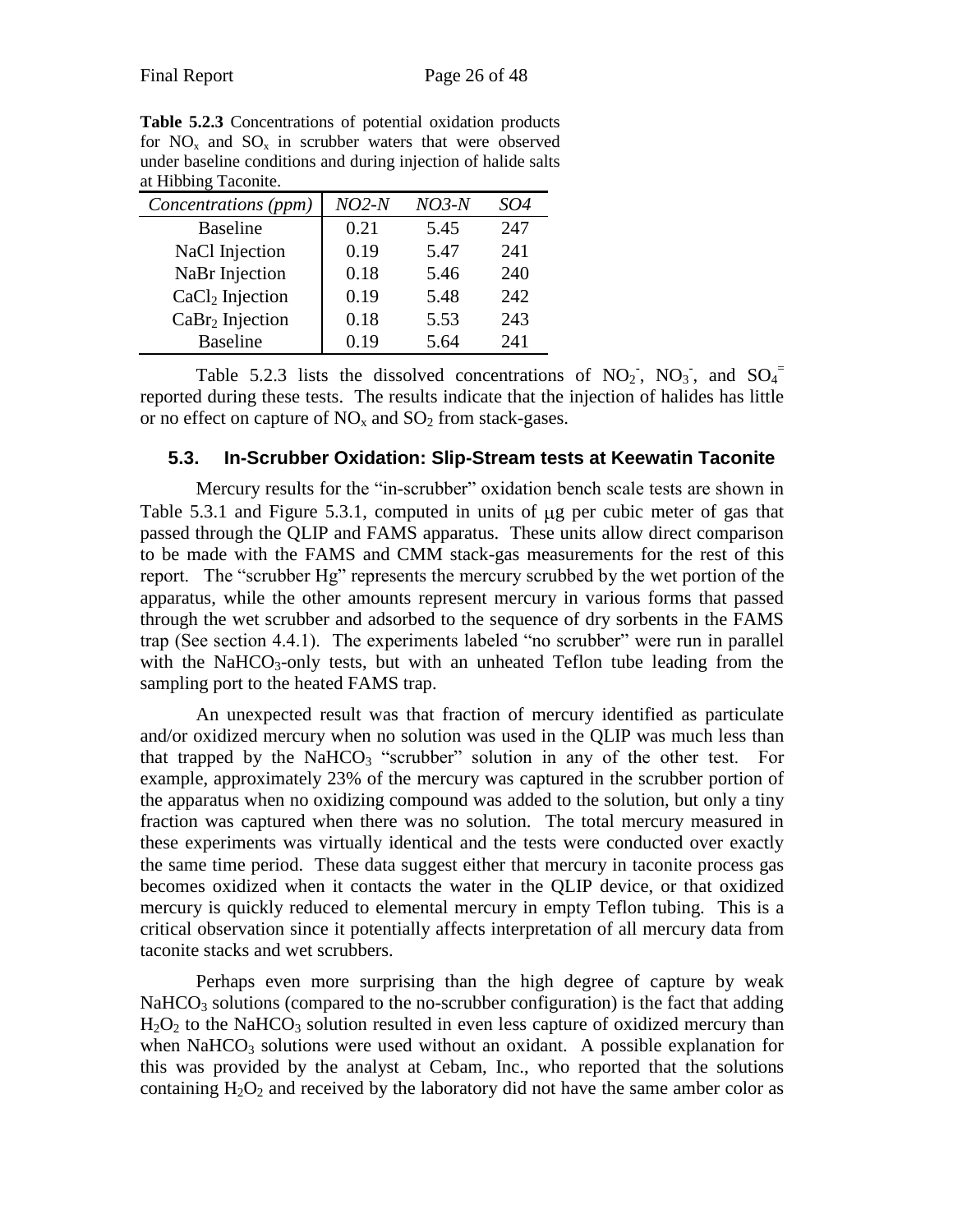the other solutions in the shipment. The amber color is produced by the preservative, BrCl. The laboratory reported that additional BrCl was added to the solutions but, each time they did this, the color faded with time. This indicated that a reaction was taking place between  $H_2O_2$  and BrCl. The laboratory proceeded to measure mercury in the solutions, but indicated the concentrations may be low because of this apparent interference. Adding  $H_2O_2$  to the scrubber test solutions led to a decrease in the solution's ability to oxidize and capture elemental mercury in taconite process gases, suggesting the possibility that minor  $Cl_2$  is present in taconite process gas, and that its reaction with  $H_2O_2$  *rather than* elemental mercury led to reduced mercury capture efficiency. It appears from these results that  $H_2O_2$  is not a likely candidate for inscrubber oxidation at taconite processing plants and that, perhaps, it even interferes with the background mercury oxidation process that takes place when no oxidant is added to the water.

Results for  $EPA_{ox}$  are quite opposite from those obtained using  $H_2O_2$ . Not only did  $EPA_{ox}$  capture much more mercury than the other solutions, but only a small percentage of mercury in the slip-stream gas was able to elude capture by the  $EPA_{ox}$ scrubber solution to register a response in the FAMS sorbent traps. 80% and 87% capture was measured for the two experiments. This oxidant is, thus, a good candidate for further testing at taconite plants. It appeared, however, from the high total mercury concentration in all of the traps combined (Figure 5.3.1) that there was contamination in the EPA<sub>ox</sub> traps, perhaps resulting from additional uptake of Hg<sup>0</sup> from air or another temporary source that came into contact with the solutions. Nevertheless, after discounting this additional source of mercury that greater than 70% of the total mercury in the slip-stream gas was oxidized and captured by water containing the oxidant.

In addition to mercury, the scrubber solutions were tested for  $NO<sub>2</sub>-N$ ,  $NO<sub>3</sub>-$ N¸and SO4, to determine if other pollutant species were oxidized along with elemental mercury (Table 5.3.2). Results showed that the  $EPA_{ox}$  solutions had the highest concentrations of each of these components indicating that other components in taconite processing gas could potentially interfere with the ability of  $EPA_{ox}$  to capture mercury. However, the concentrations of these species suggest recovery rates for NOx and SOx were relatively low in these tests.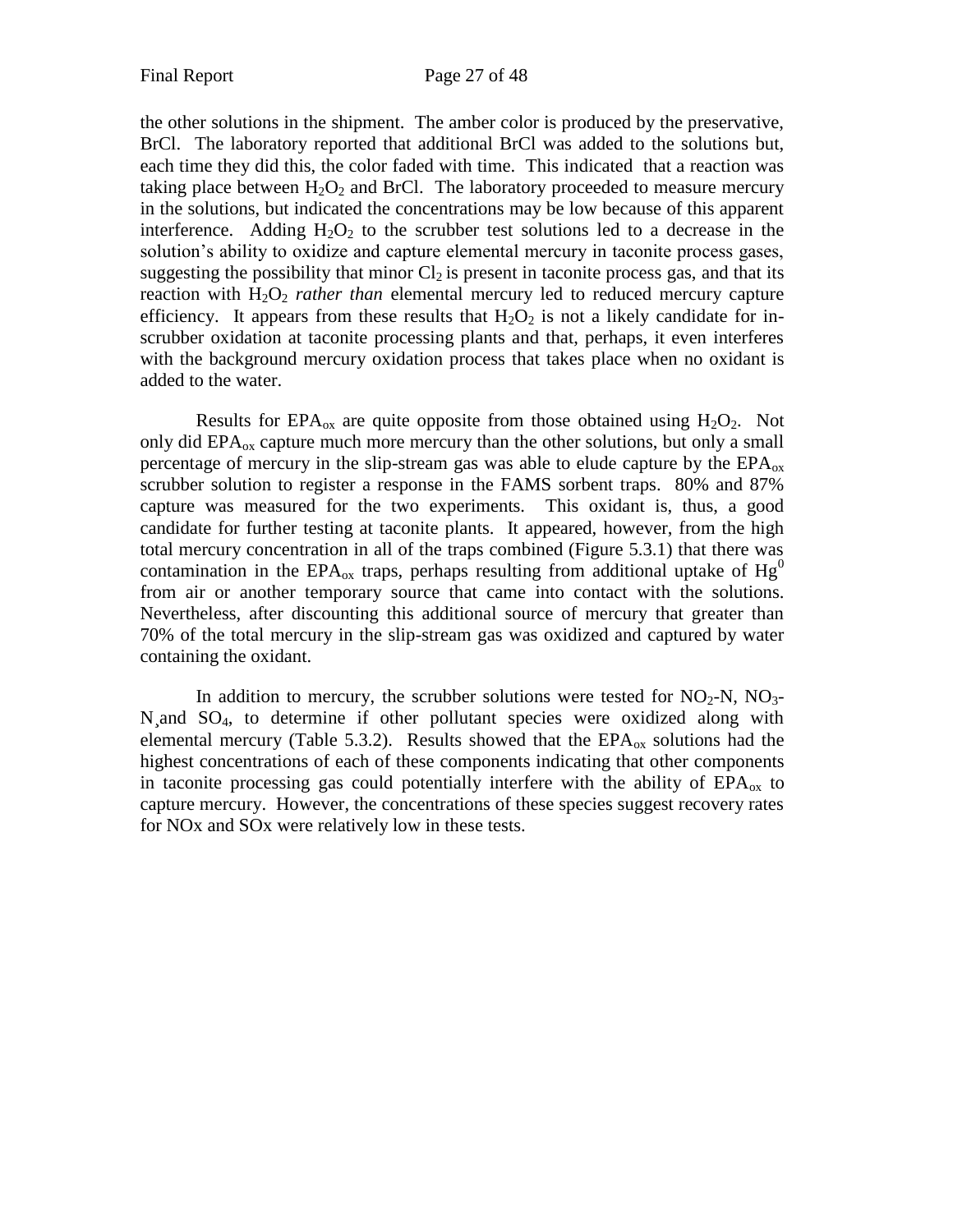|                               | *Scrubber              |                        |                        |                        |
|-------------------------------|------------------------|------------------------|------------------------|------------------------|
|                               | Нg                     | Hg(P)                  | ΄Hg <sup>2+</sup>      | $Hg^{\circ}$           |
|                               | $\mu$ g/m <sup>3</sup> | $\mu$ g/m <sup>3</sup> | $\mu$ g/m <sup>3</sup> | $\mu$ g/m <sup>3</sup> |
| No scrubber                   |                        | 0.07                   | 0.13                   | 5.56                   |
| No scrubber                   |                        | 0.09                   | 0.21                   | 5.78                   |
| No scrubber                   |                        | 0.07                   | 0.13                   | 5.68                   |
|                               |                        |                        |                        |                        |
| NaHCO <sub>3</sub>            | 1.27                   | 0.00                   | 0.02                   | 4.23                   |
| NaHCO <sub>3</sub>            | 1.27                   | 0.01                   | 0.03                   | 4.37                   |
| NaHCO <sub>3</sub>            | 1.41                   | 0.02                   | 0.04                   | 4.56                   |
|                               |                        |                        |                        |                        |
| $H_2O_2$ - NaHCO <sub>3</sub> | 0.53                   | 0.03                   | 0.02                   | 4.83                   |
| $H_2O_2$ - NaHCO <sub>3</sub> | 0.77                   | 0.04                   | 0.21                   | 4.75                   |
|                               |                        |                        |                        |                        |
| EPAox-NaHCO <sub>3</sub>      | 6.21                   | 0.06                   | 0.07                   | 0.73                   |
| $EPAox-NAHCO3$                | 5.06                   | 0.08                   | 0.10                   | 1.19                   |

**Table 5.3.1** Mercury trapped from slip-stream gas at Keewatin Taconite during the "in-scrubber" oxidation experiments.

\*Scrubber Hg is the total mass of mercury captured in the QLIP apparatus, divided by the total amount of process gas that passed through the system. \*\*  $Hg(P)$ ,  $Hg^{2+}$ , and  $Hg^{\circ}$  are, in this case, the total amounts of mercury captured on sorbents in the appropriate FAMS traps divided by the total amount of gas passing through the system.

|                | $\bullet$ $\circ$ $\bullet$ $\bullet$ $\bullet$ $\bullet$ $\bullet$ $\bullet$ $\bullet$ |       |         |             |                 |
|----------------|-----------------------------------------------------------------------------------------|-------|---------|-------------|-----------------|
|                | F                                                                                       | СI    |         | NO2-N NO3-N | SO <sub>4</sub> |
|                | (ppm)                                                                                   | (ppm) | (ppm)   | (ppm)       | (ppm)           |
| NaHCO3 start   | < 0.005                                                                                 | 0.08  | < 0.002 | 0.17        | 0.24            |
| NaHCO3-1       | 1.26                                                                                    | 2.22  | 0.12    | 0.25        | 25.9            |
| NaHCO3-2       | 1.51                                                                                    | 5.25  | 0.12    | 0.25        | 29.3            |
| NaHCO3-3       | 1.46                                                                                    | 5.30  | 0.10    | 0.14        | 26.9            |
| $H2O2 - start$ | < 0.005                                                                                 | 0.151 | < 0.002 | 0.20        | 0.37            |
| $H2O2 - 1$     | 1.276                                                                                   | 2.292 | በ 12    | 0.11        | 25.8            |
| $H2O2 - 2$     | 1.35                                                                                    | 4.08  | 0.11    | 0.26        | 26.2            |
| EPAox –start   | 0.09                                                                                    | 12.4  | < 0.002 | 0.11        | 0.37            |
| $EPAox -1$     | 1.39                                                                                    | 37.7  | 0.32    | 1.10        | 28.3            |
| $EPA$ ox $-2$  | 1.61                                                                                    | 28.5  | 0.09    | 0.84        | 26.4            |

**Table 5.3.2** Anion concentrations in "scrubber water" from slip-stream tests performed at Keewatin Taconite.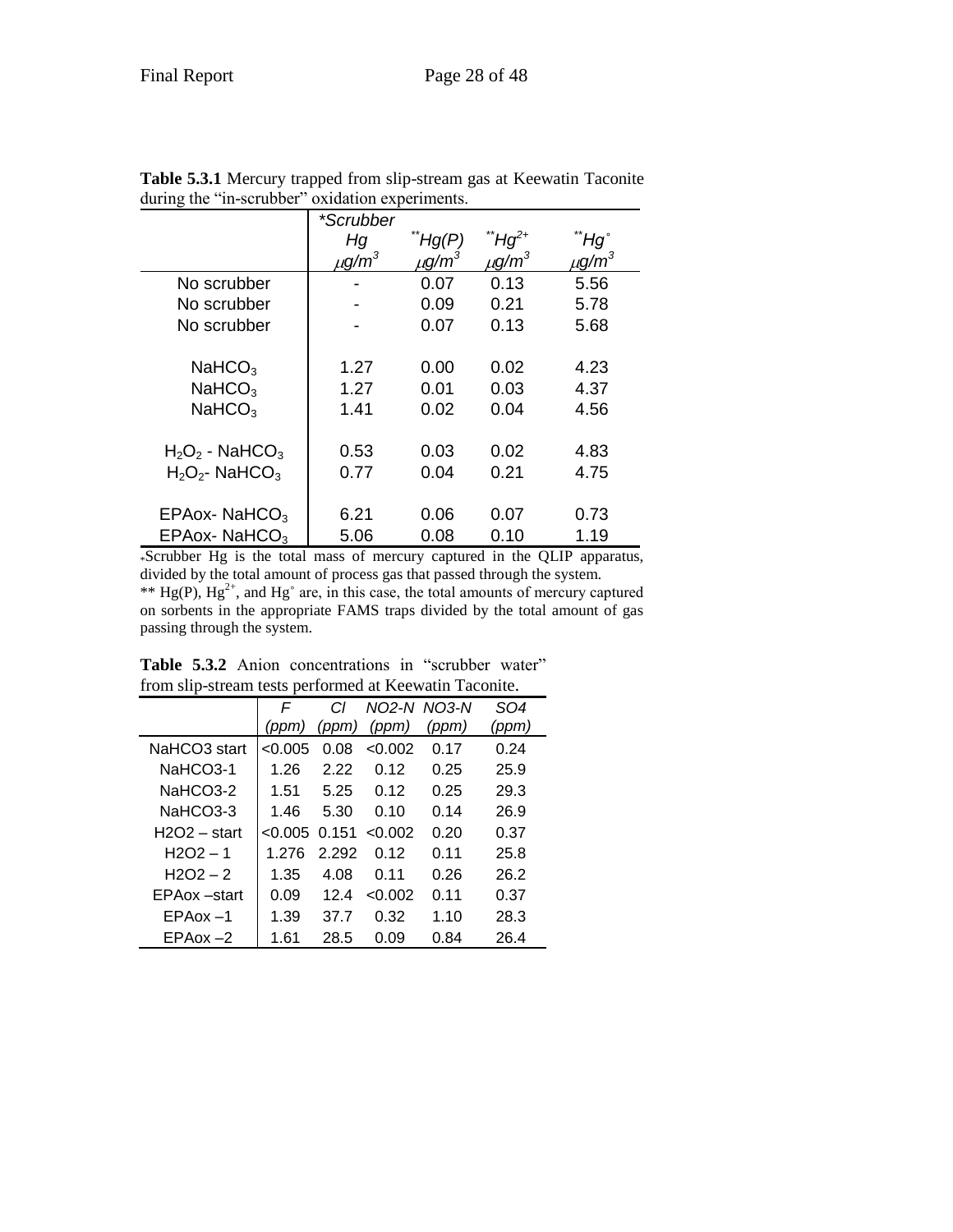

<span id="page-28-0"></span>**Figure 5.3.1** Mercury captured from slip-stream gas at Keewatin Taconite using the QLIP-FAMS testing system described in section 4.3.

# **6. Discussion**

While it is tempting to begin to analyze potential costs associated with the most promising techniques, such endeavors carried out at a serious level are likely premature as the tests conducted here were short-term and it is likely that improvements in measurement and control methods will be made as experience increases. The tests presented in this study merely reveal that several promising approaches exist for controlling mercury emissions at taconite processing plants. Final evaluation of whether a method is a viable alternative must wait until the time when longer tests can be performed and other hazards of using the techniques can be identified and assessed.

It is important to note that in the process of performing these tests that the empirical relationships obtained between halide addition or injection and mercury oxidation, capture, and measurement are of value regardless of whether they lead directly to a viable control method. A more careful analysis of these results can lead to greater understanding of the physical and chemical processes affecting mercury transport at taconite processing plants needed for future applications. In this regard, at least three results stand out as significant from both practical and conceptual perspectives:

> (1) Addition of NaCl to greenball was more effective at decreasing mercury in stack-gases at the grate-kiln facility than it was at the straightgrate plant, but neither method worked as well as injecting bromide salts into the preheat zone of a straight-grate furnace;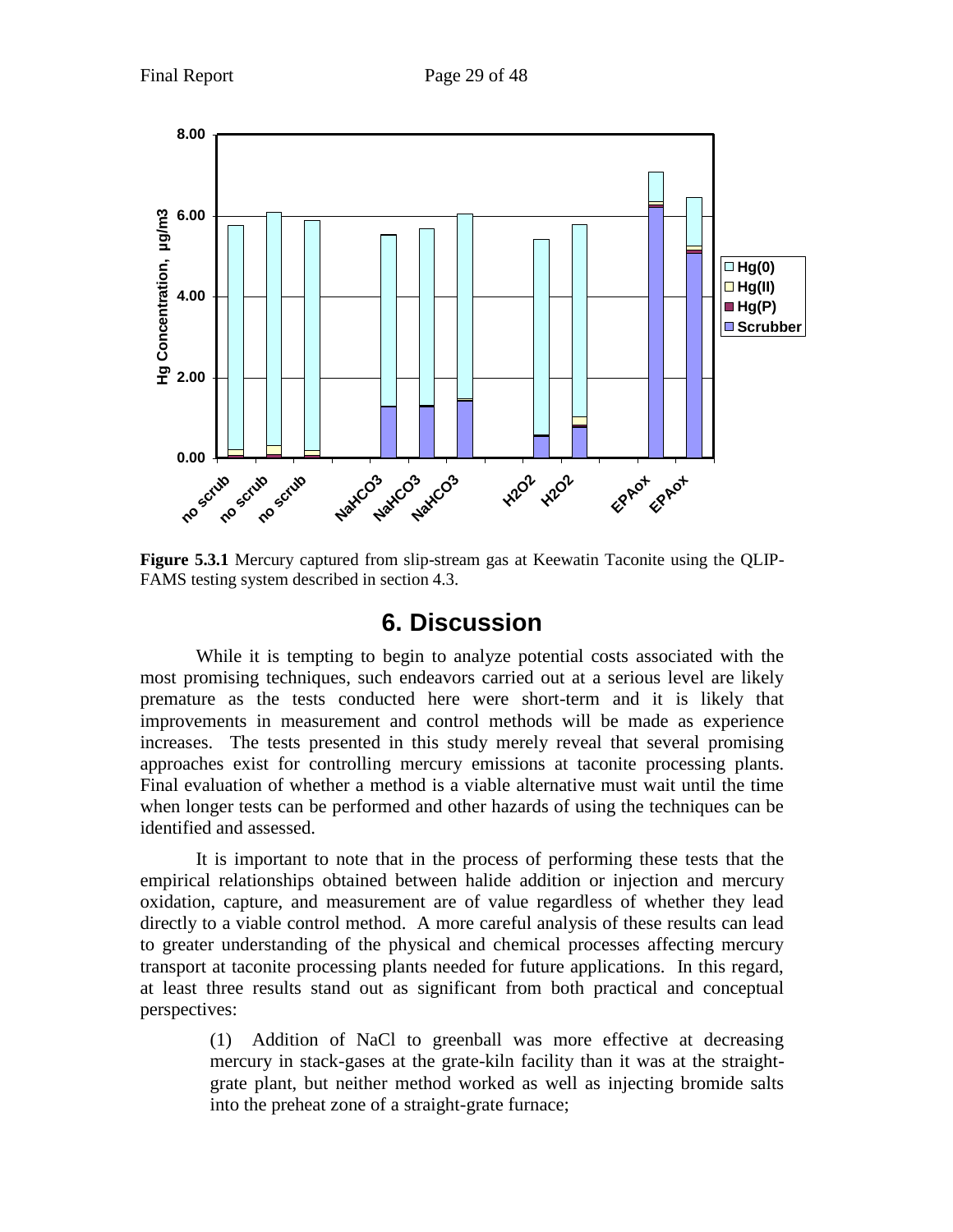(2) Elemental mercury in process gas was oxidized and captured upon contact with an aqueous solution, even when no oxidant was added to the solution; and,

(3) Oxidants added to solutions,  $EPA_{ox}$  in particular, have the capacity to oxidize and remove large fractions of the elemental mercury from taconite process gases.

 The sodium chloride addition experiments were designed based on models and data presented by Berndt and Engesser (2005a), who found that magnetite is first converted to a magnetite/maghemite solid-solution in the preheat zone, and that this phase plays an important role in regulating mercury capture and release in taconite induration furnaces. In that study, it was found that full mercury release in the absence of added NaCl did not occur until magnetite and/or magnetite/maghemite solid-solutions were heated past approximately 450 or 500º C and converted to hematite. However, mercury released from hotter zones in the furnace could partially collect in the cooler zones where it came into contact with maghemite. This maghemite need only coat the outer surface of a magnetite grain to absorb mercury and, thus, high mercury concentrations are generally found in iron-oxides within the preheat zones of taconite induration furnaces.

Experimental and field data presented by Berndt and Engesser (2005a) suggested that the degree to which Hg was volatilized as either  $Hg^0$  or  $HgCl_2$  in this zone depended, to some degree, on the availability of HCl, as described by the following reaction:

$$
Hg^{0}_{(g)} + 3Fe_2O_{3(s)} + 2HCl_{(g)} = 2Fe_3O_{4(s)} + HgCl_{2(g)} + H_2O_{(g)}
$$
 (1)  
Magnetic

where the subscripts, "g" and "*ss*", represent gaseous and solid-solution components for process gas and iron-oxides, respectively. According to this reaction, increasing HCl in the process gas in the zone of active maghemite generation (e.g., the preheat zone), should lead to increased transport of  $HgCl<sub>2</sub>$  to the wet scrubber. This is the presumed dominant volatile form of oxidized mercury,  $Hg^{2+}$ , which is the form of mercury most easily captured by wet scrubbers.

Cl is present to some extent in all greenball produced on the Iron Range. It is released both from the ore minerals and limestone flux during processing, although most Cl entering an induration furnace at any one time is dissolved in the process water pore fluid of the greenball, which makes up about 10% of the mass of the greenball at the time it enters the furnace. Drying of the greenball in the preheat zones during induration leads to evaporation of the water and residual salt in the greenball pore spaces. These salt components break down into volatile and labile components upon heating to high temperatures. Typically, the most volatile components from these residual salts are the halides,  $CI$ ,  $Br$ , and  $F$ , which are thought to combine with  $H^+$  to generate mobile acid species HCl, HBr, and HF. These species are generally soluble in water and, as a consequence, are captured by wet scrubbers. Adding NaCl to greenball in the straight-grate experiments was intended to generate HCl which, upon contact with maghemite and adsorbed mercury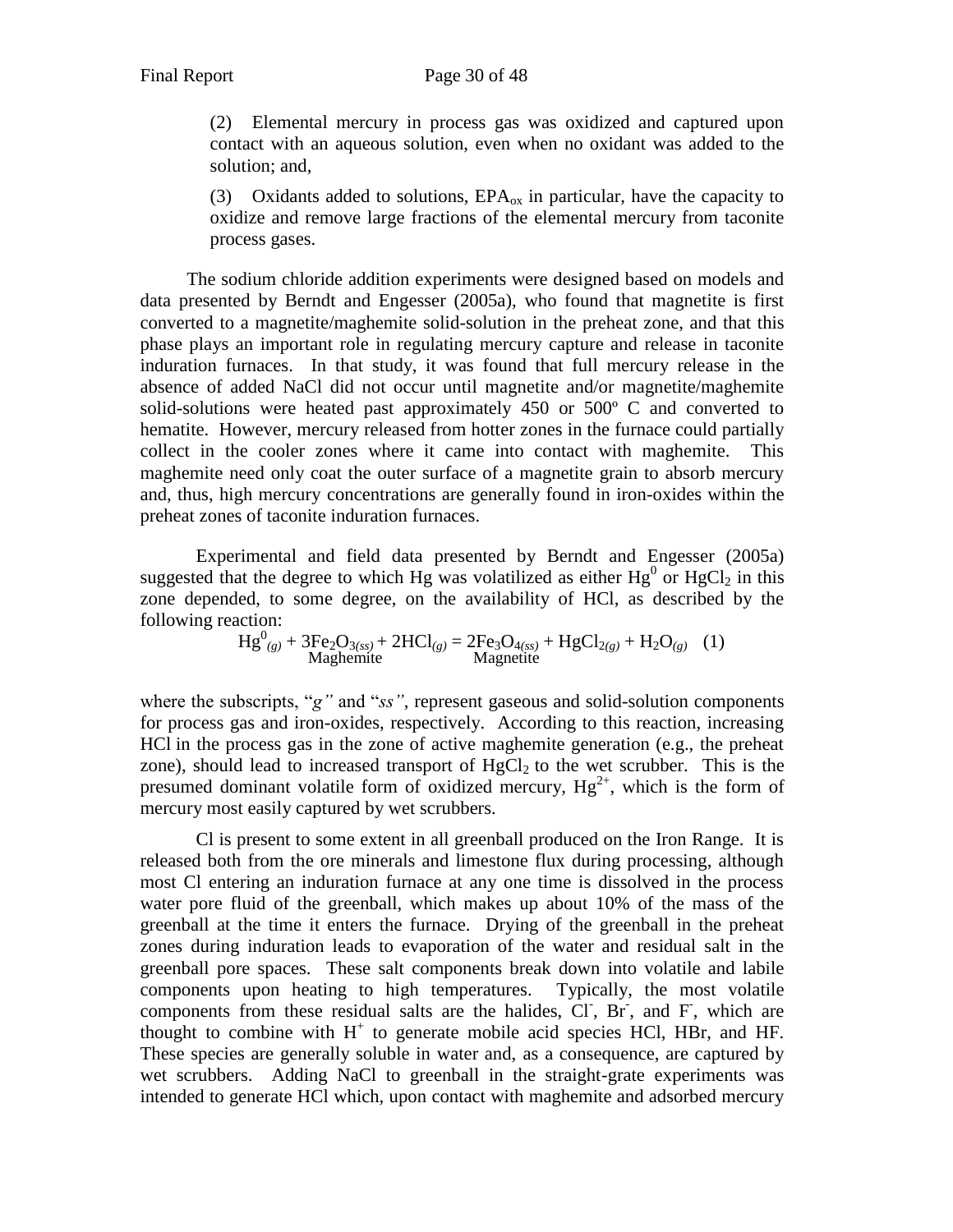in the preheat zone, would mobilize the mercury to the wet scrubber as  $HgCl<sub>2</sub>$ (Reaction 1).

While chloride addition increased mercury capture when NaCl was added to the greenball or directly to the preheat zone, the method worked considerably better in the grate-kiln facility compared to at a straight-grate. One important clue for this, perhaps, is provided by considering the somewhat limiting constraint imposed by Reaction (1) requiring HCl generated by the process to directly contact greenball in the preheat zone. More specifically, if HCl fails to contact greenball in the zones where active maghemite formation is occurring (e.g., the preheat zone), then it will not result in significant improvement in the capture of mercury at taconite processing plants.

Examination of the geometry and ducting for straight-grate and grate-kiln furnaces provides a possible explanation for the large difference in mercury capture rates for the two types of plants. At United Taconite, the grate-kiln plant, NaCl addition resulted in 18 and 32% improvement to capture rates which, added to baseline capture rates, suggests that as much as 40 to 50% total recovery of mercury may be achieved (using the estimated normal capture rates reported by Berndt and Engesser, 2005b). It is important to note, however, that any HCl generated in the kiln (e.g., the firing zone) portion of a grate-kiln plant is transported directly to the preheat zone where the gases are passed through the pellet bed. Thus, assuming Reaction 1 is the primary process in this case, and assuming further that HCl (rather than,  $Cl_2$  or other species) is generated in the kiln, this is an ideal situation for using NaCl addition to greenball to control mercury.

By contrast, HCl generated by NaCl degradation in a straight-grate furnace has two potential pathways through which gases eventually reach the wet scrubber, one leading through the preheat zone, and the other not. Gases generated in the firing zone are transported to the downdraft drying zone, while gases generated in the first cooling zone are fed into the preheat zone. Thus, HCl generated in the firing zone will generally miss the zone of active maghemite formation and proceed directly to a drying zone. This difference can account for the relatively low level of mercury control found when NaCl was added to greenball at the straight-grate facility (Hibbing Taconite).

It was hoped that adding NaCl or  $CaCl<sub>2</sub>$  solutions directly to the preheat zone as a mist might better utilize Reaction 1 as a means to control mercury emission at a straight-grate facility in at least one of two ways. First, since the top of the pellet bed in the preheat zone is much hotter than the bottom of the bed, this method of adding NaCl or  $CaCl<sub>2</sub>$  should lead to earlier formation of HCl compared to the case where NaCl is distributed throughout the pellet bed. Second, if HCl is generated at the top of the pellet bed, it would be driven through the lower portion of the pellet bed where Reaction 1 may be taking place. This, in turn, could lead to increased oxidation and capture of mercury by the wet scrubber.

The fact that focused injection of chloride salts did not significantly improve mercury capture rates compared to addition of NaCl to greenball indicates that either the HCl was still generated too deeply in the furnace to make use of Reaction 1 or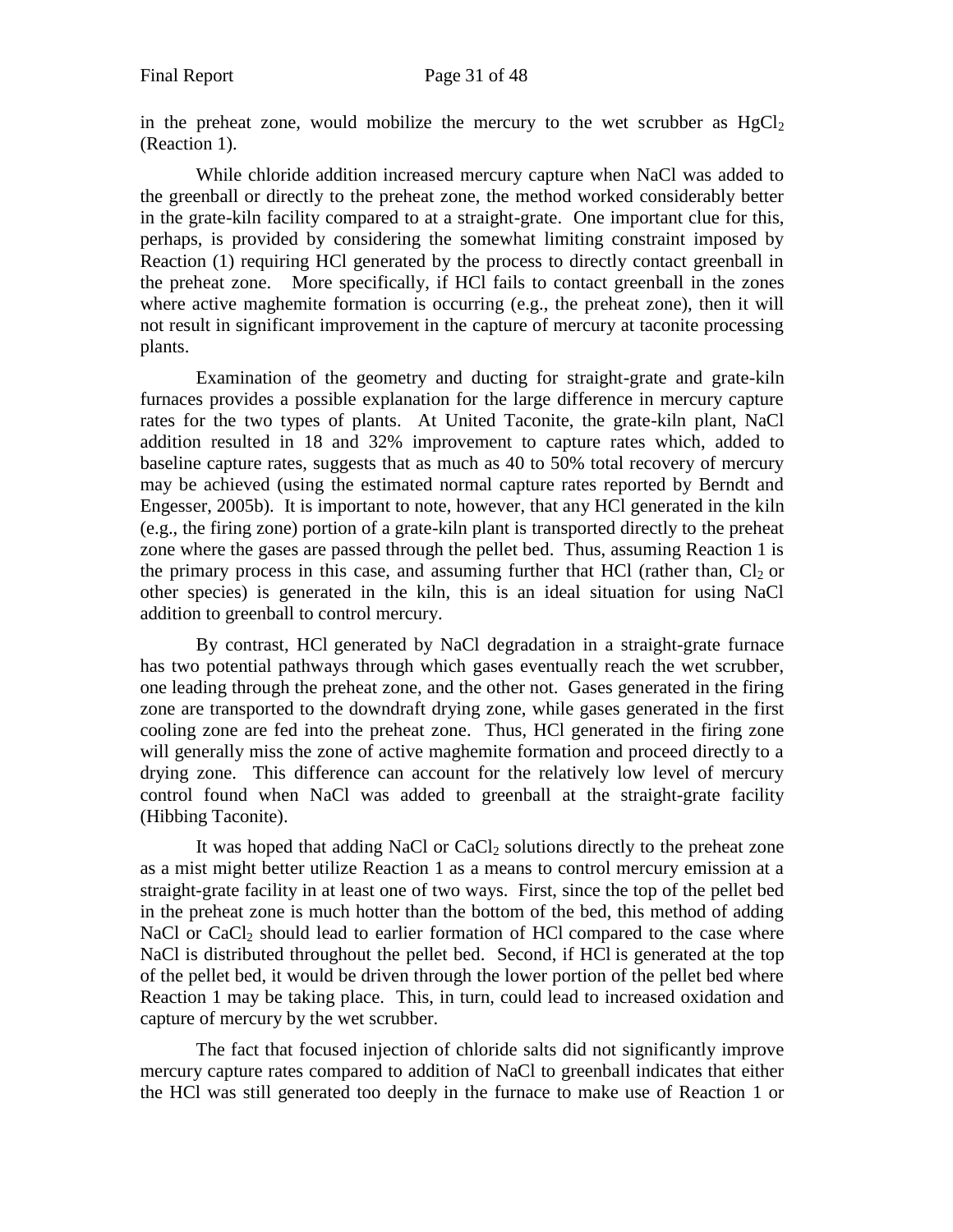that only a small portion of the pellet bed was contacted by the NaCl or  $CaCl<sub>2</sub>$  mist in the preheat zone. Whatever the cause, the results suggest that addition of chloride salts is a relatively ineffective means to control mercury at straight-grate facilities.

During the course of this study, an alternative pathway for mercury oxidation related to chloride addition was also considered, based on an entirely different reaction pathway compared to Reaction 1. Edwards et al. (2001), for example, showed that other chloro-based gas species, such as Cl and  $Cl_2$ , can oxidize Hg<sup>0</sup> at rates that are orders of magnitude more rapid than reactions with HCl. It is unknown whether such meta-stable species exist in taconite processing gases. However, exposure of NaCl to high temperatures during induration could conceivably generate at least some of these species. Moreover, data presented and summarized by Radermakers et al, 2002, suggest that reaction of NaCl with iron oxides can lead to heterogeneous reactions that generate  $Cl<sub>2</sub>$ , as follows:

> $2NaCl + Fe<sub>2</sub>O<sub>3</sub> + 1/2O<sub>2</sub> = Na<sub>2</sub>Fe<sub>2</sub>O<sub>4</sub> + Cl<sub>2</sub>$  (2)  $6NaCl + Fe<sub>3</sub>O<sub>4</sub> + 2O<sub>2</sub> = 3Na<sub>2</sub>Fe<sub>2</sub>O<sub>4</sub> + Cl<sub>2</sub>$  (3)

Generation of  $Cl_2$  by this or any other reaction would almost certainly impact mercury capture since  $Cl_2$  can react directly with mercury by:

$$
Cl2 + Hg0 = HgCl2.
$$
 (4)

This reaction has been found to be especially rapid when  $Cl_2$  and  $Hg^0$  come into contact with water (Linak et al, 2001; Roy, 2003).

Reaction 4, in fact, may help to account for two unusual results obtained from the in-scrubber oxidation experiments with slip-stream gases: (1) significant mercury was captured from taconite waste gas containing only a small fraction of oxidized mercury even when no oxidant was added to the aqueous solution and (2)  $H_2O_2$ addition to the scrubber actually impeded mercury capture compared to the case where no oxidant was added. If we infer the presence of minor  $Cl_2$  in the slip-stream gas used in those experiments, then Reaction (4) can account for both of these unusual observations. First,  $Cl_2$  in the process gas would behave as a mercury oxidant when the gas contacted the aqueous solution as discussed and shown by Roy (2003). Moreover, it is quite possible that  $H_2O_2$  consumes  $Cl_2$  as effectively as it consumed the similar compound BrCl that was used as a preservative (see section 5.3). In effect, the Cl<sub>2</sub> oxidizes the H<sub>2</sub>O<sub>2</sub> to O<sub>2</sub> while it is itself converted to much less reactive (with respect to Hg<sup>0</sup>) HCl. If so, then addition of  $H_2O_2$  to the scrubber water interferes with, rather than enhances capture of mercury from waste gas containing  $Cl<sub>2</sub>$ . However, this is only indirect evidence for a role for  $Cl<sub>2</sub>$  during mercury capture by taconite wet scrubbers. Better data on mercury, chloride, and chlorine gas species in taconite process gases are needed to confirm this mechanism.

Regardless of the mechanism controlling oxidation of mercury by chloride or chlorine in taconite process gases, the tests clearly revealed that bromide salts outperformed chloride salts in terms of increasing mercury capture upon injection into the preheat zone at straight grate facilities. It is apparent that injection of NaBr or  $CaBr<sub>2</sub>$  into induration furnaces leads to formation of a very reactive oxidant, most likely  $Br_2$ . As was the case for injection of NaCl and CaCl<sub>2</sub>, analysis of scrubber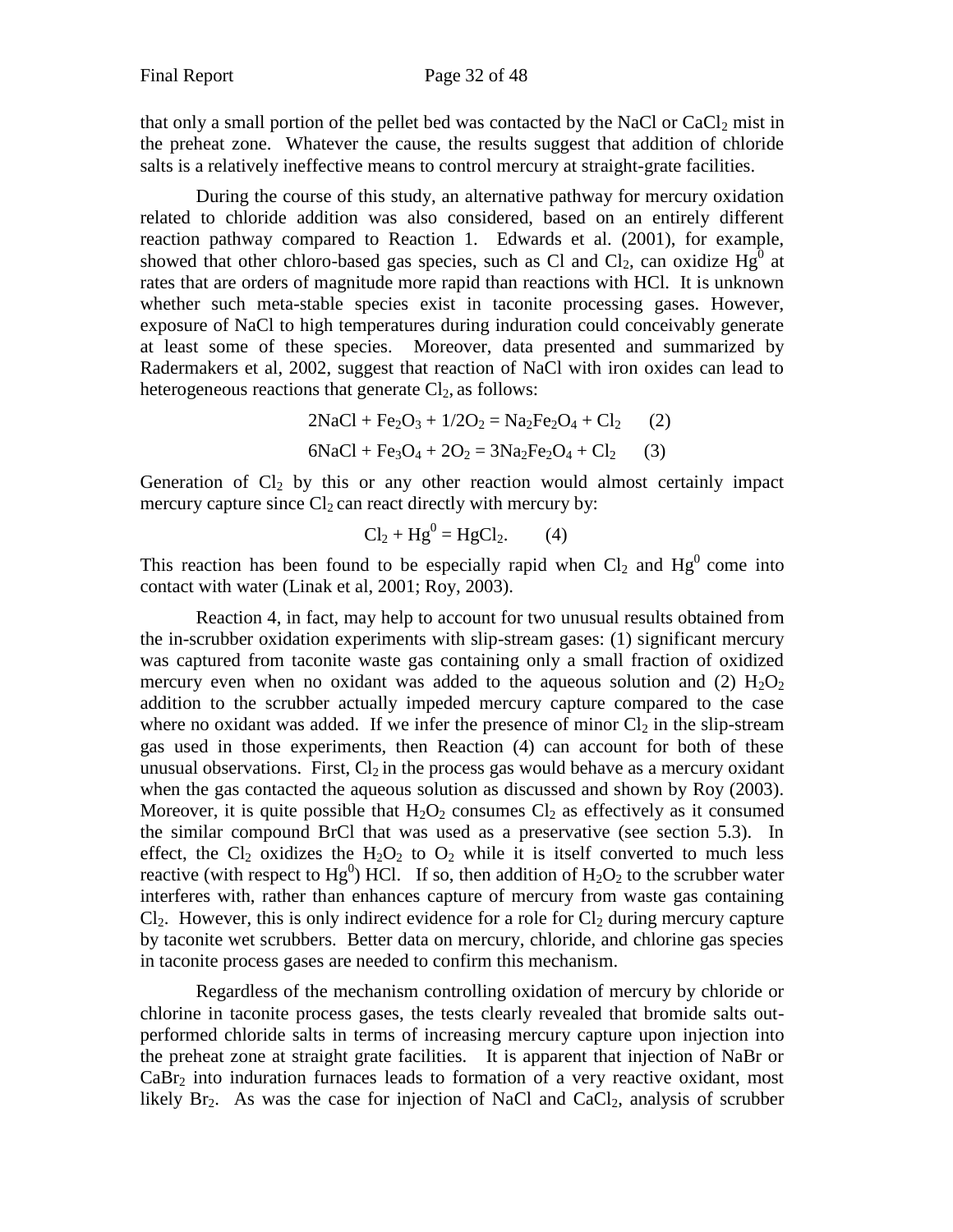waters during injection of bromide salts into the preheat zone revealed no detectable increases in Na or Ca suggesting that the salts were not transported to the scrubber as aerosols containing NaBr or CaBr<sub>2</sub>. The salts injected must have been converted to other Br-bearing species such as HBr or Br2. Rademakers *et al.* (2002), in a review of the literature on Br speciation, suggest that  $Br<sub>2</sub>$  gas forms rapidly from HBr oxidation in "almost entirely a homogeneous reaction" at temperatures between 490˚C and 635˚C. Thermocouples placed in the area into which the bromide salts were injected into Hibbing Taconite's furnace registered temperatures close to 750˚C which implies this zone was certainly hot enough to heat the injected solutions to the temperature range needed for  $Br<sub>2</sub>$  formation.

Whether or not  $Br_2$  or HBr is generated in induration furnaces is important for two reasons. First,  $Br<sub>2</sub>$  is a strong oxidant that can cause corrosion in equipment that it contacts and, second, it can pass through the wet scrubber systems and be emitted to the atmosphere. The latter effect may account for the relatively high apparent oxidation state of mercury reported by the CMM during the Br-salt injection tests. Any Br<sub>2</sub> passing through the wet scrubber would be collected with  $Hg^0$  by the wet injection probe used to sample gases for the CMM during the halide injection tests. Once sampled, the stack-gases were transported in a bubble train through a heated 25 ft hose before being processed for gas analysis by the Tekron instrument used for mercury analysis. If this amount of reaction time is sufficient for  $Br_2$  to oxidize  $Hg^0$ to  $Hg^{2+}$ , then it would cause the CMM to over-report oxidized mercury while still reporting a correct value for  $Hg(T)$ . Thus, although it is possible that the highly oxidized nature of mercury in the stack-gas during bromide injection is real, a more realistic interpretation is that most of the mercury in the stack was unoxidized  $Hg<sup>0</sup>$ that passed through the wet scrubber, but this mercury was oxidized during transport from the stack to the instrument.

The proposed explanation for the mercury data collected during the bromide salt injection tests, therefore, is that the following overall reactions occurred and dominated mercury transport upon bromide injection to the preheat zone:

$$
1/2O2 + 2NaBr = Na2O + Br2
$$
 (5)  
Hg<sup>0</sup> + Br<sub>2</sub> = HgBr<sub>2</sub> (6)

Br<sub>2</sub> is thermally generated from NaBr in the furnace (Reaction 5), perhaps catalyzed by iron-oxides in the pellet bed. This  $Br_2$  oxidized a majority of the  $Hg^0$  being transported in process gas, either by gas-phase reactions or following contact with water in the wet scrubber. The data suggest that some of the  $Br<sub>2</sub>$  that formed by the process escaped the wet scrubber and continued to oxidize most of the remaining  $Hg^0$ that also passed through the wet scrubber. This latter oxidation step may have occurred either before or during entrapment by the wet sampling device used by the CMM, in a manner analogous to the Cl<sub>2</sub> and  $Hg^0$  capture mechanism explored by Roy (2003).

It is somewhat disconcerting that our efforts to speciate taconite stack-gases are still somewhat uncertain. The relative fates of oxidized and elemental mercury from stack emissions make speciation of stack-gas an important unresolved issue.  $Hg<sup>0</sup>$  remains in the atmosphere for long periods of time and is deposited globally,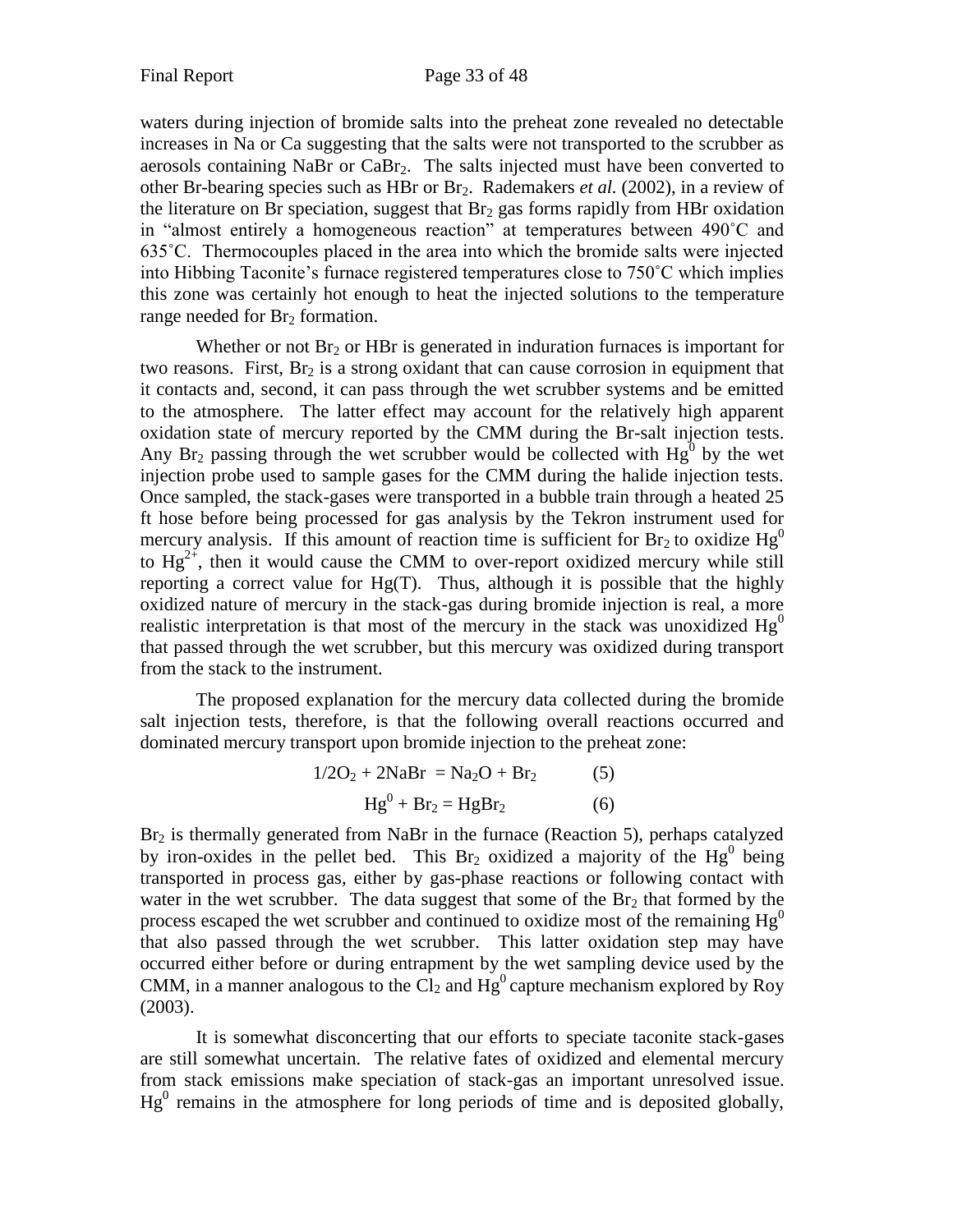whereas oxidized mercury in the gas emissions is deposited locally and could lead to generation of local mercury hot-spots if the emitted gases were composed predominantly of oxidized mercury. The interpretation of the gas measurements associated with the stack testing, therefore, has added significance, not only as a means to asses control feasibility, but also if the data are to be used to evaluate environmental consequence of the control method. At the very least, further testing is needed to resolve whether the high oxidation state for mercury indicated by the CMM used in the bromide salt injection tests is an artifact of the method or an indication of a potential secondary environmental issue.

Considering the relatively small increases in mercury capture efficiencies demonstrated for chloride salt addition in straight-grate furnaces, and the potential for corrosion should bromide be injected into taconite furnaces for long periods of time, perhaps the most promising technology studied here is in-scrubber oxidation using  $EPA<sub>ox</sub>$ . Not only was this oxidant effective, but this method does not appear to result in unwanted by-products in stack emissions (such as  $Br<sub>2</sub>$ ), nor does the method introduce corrosive agents to the grates, kiln, or ductwork leading to the scrubber. The instrumentation required to implement in-scrubber oxidation is inexpensive and straight forward since it involves only a tank containing the oxidant and a small pump to feed the material into the scrubber system. However, the potential breakdown products of the chemical to be used and the potential for oxidizing and capturing other components along with mercury must be evaluated before it can be considered a viable mercury reduction method.

The breakdown products for  $EPA_{ox}$  will be evaluated in future studies, however, experiments conducted by Hutson and Srivistava (2006) have already indicated that this oxidant can also react extensively with  $NO_x$  and  $SO_x$ . It is unknown why application of  $EPA_{ox}$  in the tests conducted during the present study were much less effective at oxidizing these components in the taconite process gases. It likely results from differences in contact time between water and process (or carrier) gas. If plant-scale application is better approximated by the apparatus used by Hutson and Srivistava (2006), then it implies both a higher consumption rate for the oxidant and a potential for high  $NO<sub>3</sub>$  in the scrubber effluent, which may lead to an eventual water treatment problem that could add further to the cost of using  $EPA_{ox}$ to control mercury in taconite plants.

# **7. Conclusions**

<span id="page-33-0"></span>Addition of NaCl to greenball provided a more effective means to control mercury emissions at a grate-kiln facility than at a straight-grate facility. Injection of bromide salts into the preheat zone of a straight-grate worked much better to control emissions than chloride injection at either facility. The difference can be attributed to different predominant pathways for dissociation and reaction of chloride and bromide salts in taconite induration furnaces. The results suggest that addition of chloride salt by any method leads to volatilization mostly of less reactive HCl but possibly minor  $Cl<sub>2</sub>$  during taconite induration. Bromide salt injection, on the other hand, appears to generate a large amount of much more reactive species such as Br2, capable of oxidizing a large fraction of the mercury in taconite process gases.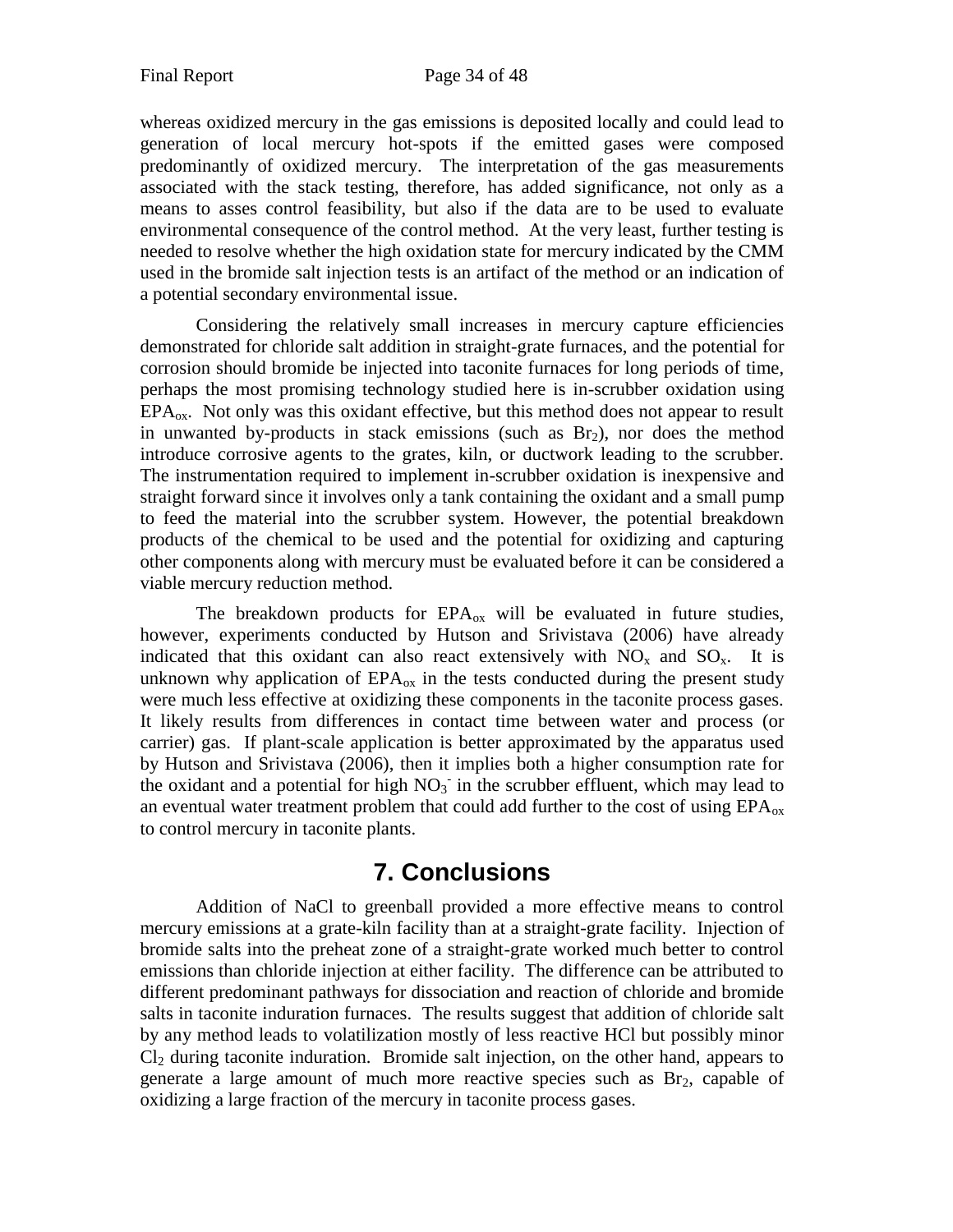One important observation is that elemental mercury in process gas appeared to be oxidized upon contact with water in one set of experiments. Although this observation was used to infer presence of  $Cl_2$  in process gas, the relative distribution of HCl and  $Cl<sub>2</sub>$  was not measured.

Slip-stream experiments indicate that addition of a proprietary reagent,  $EPA<sub>ox</sub>$ , has the capacity to remove a large fraction of elemental mercury from taconite process gases. Other gaseous oxidation products from pollutants such as  $NO<sub>x</sub>$  and  $SO<sub>x</sub>$  were generated in the experiments, but not to the degree observed by Hutson and Srivistava (2006) owing, most likely, to differences in gas/liquid contact time. Plantscale tests should be conducted to determine effectiveness of this method with the actual gas/liquid contact time for wet scrubbers under normal use conditions.

# **8. Acknowledgements**

<span id="page-34-0"></span>This study was conducted using funds provided by Iron Ore Cooperative Research, the DNR's Environmental Cooperative Research, and each of Minnesota's six mining companies: Keewatin Taconite, Hibbing Taconite, Minntac, Mittal Steel, United Taconite, and Northshore Mining Company. Additional support was provided by the Minnesota Pollution Control Agency.

Dennis Laudal and Grant Dunham from the University of North Dakota's Energy and Environmental Research Center are acknowledged for providing CMM measurements during the conduction of plant-scale tests and for providing a sounding board for many of the ideas considered and presented in this report. Blair Benner from the University of Minnesota's Coleraine Minerals Research Center is acknowledged for providing assistance in designing the small scale slip-stream tests and for providing mercury measurements using FAMS during many of the tests conducted during this study.

Lian Liang of Cebam, Inc., is acknowledged for expert analysis of water and solid samples shipped to her laboratory during this study. She also developed a more efficient and reliable method to determine total mercury in taconite scrubber solutions that are particularly difficult to measure due to the recalcitrant nature of fine iron oxides and their tendency to absorb mercury and adhere to the walls of glass sampling jars.

Kenneth Reid from Tetra Chemicals, Texas, provided the NaBr, CaBr<sub>2</sub>, and  $CaCl<sub>2</sub>$  used in the focused halide injection tests at Hibbing Taconite.

This study would not have been possible without the efforts of numerous DNR staff, including, especially, John Folman, who helped collect most of the scrubber waters and greenball samples and helped design, test, and operate the devices used in this study. Dave Antonson is acknowledged for building the apparatus used for injection of NaCl, NaBr,  $CaCl<sub>2</sub>$ , and  $CaBr<sub>2</sub>$  salt solutions into the preheat zone of the straight-grate. Kim Lapakko is acknowledged for his insightful comments provided throughout the study.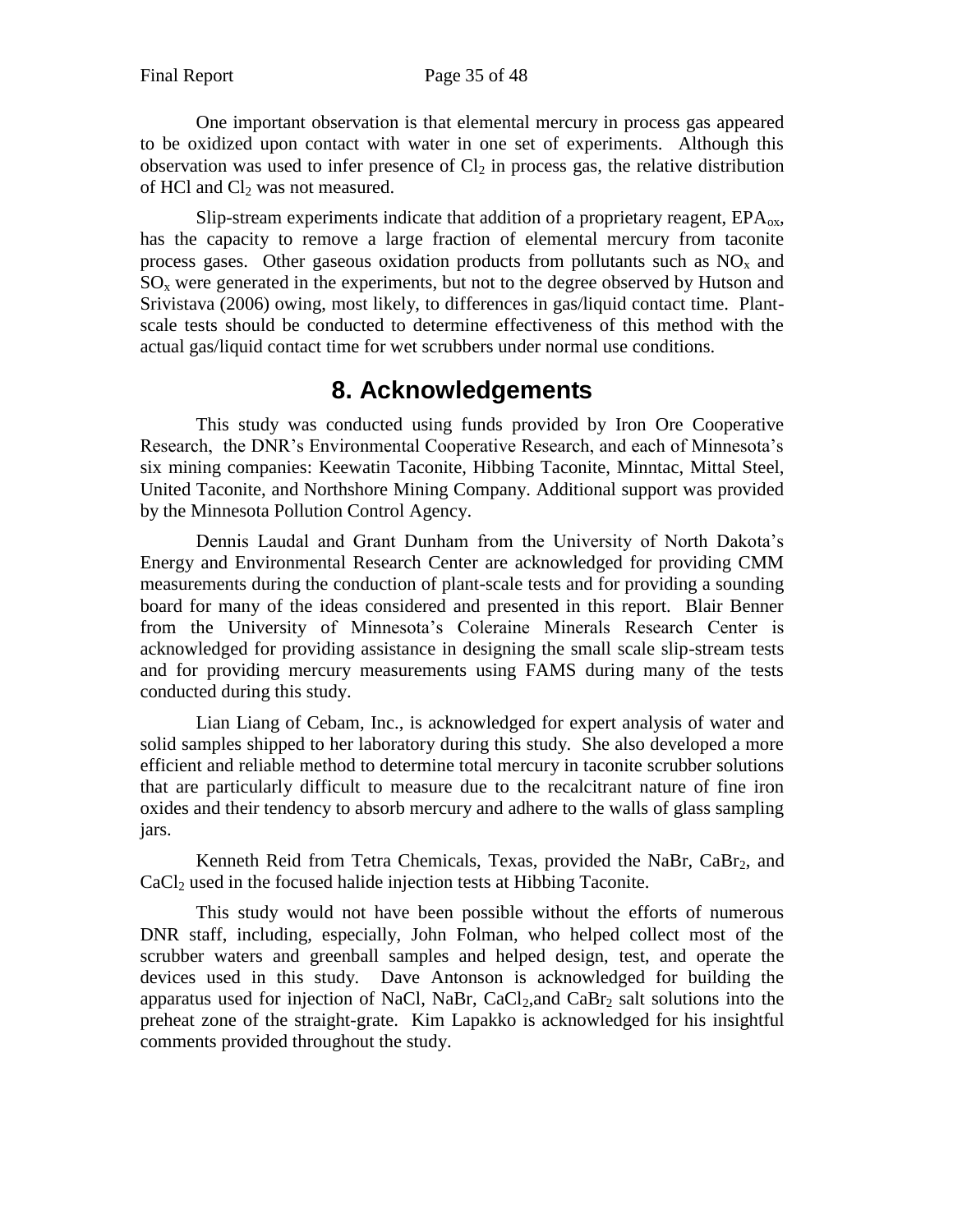# **9. References**

<span id="page-35-0"></span>Agarwal, H., Romero, C. E., and Stenger, H. G. (2007) Fuel Processing Technology, 88, 723-730.

Benner, B. R. (2001) Mercury removal from induration off gas by wet scrubbers. Coleraine Minerals Research Laboratory Report. 18 pages plus appendices.

Benner (2005) Mercury Release from Taconite During Heating. CMRL report TR-05-06/NRRI/TR-2005-17 prepared for Minnesota Department of Natural Resources, 3 p.

Benson, S. (2006) Large-Scale Mercury Control Technology Testing for Lignite-Fired Utilities, Oxidation Systems for Wet FGD. DOE/NETL's Mercury Control Technology Conference of Coal; Pittsburgh, PA, Dec. 11-13, 2006, Presentation Summaries and Speaker Bibliographies.

Berndt, M. E. (2003) *Mercury and mining in Minnesota*. Final report, Minnesota Department of Natural Resources, 58p.

Berndt, M. E. and Engesser, J. (2005a) Mercury Transport in Taconite Processing Facilities: (I) Release and Capture During Induration. Iron Ore Cooperative Research Final Report. Minnesota Department of Natural Resources. 31 pages plus appendices.

Berndt, M. E. and Engesser, J. (2005b) Mercury Transport in Taconite Processing Facilities: (II) Fate of Mercury Captured by Wet Scrubbers. EPA: Great Lakes National Program Office Report. 32 pages.

Berndt, M. E., Engesser, J., and Berquó, T. S. (2005) Mercury Chemistry and Mössbauer Spectroscopy of Iron Oxides During Taconite Processing on Minnesota's Iron Range. In Proceedings Air Quality V, International Conference on Mercury, Trace Elements, SO3, and Particulate Matter. Washington, DC, Sept. 2005. 15 p.

Berndt, M. E., Engesser, J. E., and Johnson, A. (2003) On the distribution of mercury in taconite plant scrubber systems. Technical report submitted to the MPCA, 30 p.

Berquó, T. S. (2005) Mössbauer spectroscopy analyses of taconite dust samples. University of Minnesota Technical Report prepared for Minnesota Department of Natural Resources. 13 p.

Currie, J. (2006) Bench-scale Kinetics Study of Mercury Reactions in FGD Liquors. DOE/NETL's Mercury Control Technology Conference of Coal; Pittsburgh, PA, Dec. 11-13, 2006, Presentation Summaries and Speaker Bibliographies.

Edwards, J. R., Srivatava, R. K., and Kilgroe, J. D. (2001) A study of gas-phase mercury speciation using detailed chemical kinetics. J. Air. Waste. Man. Assoc., 51, 869-877.

Engesser, J. and Niles, H. (1997) Mercury emissions from taconite pellet production. Coleraine Minerals Research Laboratory, Report to MPCA: U of M contract # 1663- 187-6253. 16 pages plus tables, figures and appendices.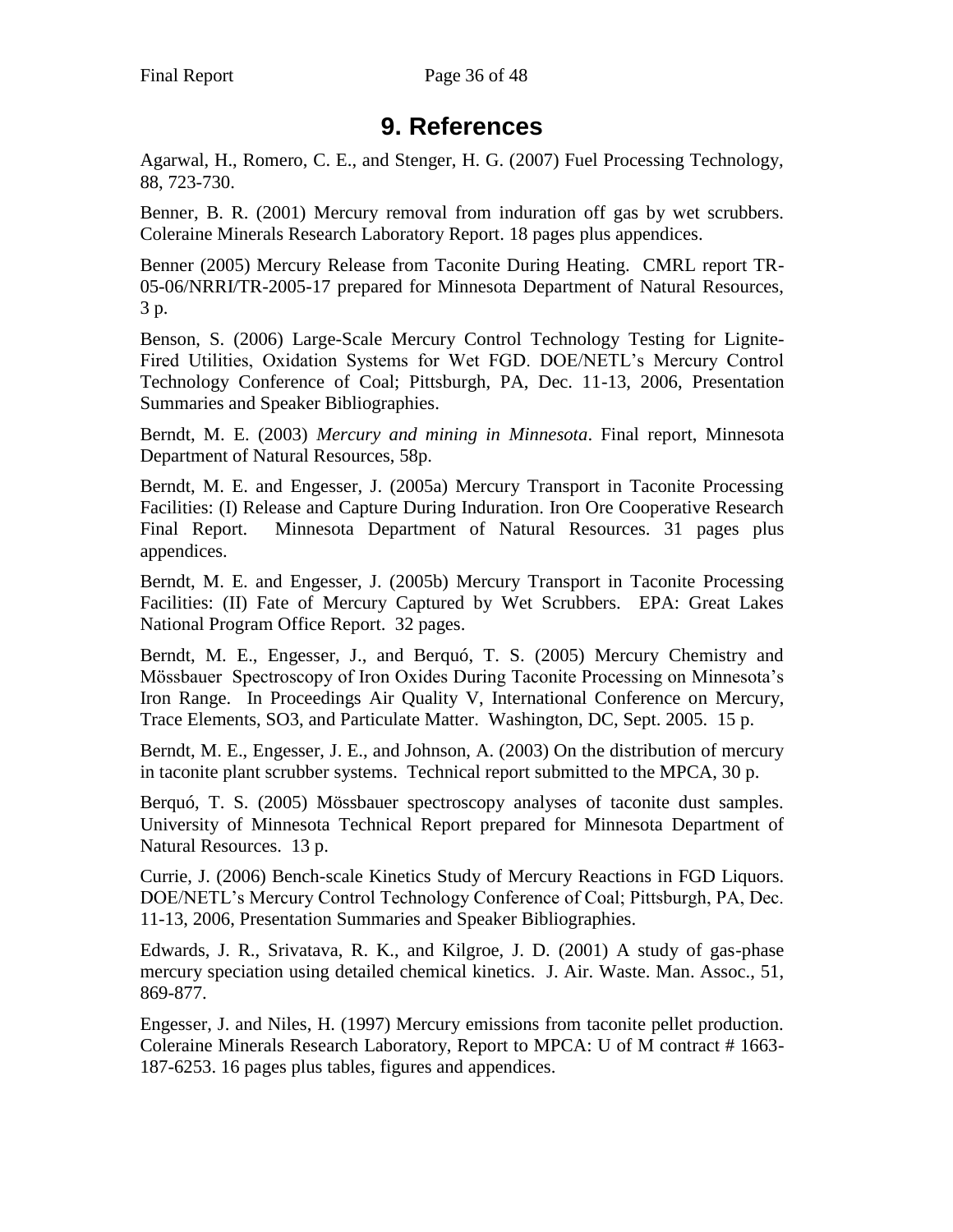Galbreath, K. C. (2005) Final Report for Mercury Vaporization Characteristics of Taconite Pellets. UND Environmental and Energy Research Center Technical Report, Prepared for Minnesota Department of Natural Resources. 16 pages plus appendices.

Galbreath, K. C., Zygarlicke, C. J., Tibbetts, J. E., Schulz, R. L., and Dunham, G. E. (2005) Effects of NO<sub>x</sub>,  $\alpha$ -Fe<sub>2</sub>O<sub>3</sub>,  $\delta$ -Fe<sub>2</sub>O<sub>3</sub>, and HCl on mercury transformations in a 7kW coal combustion system. Fuel Processing Technology, 86, 429-488.

Hutson, N. and Srivistava, R. A. (2006) Multipollutant Wet Scrubber for Capture of SO2, NO<sub>x</sub>, and Hg. DOE/NETL's Mercury Control Technology Conference of Coal; Pittsburgh, PA, Dec. 11-13, 2006, Presentation Summaries and Speaker Bibliographies.

Jiang, H., Arkly, S., and Wickman, T (2000) Mercury emissions from taconite concentrate pellets- stack testing results from facilities in Minnesota. Presented at USEPA conference "Assessing and managing mercury from historic and current mining activities". San Francisco, November 28-30, 18 pages.

Korell, J., Seifert, H, Paur, H. R., Anderson, S., and Bolin, P. (2003) Flue gas cleaning with the MercOx Process. Chem. Eng. Technol., 26, 737-740.

Laudal, D. (2007a) Mecury Control Technologies for the Taconite Industry. EERC Technical Report to Minnesota Department of Natural Resources, Agreement A85811.

Laudal, D. (2007b) "Methods Testing for Measurement of Mercury Speciation for High-Reactive Dust"; Technical Report to Minnesota Department of Natural Resources, UND Fund No. 9301.

Linak, W. P.; Ryan, J. V., Ghorishi, B. S.; and Wendt, J. O. (2001) Issues related to solution chemistry in mercury sampling impingers. J. Air. Waste Mgmt. Assoc. 51, 688-698.

Liu, S-H., Yan, N-Q., Liu, Z-R., Wang, H. P., Chang, S-G., and Miller, C. (2007) Using Bromine Gas to Enhance Mercury Removal from Flue Gas of Coal-Fired Power Plants, Env. Sci. Technol. 41, 1405-1412.

Mohanty, B. P., and Shores, D. A. (1993) Hot corrosion of grate bars in taconite indruator during fluxed pellet production. Univ. of Minnesota Corrosion Research Center Report to MN DNR. 35 pages.

MPCA (2006) Minnesota Statewide Mercury Total Maximum Daily Load. Minnesota Pollution Control Agency, 56 pages plus appendices.

Overcamp, T. J. (1999) An oxidizing scrubber for the control of Elemental Mercury. Proc. of Mercury in the Environment, A&WMA Specialty Conference, Minneapolis, MN, Sept 15-17, 1999. 13 p.

Rademakers, P, Hesseling, W., and van de Wetering, J., (2002) Review on corrosion in waster incinerators, and possible effect of bromine. TNO Industrial Technology Report, 51 p.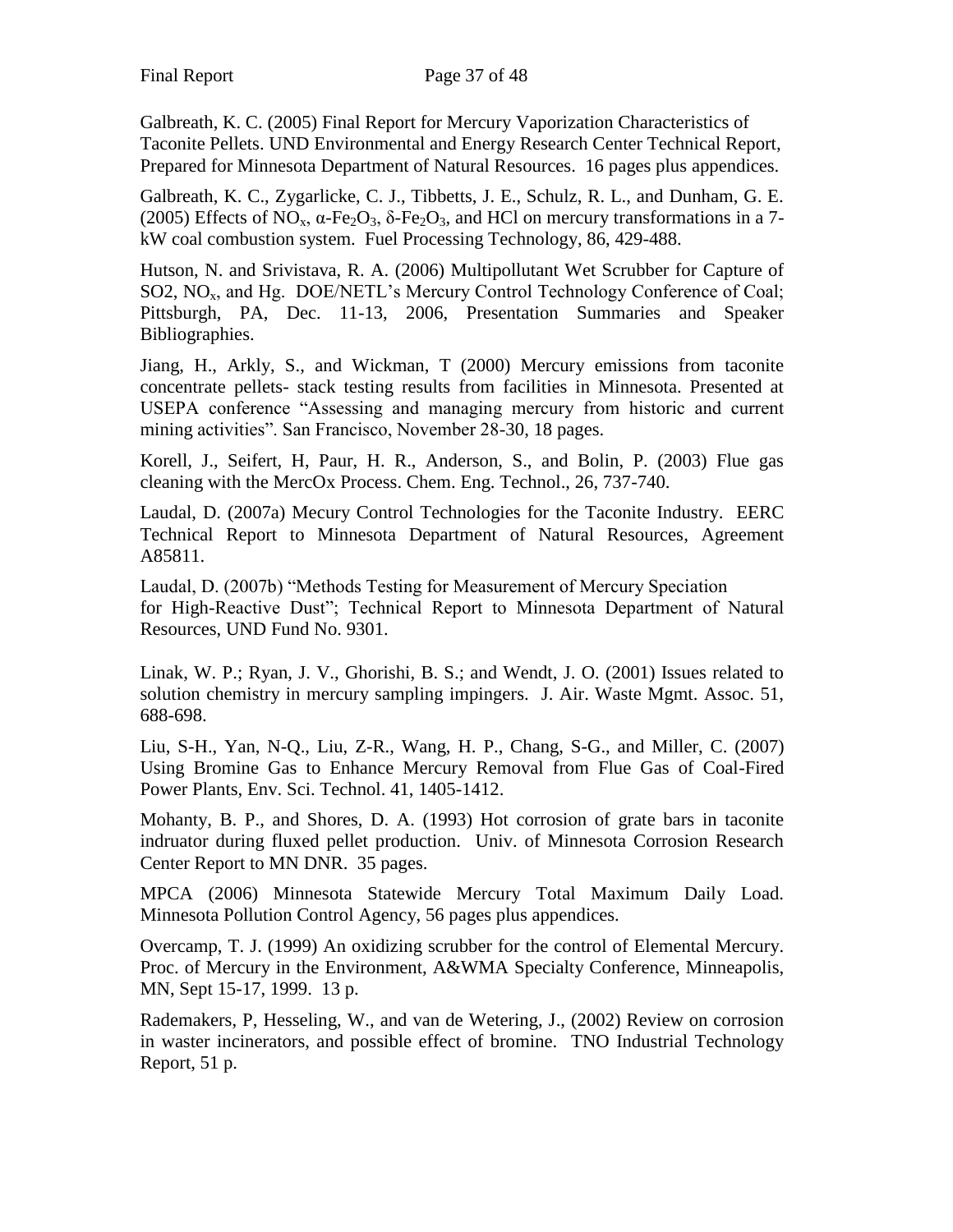Roy, S. (2002) Absorption of Chlorine and Mercury in Sulfite Solutions. PhD Thesis. University of Texas, El Paso. 219 p.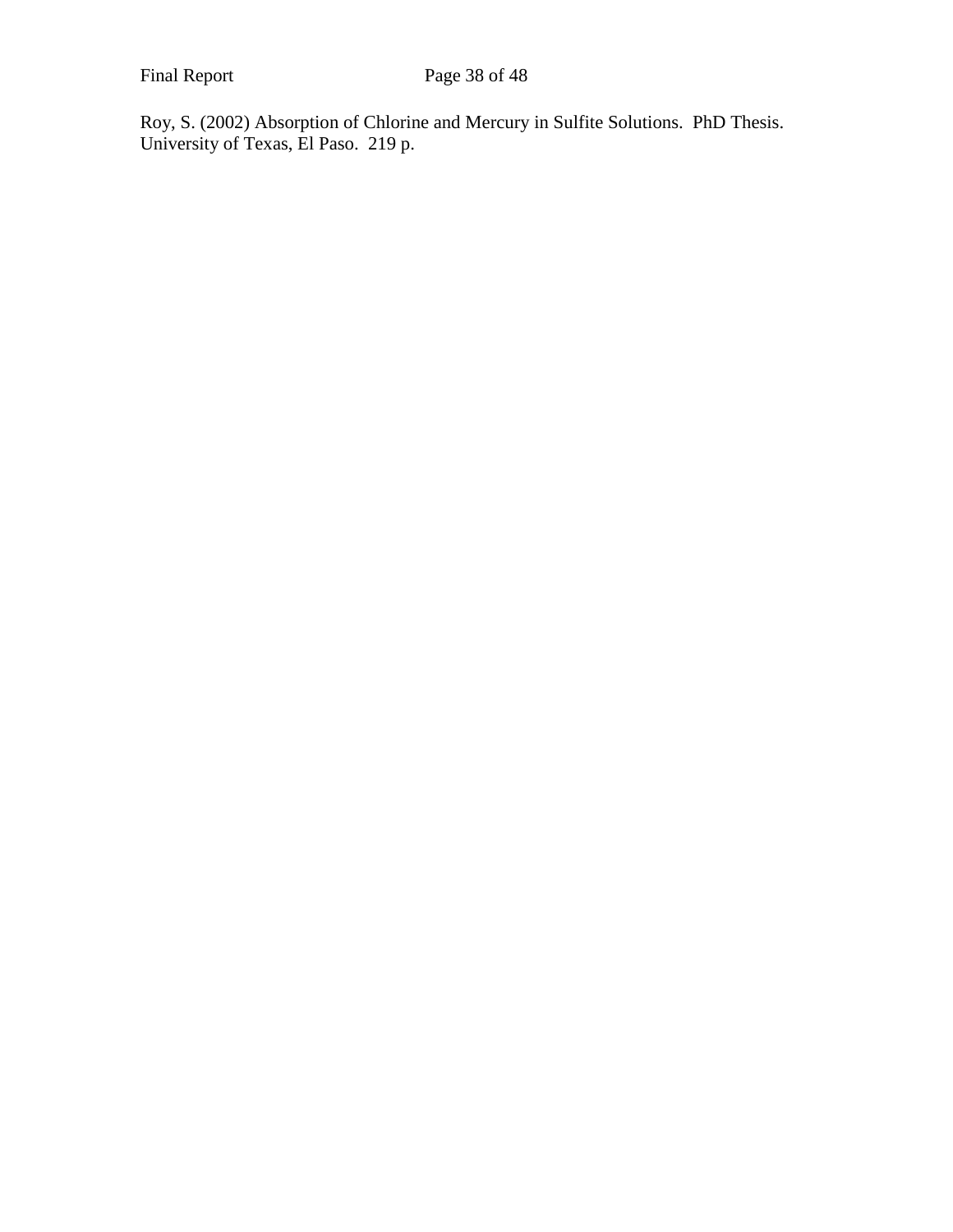# <span id="page-38-0"></span>**10. Appendices – Miscellaneous Data**

# <span id="page-38-1"></span>**10.1. Appendix I: Hibbing Taconite NaCl-Addition To Greenball**

July 18-19, 2006

## **Stack-gas Chemistry: Stack A**

Gas composition - Stack A

|               | Time $\left  \begin{array}{c} \% & Q2 \end{array} \right $ Ppm NO $\left $ ppm NOx $\left $ ppm NO2 $\right $ ppm SO2 $\left $ ppm CO |     |     |   |   |
|---------------|---------------------------------------------------------------------------------------------------------------------------------------|-----|-----|---|---|
| 7:45:35 19.05 | 107                                                                                                                                   | 107 | 0.3 |   | 6 |
| 7:49:08 19.05 | 101                                                                                                                                   | 101 | 0   | 2 |   |
| 7:54:05 19.07 | 104                                                                                                                                   | 104 | 0   | 2 | 6 |
| 8:04:51 19.05 | 104                                                                                                                                   | 104 | 0   | 6 | 6 |
| 8:10:07 19.06 | 106                                                                                                                                   | 106 | 0   | 8 | 6 |
| 8:25:16 19.14 | 105                                                                                                                                   | 105 | 0   | 8 | 5 |
| 8:37:30 19.09 | 108                                                                                                                                   | 108 |     |   |   |

# **FAMS Analysis: Pre-injection baselin**e, **7/18/06**

| Stack A | Particulate Oxidized Elemental                       |               |                                           | Total          |
|---------|------------------------------------------------------|---------------|-------------------------------------------|----------------|
|         | 0.01                                                 | 0.37          | 3.38                                      | 3.75           |
|         | 0.07                                                 | 0.45          | 3.13                                      | 3.65           |
|         | 0.08                                                 | 0.24          | 3.97                                      | 4.29           |
| Average | 0.06                                                 | 0.35          | 3.49                                      | 3.90           |
|         | STD/AVE 0.733735 0.290023                            |               |                                           | 0.123 0.088531 |
|         | Stack B   Particulate   Oxidized   Elemental   Total |               |                                           |                |
|         | 0.06                                                 | 0.42          | 1.20                                      | 1.69           |
|         | 0.07                                                 | 0.71          | 1.06                                      | 1.84           |
|         | $\sim$ 10                                            | $\sim$ $\sim$ | $\rightarrow$ $\rightarrow$ $\rightarrow$ | $\sim$ $\sim$  |

|                                                | 0.10 | 0.63 | 1 74 | 2.47 |
|------------------------------------------------|------|------|------|------|
| Average                                        | 0.08 | 0.59 | 1.34 | 2.00 |
| STD/AVE  0.239927  0.250434  0.269477  0.20743 |      |      |      |      |

## **FAMS Analysis: Hibbing Taconite Cl-addition I, 7/18/06**

| Stack A | Particulate Oxidized Elemental |      |                            | Total   |                 |
|---------|--------------------------------|------|----------------------------|---------|-----------------|
|         | 0.13                           | 0.38 | 2.95                       | 3.46    |                 |
|         | 0.12                           | 0.34 | 2.92                       | 3.38    |                 |
|         | 0.11                           | 0.27 | 3.26                       | 3.64    |                 |
| Average | 0.12                           | 0.33 | 3.04                       | 3.49    |                 |
| STD/AVE | 0.080651                       |      | 0.17286 0.061804           | 0.03819 |                 |
| Stack B | Particulate Oxidized Elemental |      |                            | Total   |                 |
|         | 0.13                           | 0.62 | 1.89                       | 2.64    |                 |
|         | 0.18                           | 0.62 | 2.04                       | 2.84    |                 |
|         | 0.15                           | 1.52 | 3.75                       |         | 5.41 eliminated |
| Average | 0.15                           | 0.62 | 1.96                       | 2.74    |                 |
| STD/AVE | 0.208615                       |      | 0.006669 0.053706 0.051795 |         |                 |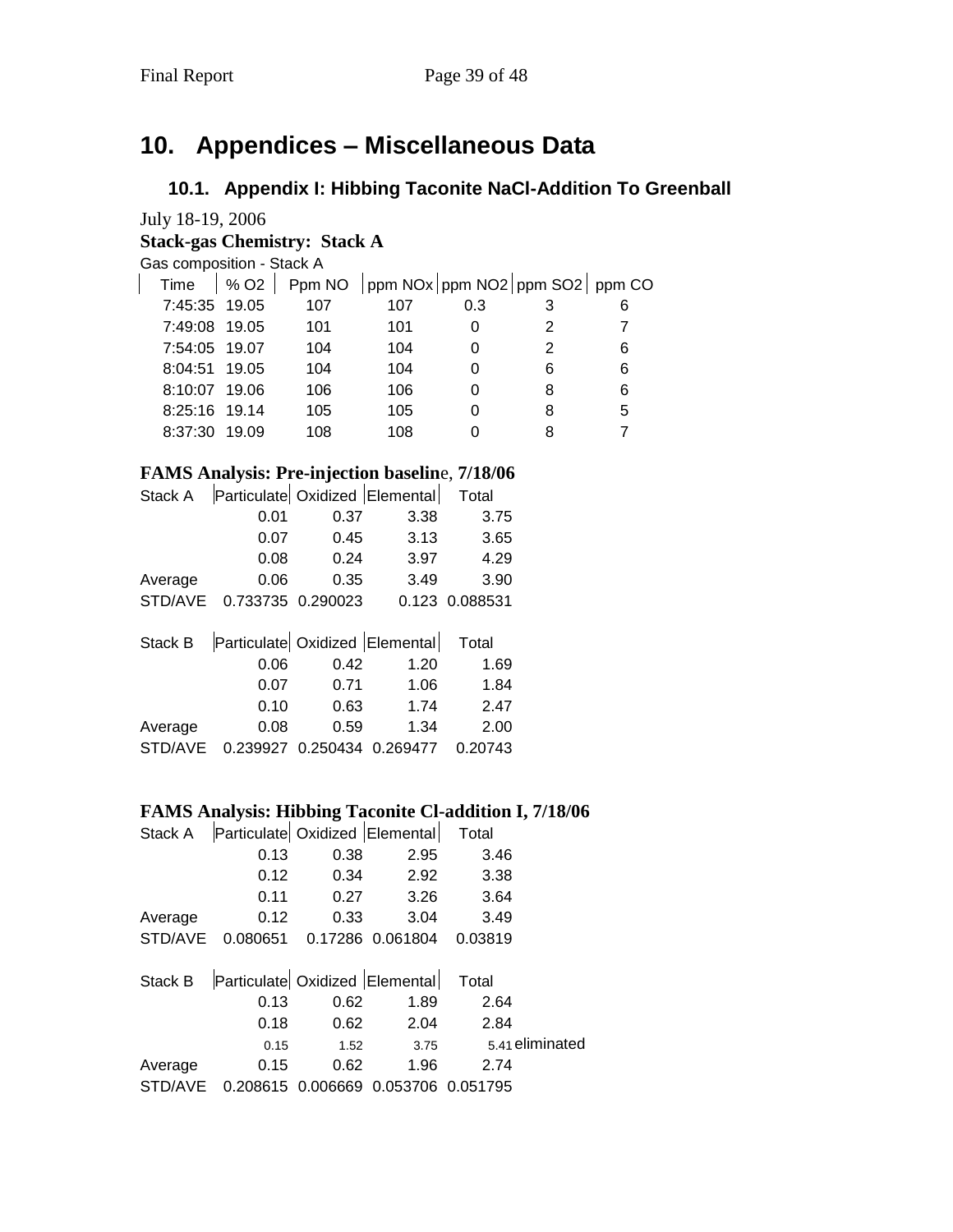# **FAMS Analysis: Hibbing Taconite Cl-addition II, 7/18/06**

| Stack A | ParticulateOxidized Elemental Total |          |                                     |          |
|---------|-------------------------------------|----------|-------------------------------------|----------|
|         | 0.11                                | 0.35     | 2.81                                | 3.27     |
|         | 0.17                                | 0.29     | 3.21                                | 3.67     |
|         | 0.11                                | 0.30     | 3.31                                | 3.72     |
| Average | 0.13                                | 0.31     | 3.11                                | 3.55     |
| STD/AVE | 0.266218                            | 0.103336 | 0.084496                            | 0.069163 |
|         |                                     |          |                                     |          |
|         |                                     |          |                                     |          |
| Stack B |                                     |          | ParticulateOxidized Elemental Total |          |
|         | 0.12                                | 0.55     | 2.27                                | 2.94     |
|         | 0.08                                | 0.53     | 1.85                                | 2.46     |
|         | 0.09                                | 0.46     | 2.43                                | 2.97     |
| Average | 0.10                                | 0.51     | 2.18                                | 2.79     |
| STD/AVE | 0.206246                            | 0.094606 | 0.136568                            | 0.103436 |

# **FAMS Analysis: Hibbing Taconite Post-Cl-addition baseline, 7/19/06**

| Stack A      |                                             |               | ParticulateOxidized Elemental Total |          |            |
|--------------|---------------------------------------------|---------------|-------------------------------------|----------|------------|
|              | 0.11                                        | 0.35          | 3.44                                | 3.90     |            |
|              | 0.11                                        | $0.27$ $3.19$ |                                     | 3.57     |            |
|              | 0.10                                        | 0.36          | 3.56                                | 4.03     |            |
| Average      | 0.11                                        | 0.33          | 3.40                                | 3.83     |            |
|              | STD/AVE 0.049284 0.153162 0.056145 0.061714 |               |                                     |          |            |
| Stack B      |                                             |               | ParticulateOxidized Elemental Total |          |            |
|              | 0.17                                        | 0.81          | 2.54                                | 3.53     |            |
|              | 0.21                                        | 0.70          | 2.47                                | 3.38     |            |
|              | 0.17                                        | 0.60          | 3.04                                | 3.81     |            |
| Average      | 0.18                                        | 0.71          | 2.69                                | 3.57     |            |
|              | STD/AVE 0.119711 0.150422 0.114967 0.061496 |               |                                     |          |            |
| Stack C      |                                             |               | ParticulateOxidized Elemental Total |          |            |
|              | 0.07                                        | 0.17          | 1.17                                | 1.41     |            |
|              | 0.12                                        | 0.13          | $1.33 -$                            | 1.58     |            |
|              | 0.09                                        | 0.13          | 1.40                                | 1.63     |            |
| Average      |                                             | 0.09 0.14     | 1.30                                | 1.54     |            |
|              | STD/AVE 0.22701  0.147173  0.09129          |               |                                     | 0.073395 |            |
| Stack D      |                                             |               | ParticulateOxidized Elemental Total |          |            |
|              | 0.07                                        | 0.30          | 0.82                                | 1.20     |            |
|              | 0.06                                        | 0.29          | 0.84                                | 1.19     |            |
|              | 0.06                                        | 0.28          | 1.44                                | 1.79     | eliminated |
| Average 0.07 |                                             | 0.30          | 0.83                                | 1.19     |            |
|              | STD/AVE 0.084852 0.034837 0.012738 0.004712 |               |                                     |          |            |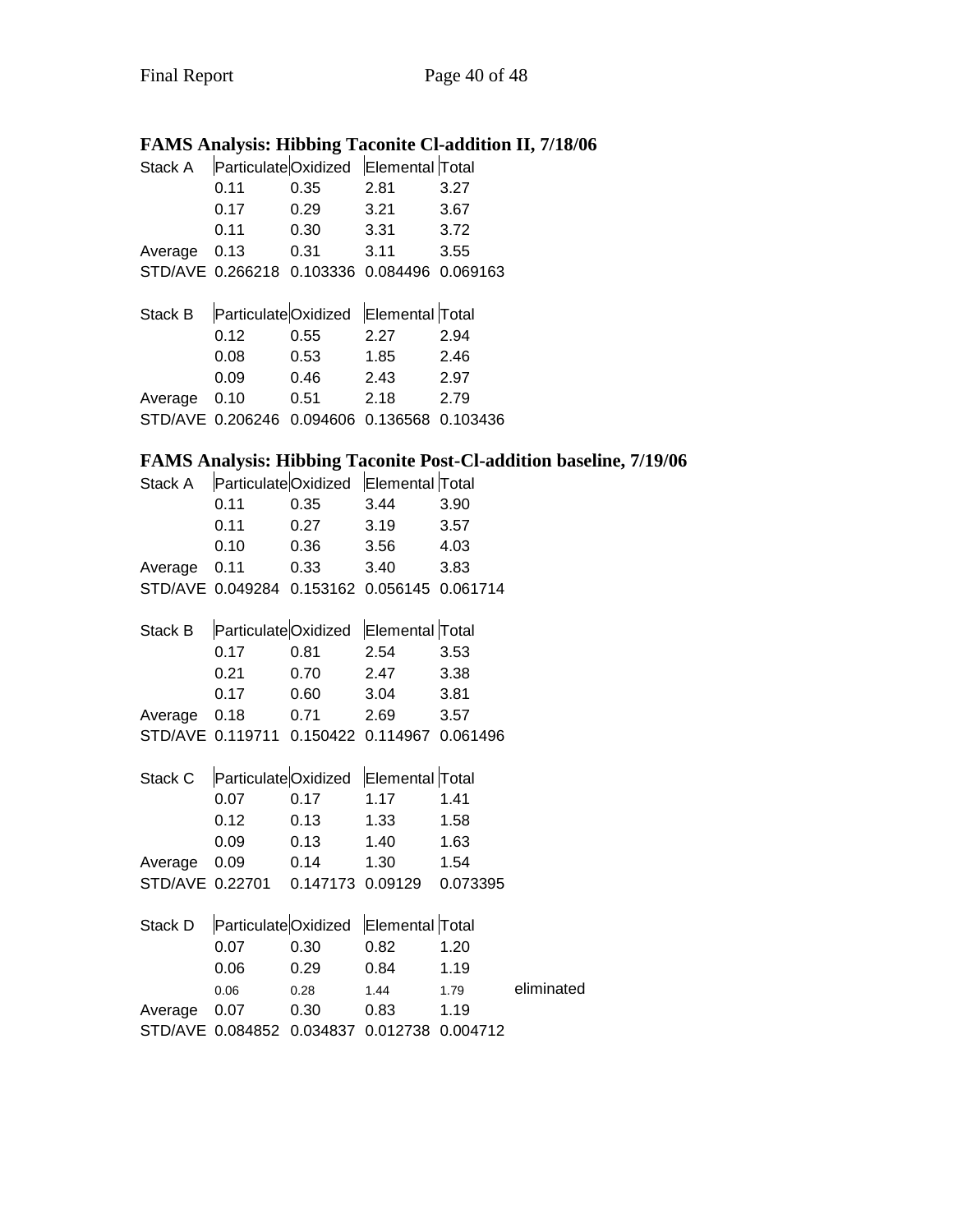|                 | Fluoride | Chloride | <b>Bromide</b> | Sulfate | Nitrite-N | Nitrate-N |
|-----------------|----------|----------|----------------|---------|-----------|-----------|
| <b>Baseline</b> | 11.41    | 5.38     | 0.02           | 46.60   | 0.06      | 0.15      |
| CI-ADD I        | 11.23    | 10.43    | 0.02           | 47.10   | 0.05      | 0.42      |
| CI-ADD 2        | 11.13    | 16.36    | 0.02           | 44.80   | 0 04      | 0.27      |
| <b>Baseline</b> | 11.26    | 5.72     | 0.02           | 50.20   | 0.06      | 0.14      |

### **Scrubber water anion concentrations (ppm) compared to makeup water during Hibbing Taconite Cl-addition tests.**

### **Scrubber water major and trace cation concentrations during Hibbing Taconite Cl-addition tests**

|                                      |                 |     | Na    | Mg          |      | Si     | Κ     |      | Ca    |      |           |      |
|--------------------------------------|-----------------|-----|-------|-------------|------|--------|-------|------|-------|------|-----------|------|
|                                      |                 |     | Ppm   | ppm         |      | ppm    | ppm   |      | ppm   |      |           |      |
|                                      | <b>Baseline</b> |     | 60.26 | 74.32       |      | 11.50  | 19.78 |      | 43.04 |      |           |      |
|                                      | CI-ADD I        |     | 59.99 | 74.38       |      | 11.52  | 19.81 |      | 43.08 |      |           |      |
|                                      | CI-ADD 2        |     | 60.24 | 74.83       |      | 11.77  | 19.79 |      | 43.11 |      |           |      |
|                                      | <b>Baseline</b> |     | 60.28 | 74.65       |      | 11.61  | 19.71 |      | 43.01 |      |           |      |
|                                      |                 |     |       |             |      |        |       |      |       |      |           |      |
|                                      | Li              | B   | Al    | P           | Cr   | Fe     | Mn    | Co   | Ni    | ΤI   | <b>Pb</b> | U    |
|                                      | ppb             | ppb | ppb   | ppb         | ppb  | ppb    | ppb   | ppb  | ppb   | ppb  | ppb       | ppb  |
| Baseline 15.18 116.70                |                 |     |       | $0.00$ 2.58 | 0.24 | 131.00 | 5.15  | 0.34 | 9.23  | 0.58 | 0.50      | 1.65 |
| CI-ADD I 16.43 107.10 0.00 2.52 0.28 |                 |     |       |             |      | 77.17  | 4.60  | 0.35 | 8.18  | 0.37 | 0.44      | 1.71 |
| CI-ADD 2 17.82 120.30 0.19           |                 |     |       | 4.75        | 1.38 | 62.60  | 4.73  | 0.37 | 3.69  | 0.38 | 0.53      | 1.79 |
| Baseline 17.73 123.33 0.00           |                 |     |       | 4.73 0.54   |      | 44.55  | 4.56  | 0.35 | 4.47  | 0.29 | 0.52      | 1.75 |
|                                      |                 |     |       |             |      |        |       |      |       |      |           |      |

Cu Zn As Se Rb Sr Mo Cd Cs Ba W Tl Pb U ppb ppb ppb ppb ppb ppb ppb ppb ppb ppb ppb ppb ppb ppb Baseline 3.0 21.6 59 21 14.5 162 27.6 0.09 1.10 21 0.34 0.58 0.50 1.65 Cl-ADD I 3.6 9.1 34 23 15.2 170 28.0 0.09 1.15 22 0.24 0.37 0.44 1.71 Cl-ADD 2 3.2 6.7 38 26 15.9 179 29.5 0.09 1.19 24 0.23 0.38 0.53 1.79 Baseline 3.4 20.5 52 25 15.7 176 29.7 0.10 1.17 23 0.21 0.29 0.52 1.75

### **Averaged Total (Hg(T)) and Dissolved (Hg(D)) mercury in scrubber waters during NaCl addition to greenball at Hibbing Taconite.**

|          | Hg(T) | Hg(D) | Hg(D)/Hg(T) |
|----------|-------|-------|-------------|
| Baseline | 738   | 439   | 0.60        |
| CI-ADD I | 742   | 499   | 0.67        |
| CI-ADD 2 | 880   | 587   | 0.67        |
| Baseline | 827   | 561   | 0.68        |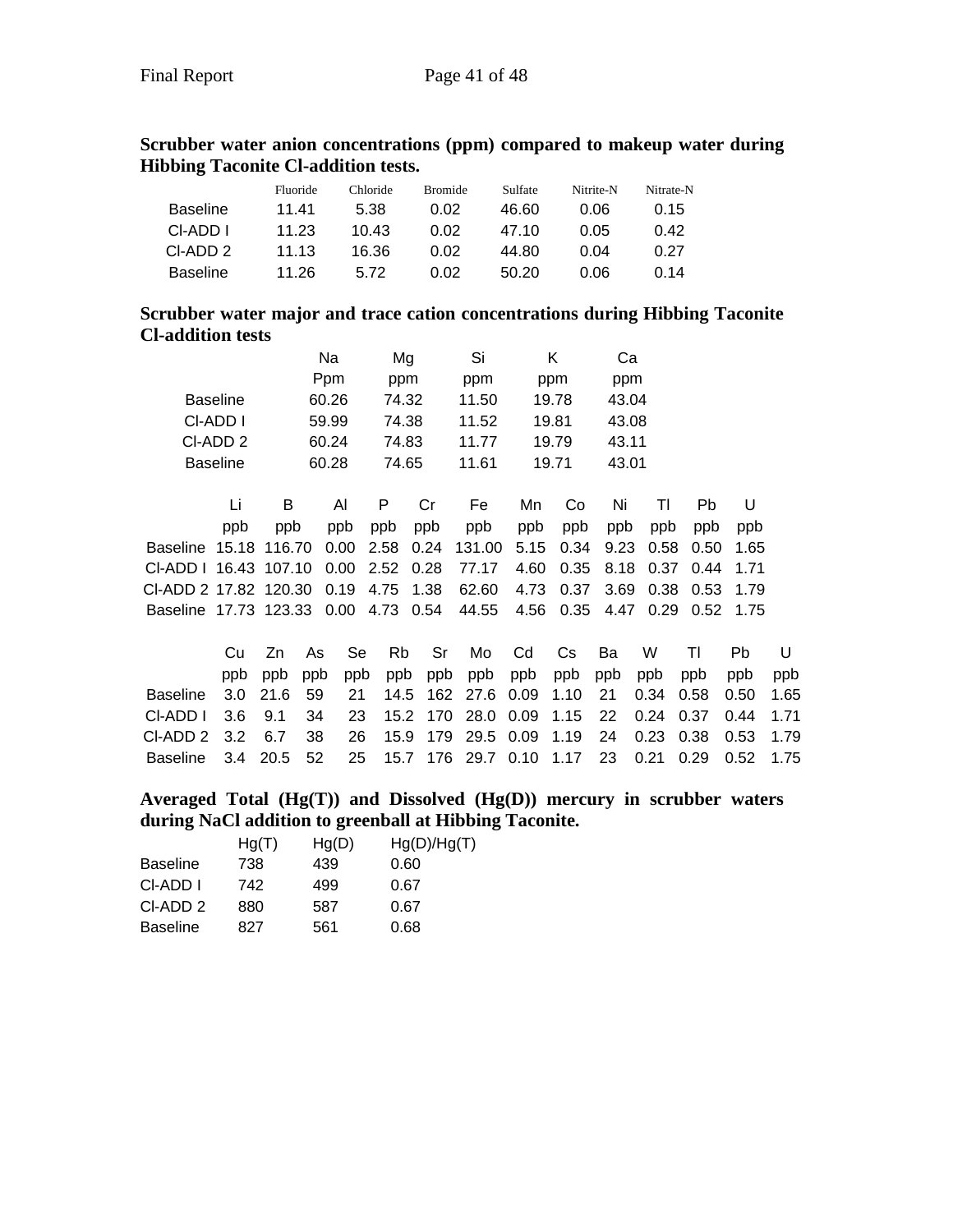| $\vert$ Line 3               | <b>Baseline</b> | Test 1 | Test 2 | Baseline |
|------------------------------|-----------------|--------|--------|----------|
| $\mid$ Time                  | 1000            | 1300   | 1600   | 0900     |
| $\mathsf{I}$ PH              | 7.28            | 7.19   | 7.00   | 7.01     |
| Temperature( ${}^{\circ}C$ ) | 39.5            | 40.0   | 40.9   | 40.9     |
| Conductivity( $\mu$ S/cm)    | 1050            | 1050   | 1050   | 1050     |
| Total suspended solids (%)   | 0.023           | 0.024  | 0.0235 | 0.0235   |

# **Hibbing Taconite Chloride Addition to filter cake: field measurements.**

Line 3, 7/18/06 and 7/19/06.

Note: The initial baseline and tests 1 and 2 were conducted on 7/18/06. The second baseline analysis was conducted on 7/19/06.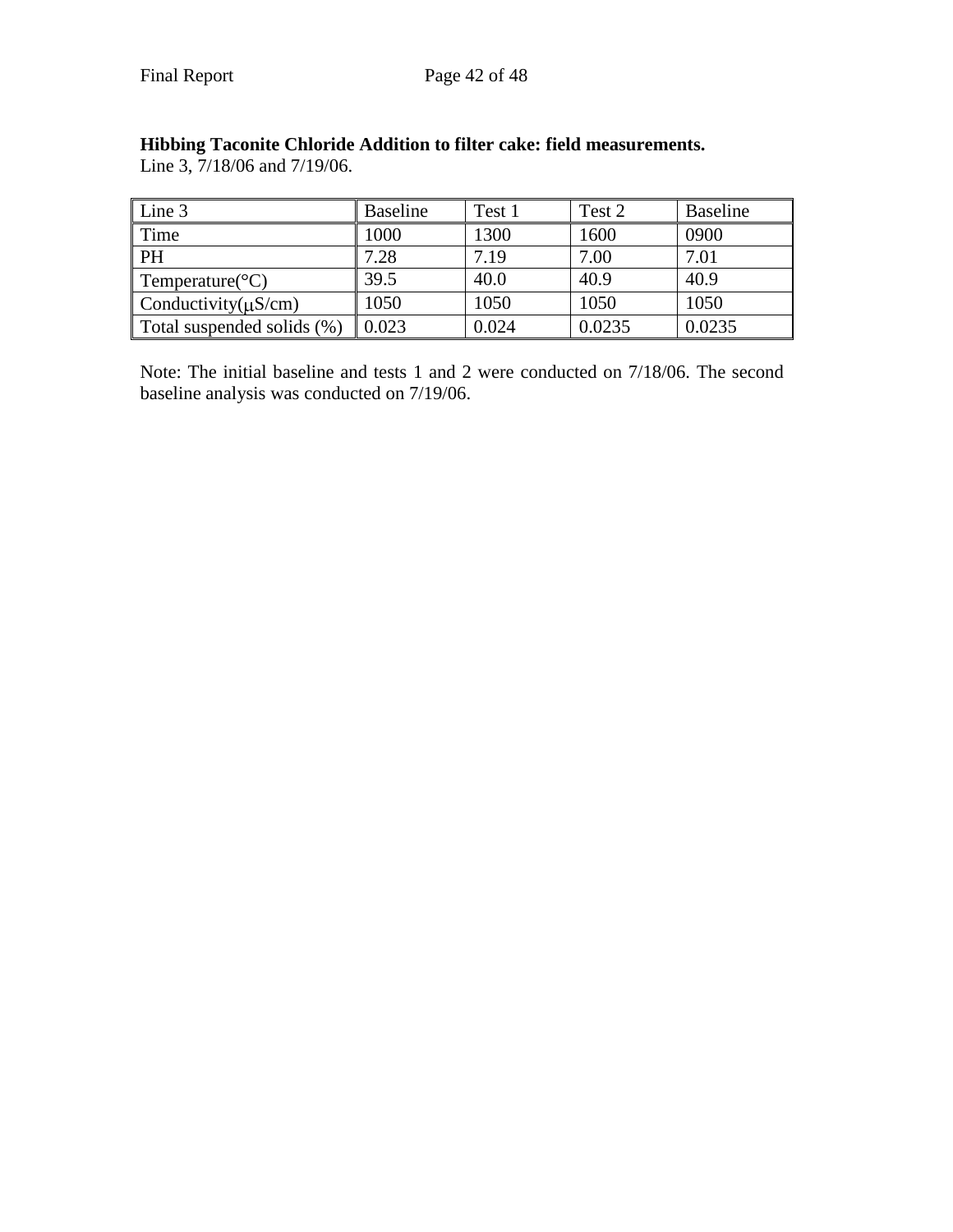<span id="page-42-0"></span>

| 10.2. Appendix II: United Taconite NaCI-Addition to Greenball |
|---------------------------------------------------------------|
| Dates: Sept. 12-13, 2006                                      |

| Gas Chemistry during NaCl-addition to greenball at United Taconite |
|--------------------------------------------------------------------|
| 9/12/2006 Stack 2B gas analyses                                    |

| Time             | Temp F | % O <sub>2</sub> | ppm NO |     | Ppm NOx ppm NO2 ppm SO2 ppm CO |     |                |
|------------------|--------|------------------|--------|-----|--------------------------------|-----|----------------|
| 8:58:06          | 122.3  | 18.90            | 76     | 76  | 0                              | 41  | 7              |
| 8:59:26          | 122.2  | 18.87            | 77     | 77  | 0                              | 71  | $\overline{7}$ |
| 9:21:05          | 122.6  | 18.75            | 80     | 80  | 0                              | 84  | 8              |
| 9:31:11          | 121.9  | 18.80            | 83     | 83  | 0                              | 109 | 8              |
| 9:41:12          | 122.4  | 18.79            | 79     | 79  | 0                              | 91  | 8              |
| 9:53:35          | 124.8  | 18.82            | 83     | 83  | 0                              | 90  | 6              |
| 10:03:05         | 128.3  | 18.85            | 83     | 83  | 0                              | 86  | $\overline{7}$ |
| 10:12:45         | 123.1  | 18.76            | 86     | 86  | 0                              | 60  | 8              |
| 11:24:52         | 122.8  | 18.78            | 88     | 88  | 0                              | 96  | $\overline{7}$ |
| 11:58:06         | 123.2  | 18.65            | 92     | 92  | 0                              | 92  | 9              |
| 12:09:49         | 123.3  | 18.67            | 94     | 94  | 0                              | 91  | 8              |
| 12:21:45         | 123.5  | 18.71            | 91     | 91  | 0                              | 82  | 8              |
| 12:30:47         | 122.5  | 18.73            | 92     | 92  | 0                              | 84  | 8              |
| 12:45:16         | 123.2  | 18.72            | 93     | 93  | 0                              | 67  | 8              |
| 12:54:47         | 123.5  | 18.72            | 94     | 94  | 0                              | 68  | 9              |
| 13:04:29         | 123.6  | 18.84            | 85     | 85  | 0                              | 59  | 8              |
| 14:19:49         | 122.8  | 18.82            | 88     | 88  | 0                              | 41  | 9              |
| 14:56:27         | 123.5  | 18.65            | 79     | 79  | 0                              | 71  | $\overline{7}$ |
| 15:06:21         | 123.8  | 18.68            | 77     | 77  | 0                              | 69  | 8              |
| 15:17:56         | 125.6  | 18.65            | 79     | 79  | $\overline{0}$                 | 65  | $\overline{7}$ |
| 15:30:36         | 125.9  | 18.68            | 79     | 79  | $\mathbf 0$                    | 65  | 8              |
| 15:43:52         | 125.7  | 18.68            | 77     | 77  | 0.3                            | 65  | $\overline{7}$ |
| 15:55:13         | 125.4  | 18.68            | 78     | 78  | $\pmb{0}$                      | 60  | 8              |
| 16:03:51         | 127.5  | 18.59            | 82     | 82  | $\mathbf 0$                    | 67  | $\overline{7}$ |
| 16:05:10         | 127.6  | 18.58            | 81     | 82  | 0.3                            | 61  | 8              |
| 9/13/2006 Temp F |        | % O <sub>2</sub> | ppm NO |     | ppm NOx ppm NO2 ppm SO2 ppm CO |     |                |
| 8:59:10          | 123.7  | 18.22            | 105    | 105 | 0                              | 133 | 9              |
| 9:09:15          | 123.2  | 18.29            | 99     | 99  | 0                              | 120 | 8              |
| 9:21:47          | 124.2  | 18.29            | 99     | 99  | 0                              | 109 | 8              |
| 9:31:15          | 124.9  | 18.29            | 101    | 101 | 0                              | 114 | 9              |
| 9:46:37          | 125.2  | 18.33            | 100    | 100 | 0                              | 101 | $\overline{7}$ |
| 9:55:43          | 125.4  | 18.38            | 101    | 101 | 0                              | 109 | 8              |
| 10:07:40         | 124.9  | 18.52            | 92     | 92  | 0                              | 83  | 8              |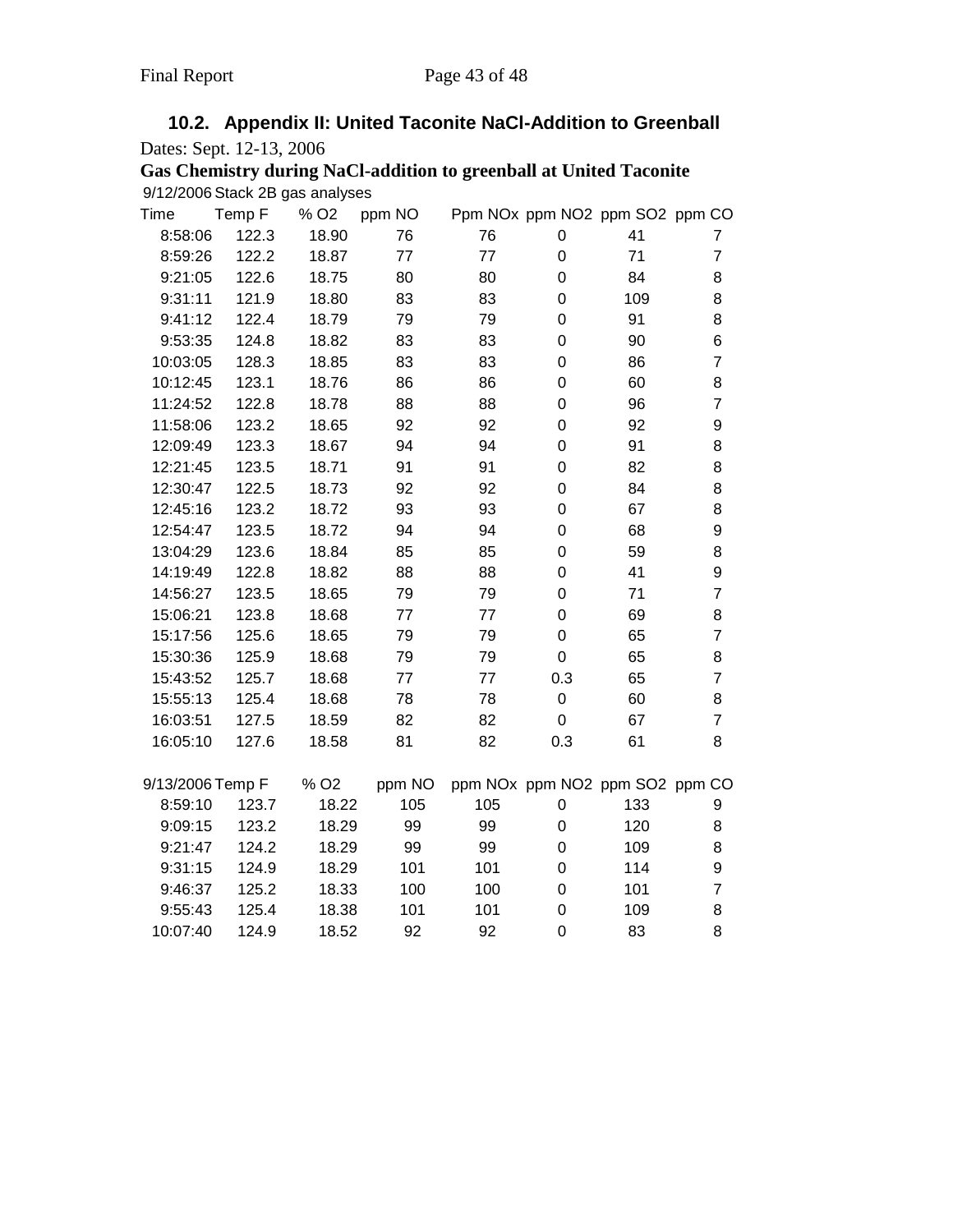### **FAMS Hg measurements during NaCl addition to greenball at United Taconite** 9/12/2006 9/12/2006

|              |                       |      | Total |                 |              |                       |      | Total |                    |
|--------------|-----------------------|------|-------|-----------------|--------------|-----------------------|------|-------|--------------------|
| <b>Stack</b> | Sample                | ng/l |       | ng/l Percentage | <b>Stack</b> | Sample                |      |       | ng/l ng/l Percenta |
| 2B           | 1 Particles           | 0.10 |       | 3.97            | 2A           | 1 Particles           | 0.06 |       | 1.07               |
| 9:00         | 1 Oxidized            | 0.46 |       | 18.14           | 9:00         | 1 Oxidized            | 0.54 |       | 10.34              |
|              | 1 Elemental 1.99 2.56 |      |       | 77.88           |              | 1 Elemental 4.61 5.20 |      |       | 88.59              |
| 9:25         | 2 Particles           | 0.18 |       | 5.47            | 9:25         | 2 Particles           | 0.40 |       | 7.96               |
|              | 2 Oxidized            | 0.87 |       | 26.93           |              | 2 Oxidized            | 0.32 |       | 6.42               |
|              | 2 Elemental 2.18 3.22 |      |       | 67.60           |              | 2 Elemental 4.33 5.06 |      |       | 85.62              |
| 9:51         | 3 Particles           | 0.26 |       | 8.89            | 9:51         | 3 Particles           | 0.17 |       | 3.33               |
|              | 3 Oxidized            | 0.77 |       | 26.34           |              | 3 Oxidized            | 0.69 |       | 13.21              |
|              | 3 Elemental 1.88 2.90 |      |       | 64.77           |              | 3 Elemental 4.33 5.19 |      |       | 83.45              |
| 11:55        | 4 Particles           | 0.23 |       | 5.76            | 11:55        | 4 Particles           | 0.26 |       | 5.01               |
|              | 4 Oxidized            | 0.92 |       | 22.42           |              | 4 Oxidized            | 0.27 |       | 5.26               |
|              | 4 Elemental 2.93 4.08 |      |       | 71.82           |              | 4 Elemental 4.59 5.11 |      |       | 89.73              |
| 12:19        | 5 Particles           | 0.15 |       | 3.97            | 12:19        | 5 Particles           | 0.24 |       | 5.13               |
|              | 5 Oxidized            | 0.59 |       | 16.03           |              | 5 Oxidized            | 0.28 |       | 5.77               |
|              | 5 Elemental 2.96 3.70 |      |       | 80.01           |              | 5 Elemental 4.25 4.77 |      |       | 89.10              |
| 12:42        | <b>6 Particles</b>    | 0.22 |       | 5.76            | 12:42        | 6 Particles           | 0.33 |       | 7.79               |
|              | 6 Oxidized            | 0.85 |       | 22.42           |              | 6 Oxidized            | 0.20 |       | 4.80               |
|              | 6 Elemental 2.73 3.81 |      |       | 71.82           |              | 6 Elemental 3.72 4.25 |      |       | 87.41              |
| 2:55         | <b>7 Particles</b>    | 0.13 |       | 3.54            | 2:55         | 7 Particles           | 0.13 |       | 2.91               |
|              | 7 Oxidized            | 0.43 |       | 11.82           |              | 7 Oxidized            | 0.30 |       | 6.66               |
|              | 7 Elemental 3.07 3.63 |      |       | 84.63           |              | 7 Elemental 4.01 4.44 |      |       | 90.43              |
| 3:19         | 8 Particles           | 0.12 |       | 3.08            | 3:19         | 8 Particles           | 0.29 |       | 7.66               |
|              | 8 Oxidized            | 0.64 |       | 16.24           |              | 8 Oxidized            | 0.04 |       | 1.18               |
|              | 8 Elemental 3.18 3.95 |      |       | 80.67           |              | 8 Elemental 3.42 3.76 |      |       | 91.15              |
| 3:42         | 9 Particles           | 0.20 |       | 5.32            | 3:42         | 9 Particles           | 0.05 |       | 1.41               |
|              | 9 Oxidized            | 0.42 |       | 11.44           |              | 9 Oxidized            | 0.06 |       | 1.69               |
|              | 9 Elemental 3.07 3.69 |      |       | 83.24           |              | 9 Elemental 3.40 3.51 |      |       | 96.90              |
| 9/13/2006    |                       |      |       |                 | 9/13/2006    |                       |      |       |                    |
| 8:55         | 1 Particles           | 0.10 |       | 2.24            | 8:55         | 1 Particles           | 0.06 |       | 0.95               |
|              | 1 Oxidized            | 0.78 |       | 17.25           |              | 1 Oxidized            | 0.13 |       | 2.23               |
|              | 1 Elemental 3.63 4.51 |      |       | 80.51           |              | 1 Elemental 5.81 6.00 |      |       | 96.82              |
| 9:19         | 2 Particles           | 0.07 |       | 1.35            | 9:19         | 2 Particles           | 0.08 |       | 1.51               |
|              | 2 Oxidized            | 0.88 |       | 17.42           |              | 2 Oxidized            | 0.27 |       | 5.23               |
|              | 2 Elemental 4.12 5.08 |      |       | 81.23           |              | 2 Elemental 4.87 5.22 |      |       | 93.26              |
| 9:43         | 3 Particles           | 0.09 |       | 1.76            | 9:43         | 3 Particles           | 0.15 |       | 3.35               |
|              | 3 Oxidized            | 0.97 |       | 18.88           |              | 3 Oxidized 0.18       |      |       | 3.92               |
|              | 3 Elemental 4.07 5.12 |      |       | 79.36           |              | 3 Elemental 4.27 4.61 |      |       | 92.73              |

| <i>LIZ</i> UUD |                       |      |       |                 | <b>SILLIZIZUUD</b> |                       |       |                      |
|----------------|-----------------------|------|-------|-----------------|--------------------|-----------------------|-------|----------------------|
|                |                       |      | Total |                 |                    |                       | Total |                      |
| <b>Stack</b>   | Sample                | ng/l |       | ng/l Percentage | <b>Stack</b>       | Sample                |       | ng/l ng/l Percentage |
| 2B             | 1 Particles           | 0.10 |       | 3.97            | 2A                 | 1 Particles           | 0.06  | 1.07                 |
| 9:00           | 1 Oxidized            | 0.46 |       | 18.14           | 9:00               | 1 Oxidized            | 0.54  | 10.34                |
|                | 1 Elemental 1.99 2.56 |      |       | 77.88           |                    | 1 Elemental 4.61 5.20 |       | 88.59                |
| 9:25           | 2 Particles           | 0.18 |       | 5.47            | 9:25               | 2 Particles           | 0.40  | 7.96                 |
|                | 2 Oxidized            | 0.87 |       | 26.93           |                    | 2 Oxidized            | 0.32  | 6.42                 |
|                | 2 Elemental 2.18 3.22 |      |       | 67.60           |                    | 2 Elemental 4.33 5.06 |       | 85.62                |
| 9:51           | 3 Particles           | 0.26 |       | 8.89            | 9:51               | 3 Particles           | 0.17  | 3.33                 |
|                | 3 Oxidized            | 0.77 |       | 26.34           |                    | 3 Oxidized            | 0.69  | 13.21                |
|                | 3 Elemental 1.88 2.90 |      |       | 64.77           |                    | 3 Elemental 4.33 5.19 |       | 83.45                |
| 1:55           | 4 Particles           | 0.23 |       | 5.76            | 11:55              | 4 Particles           | 0.26  | 5.01                 |
|                | 4 Oxidized            | 0.92 |       | 22.42           |                    | 4 Oxidized            | 0.27  | 5.26                 |
|                | 4 Elemental 2.93 4.08 |      |       | 71.82           |                    | 4 Elemental 4.59 5.11 |       | 89.73                |
| 12:19          | 5 Particles           | 0.15 |       | 3.97            | 12:19              | 5 Particles           | 0.24  | 5.13                 |
|                | 5 Oxidized            | 0.59 |       | 16.03           |                    | 5 Oxidized 0.28       |       | 5.77                 |
|                | 5 Elemental 2.96 3.70 |      |       | 80.01           |                    | 5 Elemental 4.25 4.77 |       | 89.10                |
| 12:42          | 6 Particles           | 0.22 |       | 5.76            | 12:42              | 6 Particles           | 0.33  | 7.79                 |
|                | 6 Oxidized            | 0.85 |       | 22.42           |                    | 6 Oxidized            | 0.20  | 4.80                 |
|                | 6 Elemental 2.73 3.81 |      |       | 71.82           |                    | 6 Elemental 3.72 4.25 |       | 87.41                |
| 2:55           | 7 Particles           | 0.13 |       | 3.54            | 2:55               | 7 Particles           | 0.13  | 2.91                 |
|                | 7 Oxidized            | 0.43 |       | 11.82           |                    | 7 Oxidized            | 0.30  | 6.66                 |
|                | 7 Elemental 3.07 3.63 |      |       | 84.63           |                    | 7 Elemental 4.01 4.44 |       | 90.43                |
| 3:19           | 8 Particles           | 0.12 |       | 3.08            | 3:19               | 8 Particles 0.29      |       | 7.66                 |
|                | 8 Oxidized            | 0.64 |       | 16.24           |                    | 8 Oxidized            | 0.04  | 1.18                 |
|                | 8 Elemental 3.18 3.95 |      |       | 80.67           |                    | 8 Elemental 3.42 3.76 |       | 91.15                |
| 3:42           | 9 Particles           | 0.20 |       | 5.32            | 3:42               | 9 Particles           | 0.05  | 1.41                 |
|                | 9 Oxidized            | 0.42 |       | 11.44           |                    | 9 Oxidized 0.06       |       | 1.69                 |
|                | 9 Elemental 3.07 3.69 |      |       | 83.24           |                    | 9 Elemental 3.40 3.51 |       | 96.90                |
| 3/2006         |                       |      |       |                 | 9/13/2006          |                       |       |                      |
| 8:55           | 1 Particles           | 0.10 |       | 2.24            | 8:55               | 1 Particles           | 0.06  | 0.95                 |
|                | 1 Oxidized            | 0.78 |       | 17.25           |                    | 1 Oxidized            | 0.13  | 2.23                 |
|                | 1 Elemental 3.63 4.51 |      |       | 80.51           |                    | 1 Elemental 5.81 6.00 |       | 96.82                |
| 9:19           | 2 Particles           | 0.07 |       | 1.35            | 9:19               | 2 Particles 0.08      |       | 1.51                 |
|                | 2 Oxidized            | 0.88 |       | 17.42           |                    | 2 Oxidized 0.27       |       | 5.23                 |
|                | 2 Elemental 4.12 5.08 |      |       | 81.23           |                    | 2 Elemental 4.87 5.22 |       | 93.26                |
| 9:43           | 3 Particles           | 0.09 |       | 1.76            | 9:43               | 3 Particles 0.15      |       | 3.35                 |
|                | 3 Oxidized            | 0.97 |       | 18.88           |                    | 3 Oxidized 0.18       |       | 3.92                 |
|                | 3 Elemental 4.07 5.12 |      |       | 79.36           |                    | 3 Elemental 4.27 4.61 |       | 92.73                |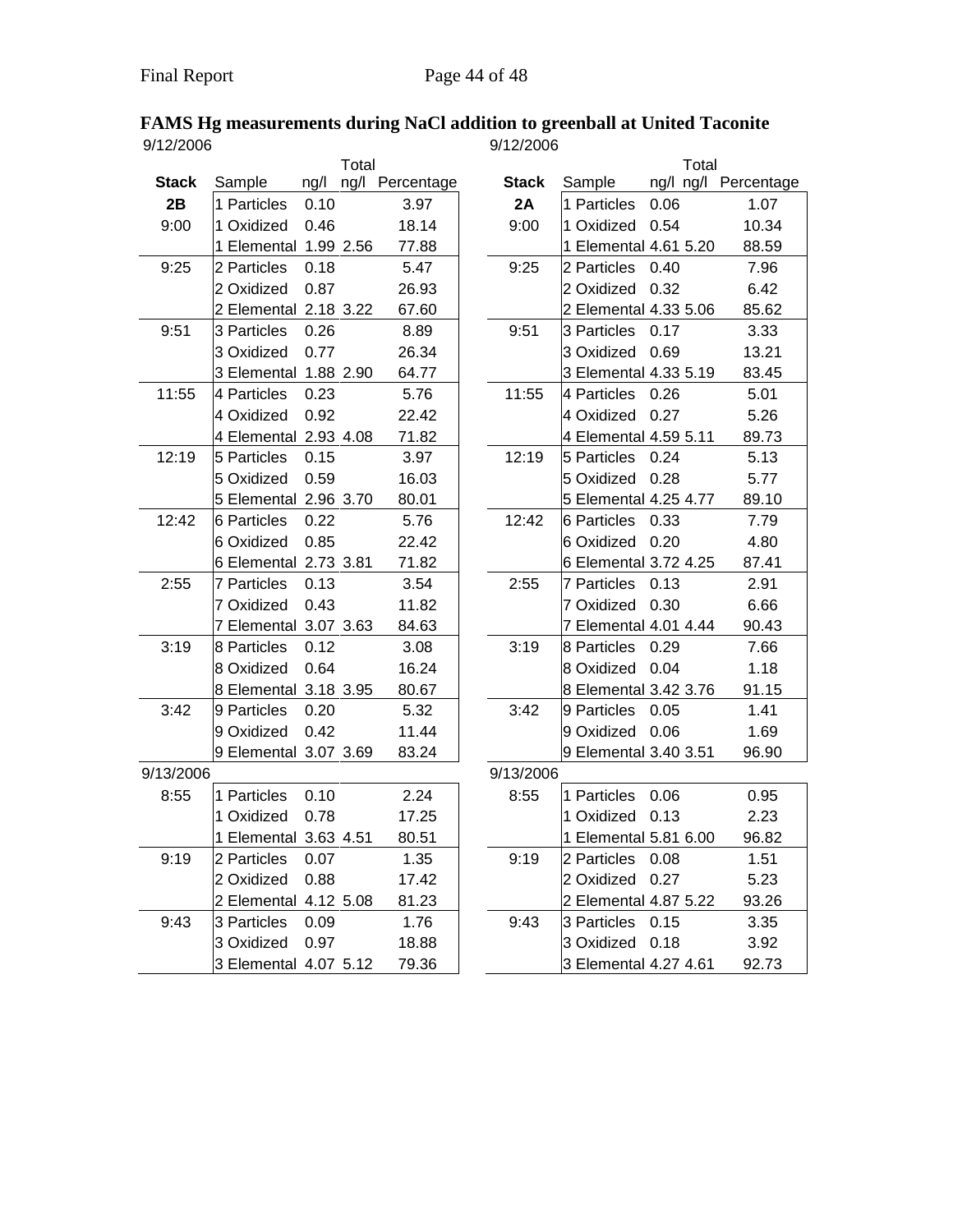**Cation concentrations in scrubber water before and during Cl-addition to greenball at United Taconite**

|                            | Na  | Ma  | Si        | K               |      | Ca Fe | Mn. | Sr  | Bа           |
|----------------------------|-----|-----|-----------|-----------------|------|-------|-----|-----|--------------|
|                            | ppm | ppm |           | ppm ppm ppm ppm |      |       | ppm | ppb | ppb          |
| <b>Baseline</b><br>Stack B | 113 | 58  |           | 11.6 20.7       | 62   | 25    | 2.8 | 379 | 39.6         |
| During CI-<br>Addition     |     |     |           |                 |      |       |     |     |              |
| Stack B                    | 110 | 55  |           | 11.1 19.7       | - 76 | 17    |     |     | 2.2 363 34.3 |
| Baseline A                 | 116 | 57  |           | 10.4 21.2       | 56   | 15    | 1.7 | 347 | 28.3         |
| CI-Addition A              | 113 | 55  | 10.0 20.1 |                 | 69   | 10    | 1.3 |     | 335 24.5     |

## **Anion concentrations in scrubber water and in Cl-leach samples from greenball for NaCl addition to greenball at United Taconite**

| <b>Stack 2B</b>                   | F    | Formate | СI   | NO <sub>2</sub> -N | Br    | NO <sub>3</sub> -N | SO4 |
|-----------------------------------|------|---------|------|--------------------|-------|--------------------|-----|
|                                   | ppm  | ppm     | ppm  | Ppm                | ppm   | ppm                | ppm |
| <b>Baseline</b>                   | 57.3 | 2.5     | 85   | 0.005              | 0.52  | 8.39               | 614 |
| CI addition-1                     | 52.0 | 2.8     | 106  | 0.008              | 0.52  | 8.43               | 589 |
| CI addition-2                     | 52.9 | 2.8     | 113  | 0.003              | 0.50  | 8.18               | 580 |
| <b>Baseline</b>                   | 54.4 | 3.2     | 88   | 0.010              | 0.55  | 8.40               | 726 |
| <b>Stack 2A</b>                   |      |         |      |                    |       |                    |     |
| <b>Baseline</b>                   | 54.9 | 2.0     | 84   | 0.016              | 0.56  | 8.4                | 497 |
| CI addition-1                     | 52.7 | 2.1     | 106  | 0.013              | 0.53  | 8.35               | 479 |
| CI addition-2                     | 53.2 | 1.8     | 112  | 0.045              | 0.50  | 8.23               | 451 |
| <b>Baseline</b>                   | 53.8 | 2.8     | 91   | 0.018              | 0.57  | 8.21               | 577 |
| <b>MAKEUP</b><br>UT1              | 11.9 | 0.18    | 44.4 | 0.96               | 0.25  | 6.12               | 195 |
| <b>UT4 MAKEUP</b>                 | 11.8 | 0.18    | 45.1 | 1.03               | 0.25  | 6.23               | 196 |
| CI in Greenball                   |      |         |      |                    |       |                    |     |
| (dry wt basis)<br>CI in Greenball | 4.6  | 4.60    | 6.20 | 0.032              | 0.035 | 0.82               | 38  |
| (dry wt basis)                    | 4.8  | 8.34    | 6.37 | 0.018              | 0.031 | 0.73               | 34  |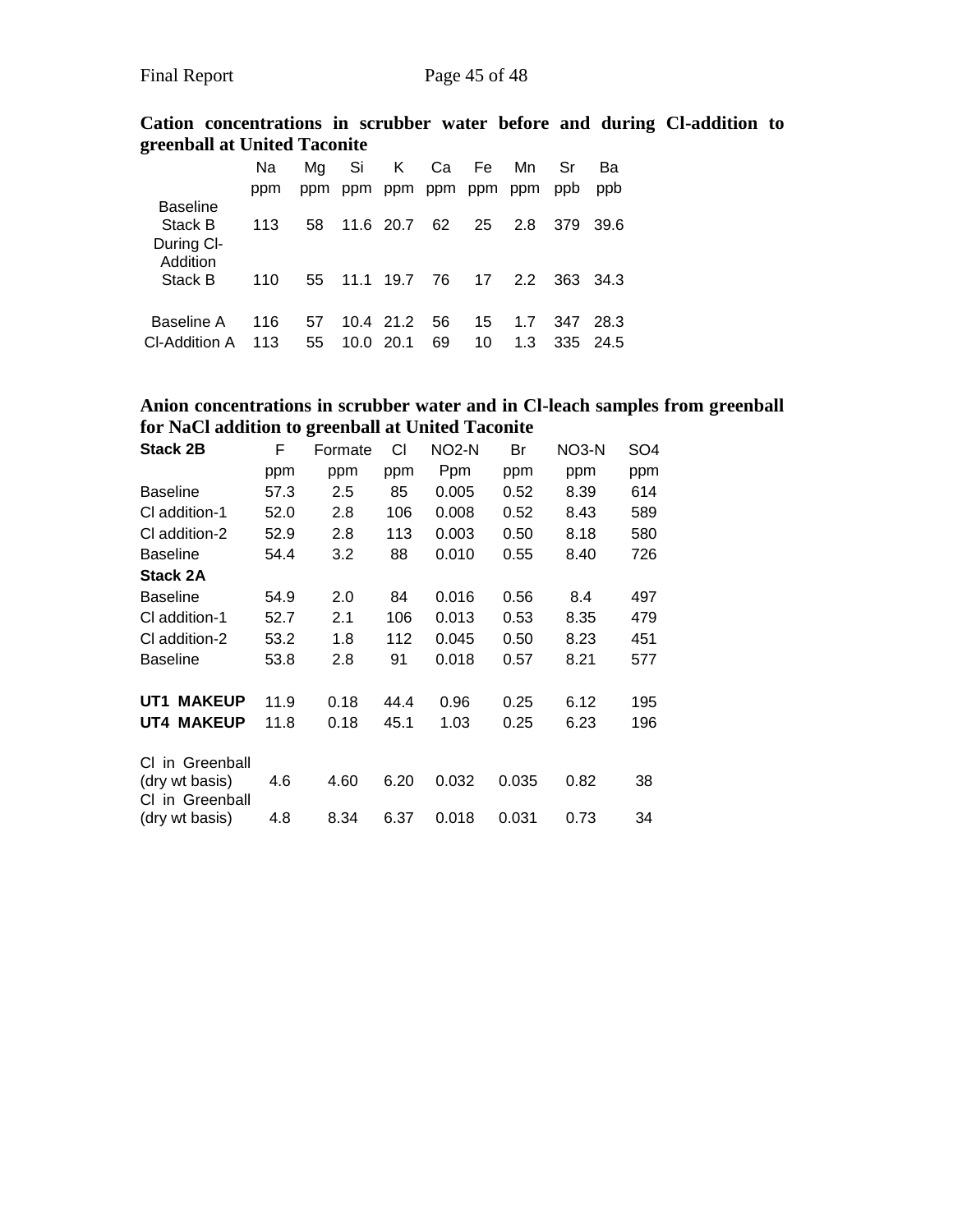| <b>Stack 2B Thickener</b>     | ັ<br><b>Baseline</b> | Test 1 | Test 2 | <b>Baseline</b> |
|-------------------------------|----------------------|--------|--------|-----------------|
| Time                          | 0900                 | 1200   | 1500   | 0900            |
| <b>PH</b>                     | 3.19                 | 3.12   | 3.13   | 3.37            |
| Temperature( ${}^{\circ}C$ )  | 41.9                 | 42.9   | 42.1   | 41.0            |
| Conductivity $(\mu S/cm)$     | 2000                 | 2050   | 2000   | 2200            |
| Total suspended solids $(\%)$ | 1.00                 | 0.84   | 0.64   | 2.46            |
|                               |                      |        |        |                 |
| <b>Stack 2A Thickener</b>     | <b>Baseline</b>      | Test 1 | Test 2 | <b>Baseline</b> |
| Time                          | 0915                 | 1210   | 1510   | 0900            |
| <b>PH</b>                     | 3.75                 | 3.73   | 3.88   | 4.43            |
| Temperature( ${}^{\circ}C$ )  | 35.5                 | 37.6   | 36.5   | 36.0            |
| Conductivity $(\mu S/cm)$     | 1700                 | 1700   | 1650   | 1900            |
| Total suspended solids $(\%)$ | 1.16                 | 1.14   | 0.80   | 2.77            |

# **Field data for NaCl addition to greenball at United Taconite**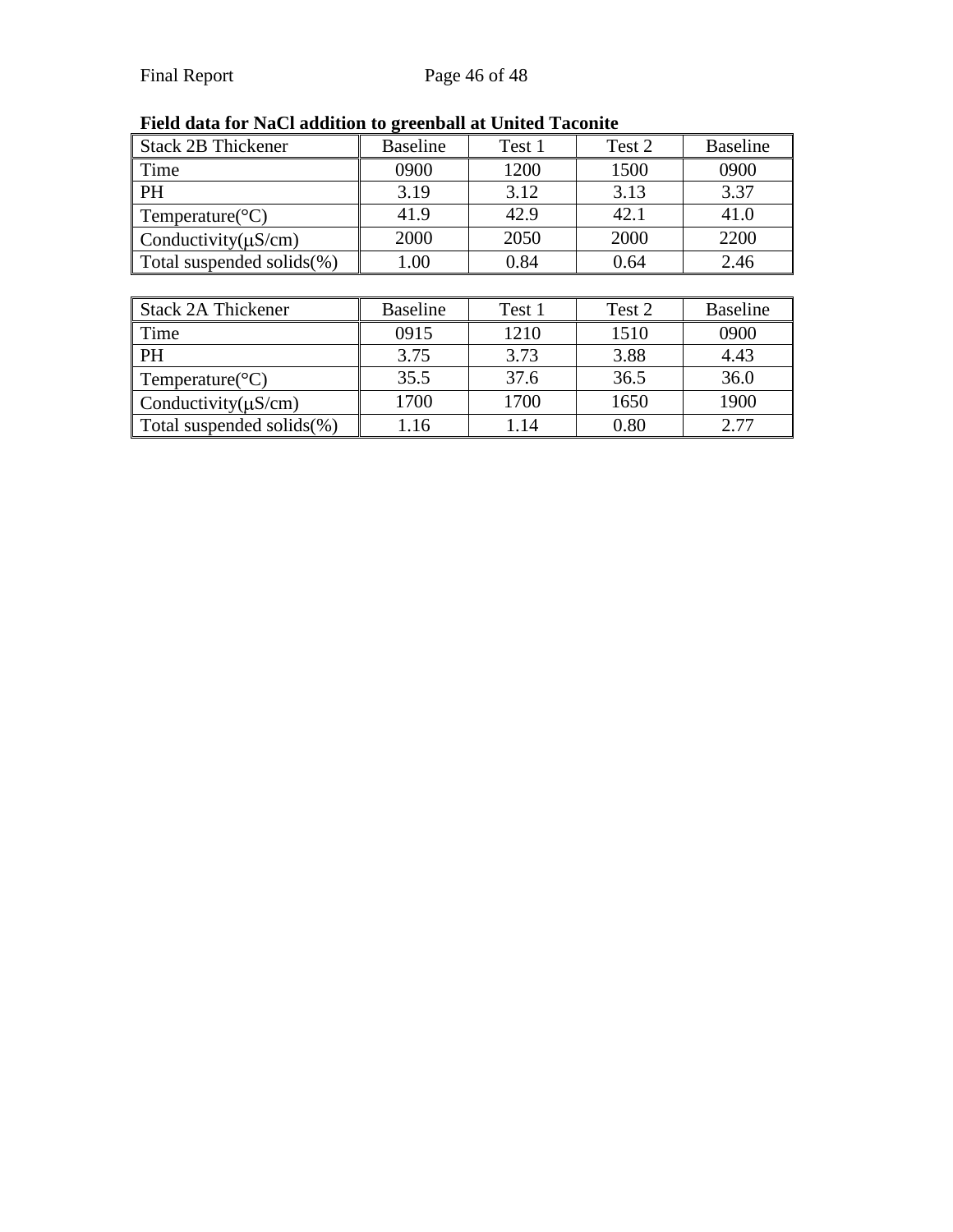# **10.3. Appendix III: Hibbing Taconite Focused Halide Injection Tests**

<span id="page-46-0"></span>Dates: May 1-May 3, 2007 Hibbing Taconlite halide injection tests conducted on 5/2/07

|                       | <b>Baseline</b> | <b>NaCl</b> | NaBr | CaCl <sub>2</sub> | CaBr <sub>2</sub> | <b>Baseline</b> |
|-----------------------|-----------------|-------------|------|-------------------|-------------------|-----------------|
| Time                  | 0845            | 1043        | 1245 | 1445              | 1646              | 1745            |
| <b>PH</b>             | 6.74            | 6.75        | 6.77 | 6.64              | 6.71              | 6.79            |
| Temperature(C)        | 35.6            | 35.6        | 35.5 | 36.3              | 36.2              | 35.6            |
| Conductivity $(S/cm)$ | 1050            | 1050        | 1050 | 1050              | 1050              | 1050            |

#### **Field data for focused halide injection tests at Hibbing Taconite**

### **Anion concentrations in scrubber water during focused halide injection at Hibbing Taconite**

|                       | F    | СI   | $NO2-N$ | Br   | NO3-N      | SO <sub>4</sub> |
|-----------------------|------|------|---------|------|------------|-----------------|
|                       | ppm  | Ppm  | ppm     | ppm  | <b>Ppm</b> | ppm             |
| <b>Baseline</b>       | 30.5 | 67.6 | 0.21    | 0.24 | 5.45       | 247             |
| <b>NaCl Injection</b> | 30.9 | 78.3 | 0.19    | 0.24 | 5.47       | 241             |
| NaBr Injection        | 28.3 | 67.1 | 0.18    | 12.4 | 5.46       | 240             |
| CaCl2 Injection       | 29.0 | 79.6 | 0.19    | 0.42 | 5.48       | 242             |
| CaBr2 Injection       | 29.7 | 68.4 | 0.18    | 13.8 | 5.53       | 243             |
| <b>Baseline</b>       | 28.4 | 67.8 | 0.19    | 0.61 | 5.64       | 241             |

## **Cation concentrations in scrubber water during focused halide injection at Hibbing Taconite**

| <b>SAMPLE DESCRIPTION</b> | Li     | Na   | NH <sub>a</sub> | Κ    | Mg   | Cа   |
|---------------------------|--------|------|-----------------|------|------|------|
|                           | ppm    | ppm  | ppm             | ppm  | Ppm  | ppm  |
| HT - H201                 | 0.0147 | 49.1 | 1.04            | 12.8 | 66.0 | 35.9 |
| HT – NaCl                 | 0.0147 | 49.8 | 1.11            | 12.8 | 66.2 | 36.1 |
| $HT - NaBr$               | 0.0149 | 49.3 | 0.99            | 12.8 | 66.3 | 36.0 |
| HT - CaCl2                | 0.0149 | 49.2 | 0.96            | 12.8 | 66.1 | 36.1 |
| HT - CaBr2                | 0.0146 | 49.2 | 0.91            | 12.8 | 66.1 | 36.0 |
| HT - H202                 | 0.0147 | 49.2 | 0.95            | 12.9 | 66.1 | 36.0 |